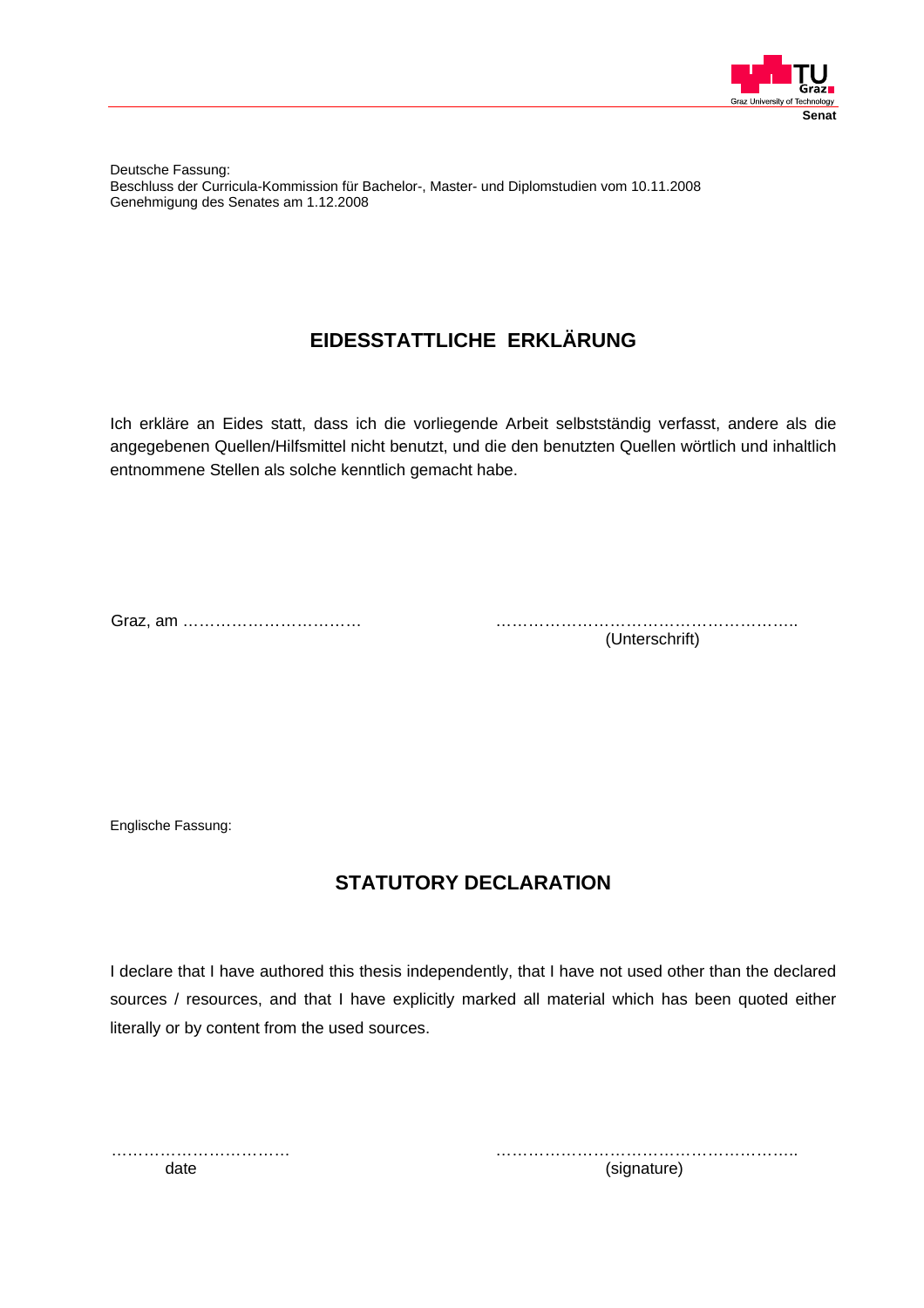

# Technische Universität Graz

Institut für Umweltbiotechnologie

DIPLOMARBEIT

# **Kinetic investigation of Enzymatic Hydrolysis of Polyesters and Model Substrates**

vorgelegt von

Eva Trotscha

Zur Erlangung des akademischen Grades einer

Diplomingenieurin

Betreuer:

Univ.Prof. DI Dr. Georg M. Gübitz Institut für Umweltbiotechnologie Technische Universität Graz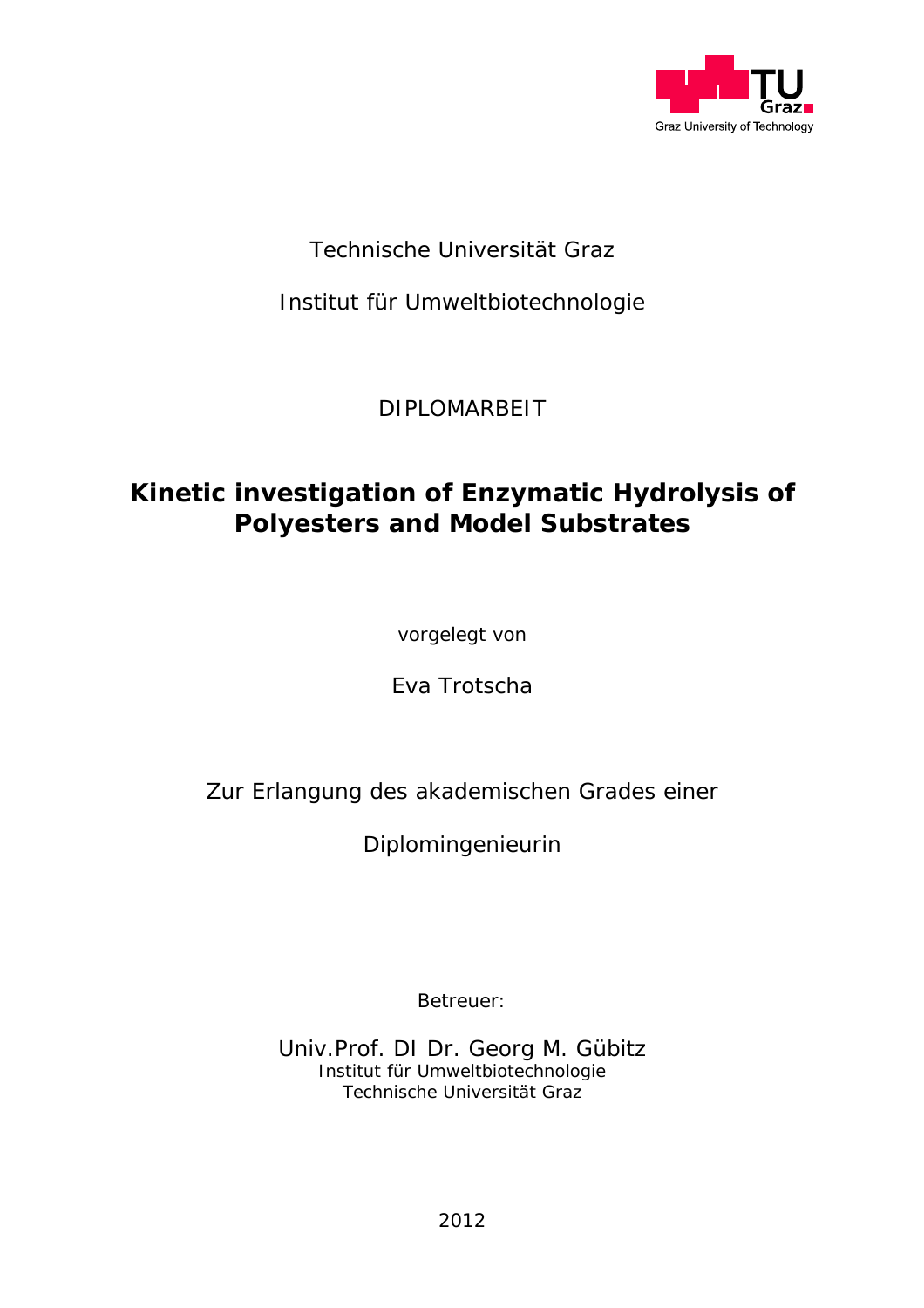### **ABSTRACT**

## **Kinetic investigation of Enzymatic Hydrolysis of Polyesters and Model Substrates**

Five enzymes originated from *Thermobifida fusca*, *Thermobifida cellulolysitica*, *Thermobifida alba* and *Bacillus subtilis* isolated cloned and expressed *in E.coli* BL21- Gold(DE3), were produced and investigated. In addition to the self fermented enzymes a purchased cutinase from *Humicola insolens* was explored. All enzymes were characterised according to Michaelis Menten parameters on small ester substrates, *para*-Nitrophenyl-Acetate, -Butyrate and –Palmitate and their hydrolytic activity towards the watersoluble polyester model substrate bis(benzoyloxyethyl)terephthalate (3PET). For the *Bacillus subtilits* esterase the Michaelis Menten parameter was additionally determined for the watersoluble polyester model substrate of bis(2 hydroxyethyl)terephthalate (BHET). Hydrolysis activity on Polyethyleneterephthalate (PET) of all enzymes was investigated using PET-foils. The release of degradation products was monitored by high performance liquid chromatography (HPLC) with UV-VIS detection. Enzyme hydrolysis's impact on the PET-foils was quantified by measuring changes in surface hydrophilicity using the surface investigating techniques water contact angle measurement (WCA) and fourier transform-infrared spectroscopy attenuated total reflectance (FTIR-ATR) analysis was employed to show changes in the crystallinity index on the incubated PET material. Indicated surface hydrolysis was substantiated by using fluorescence spectroscopy to quantify the amount of new formed carboxylic and hydroxyl groups on the PET foils after derivatization with 2-(bromomethyl)naphthalene.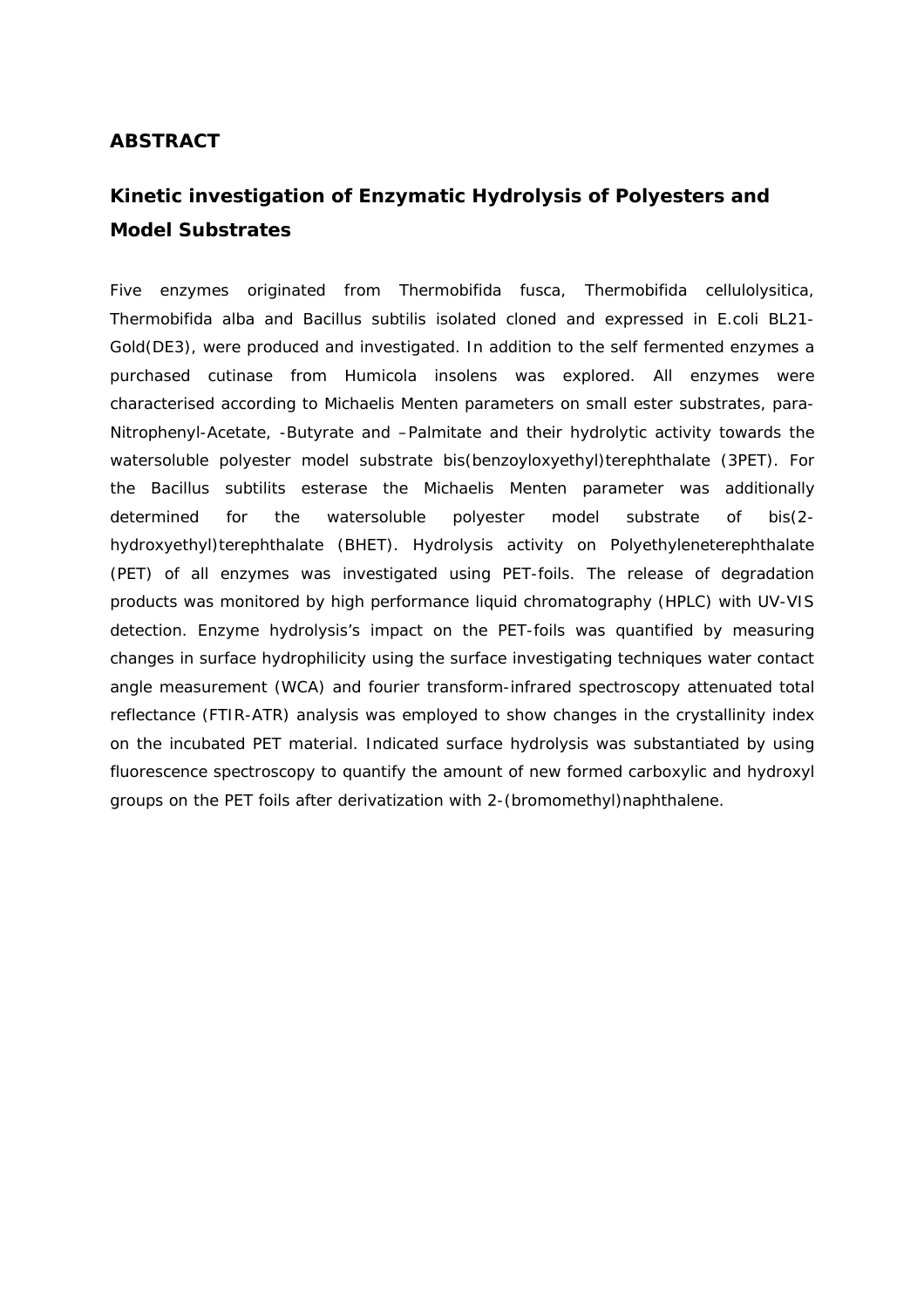#### **ZUSAMMENFASSUNG**

# **Kinetische Untersuchungen der enzymatischen Hydrolyse von Polyestern und Modellsubstraten**

Es wurden fünf isolierte und klonierte Enzyme aus *Thermobifida fusca*, *Thermobifida cellulolysitica*, *Thermobifida alba* und *Bacillus subtilis*, welche in *E.coli* BL21-Gold(DE3) exprimiert wurden, produziert und untersucht. Zusätzlich zu den selbst hergestellten Enzymen wurde eine gekaufte Cutinase aus *Humicola insolens* erforscht. Alle Enzyme wurden in Bezug auf ihre Michaelis Menten Parameter der Estersubstrate *para*-Nitrophenyl-Acetat, -Butyrat und –Palmitat sowie auf ihre hydrolytische Aktivität gegen das wasserlösliche Polyester Modellsubstrat bis(benzoyloxyethyl)terephthalat (3PET) hin charakterisiert. Für die Esterase von *Bacillus subtilits* wurden zusätzlich die Michaelis Menten Parameter für das wasserlösliche Polyester Modelsubstrat bis(2 hydroxyethyl)terephthalat (BHET) bestimmt. Die Hydrolyseaktivität gegen Polyethyleneterephthalat (PET) aller Enzyme wurde unter Verwendung dünner PET-Folien erforscht. Die Freisetzung von hydrolytischen Abbauprodukten wurde mittels Hochleistungsflüssigkeitschromatographie (HPLC) unter UV-VIS Detektion überwacht. Die Auswirkungen enzymatischer Hydrolyse auf die PET-Folien wurden durch Ermittlung der Änderung in der Oberflächenhydrophobizität der Folien mit Hilfe der oberflächencharakterisierenden Methode Kontaktwinkel-Messung (WCA) nachgewiesen. Weiters wurde die Fourier-Transformations-Infrarotspektrometrie mit abgeschwächter Totalreflexion (FTIR-ATR) angewandt, um Änderungen des Kristallinitätsindex von enzymatisch behandeltem PET-Material aufzudecken. Mittels Fluoreszenzs-Spektroskopie wurde eine mögliche Hydrolyse der PET-Folien durch Quantifizierung der neu gebildeten Carboxyl- und Hydroxyl-Gruppen auf der Oberfläche nach vorheriger Derivatisierung mit 2-(bromomethyl)naphthalen nachgewiesen.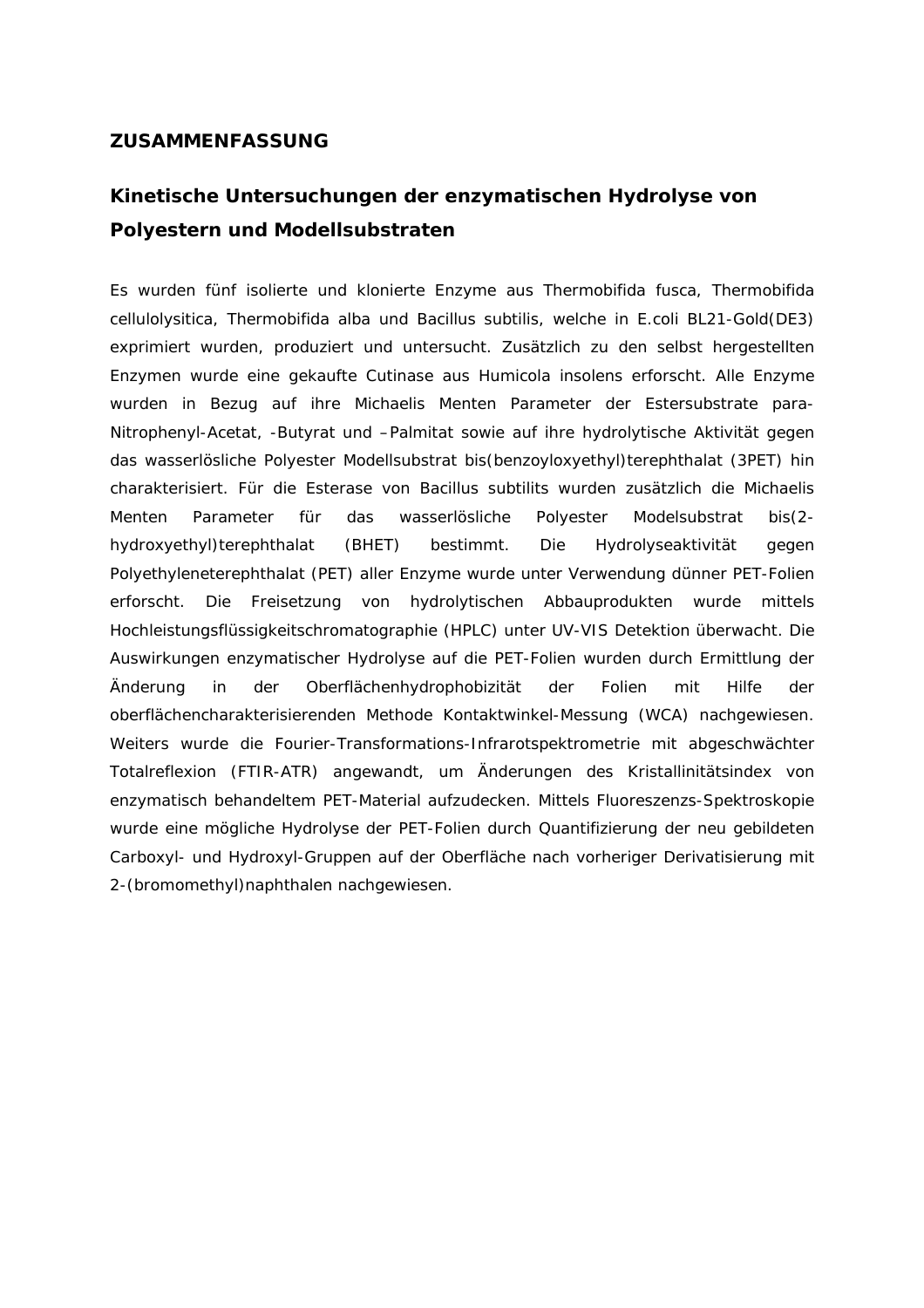### **ACKNOWLEDGMENTS**

I would like to express my sincere gratitude to Dr. Georg Gübitz for giving me the opportunity for this work. Without his constant support and his reassuring influence this thesis would not have been possible.

Special thanks go to my thesis adviser Dr. Enrique Herrero Acero. His guidance throughout the process, his infinite patience and his ability to always keep a clear head were the key to the success of the present work.

This thesis would never have been completed without the encouragement and devotion of my beloved partner Dr. Wolfgang Belitsch. And the support of my dear friends Teresa Flock, Annemarie Marold, Stefan Engelbrecht and Katja Dzichkouvskaya.

Many thanks go to Dr. Sonja Heumann, Dr. Doris Ribitsch, Dr. Inge Eiteljörg and all the others that taught me so much about enzymes and patiently answered all my questions.

To DI Katrin Greimel, DI Alexandra Rollett and all of my co-workers, for the cooperativeness, the good atmosphere and the great time we had in the lab.

To my colleagues and superiors in my job, for giving me the opportunity to pull of my studies and showing me that a job really could be a calling.

And to my parents, Bärbel and Richard Trotscha, for their unconditional love and support.

"Previous generations have been absolutely convinced that their scientific theories were well-nigh perfect,

only for it to turn out that they had missed the point entirely.

Why should it be any different for our generation?"

T. Pratchett, The Science of Discworld 1999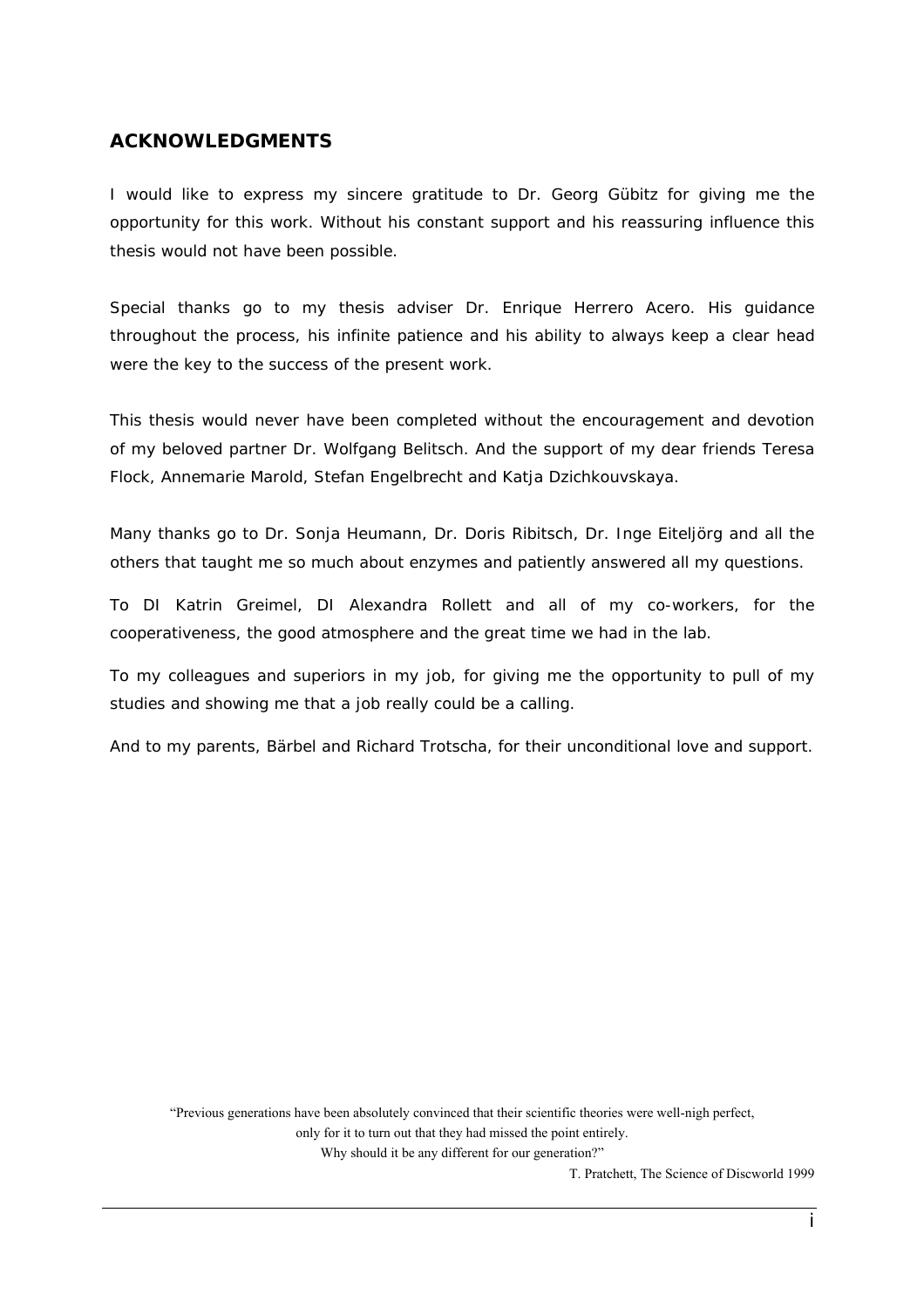## **TABLE OF CONTENTS**

|                | LIST OF EQUATIONS FEHLER! TEXTMARKE NICHT DEFINIERT.                         |  |
|----------------|------------------------------------------------------------------------------|--|
| $\mathbf 1$    |                                                                              |  |
| $\overline{2}$ |                                                                              |  |
|                |                                                                              |  |
|                |                                                                              |  |
|                |                                                                              |  |
|                |                                                                              |  |
|                |                                                                              |  |
| $\overline{3}$ | SCREENING AND CHARACTERIZATION OF ENZYMES 8                                  |  |
|                |                                                                              |  |
|                |                                                                              |  |
|                |                                                                              |  |
|                |                                                                              |  |
|                | Determination of Michaelis-Menten Parameters on p-NP-A, p-NP-B and p-NP-P 11 |  |
|                |                                                                              |  |
|                |                                                                              |  |
|                |                                                                              |  |
|                |                                                                              |  |
|                |                                                                              |  |
|                |                                                                              |  |
|                |                                                                              |  |
|                |                                                                              |  |
| 4              |                                                                              |  |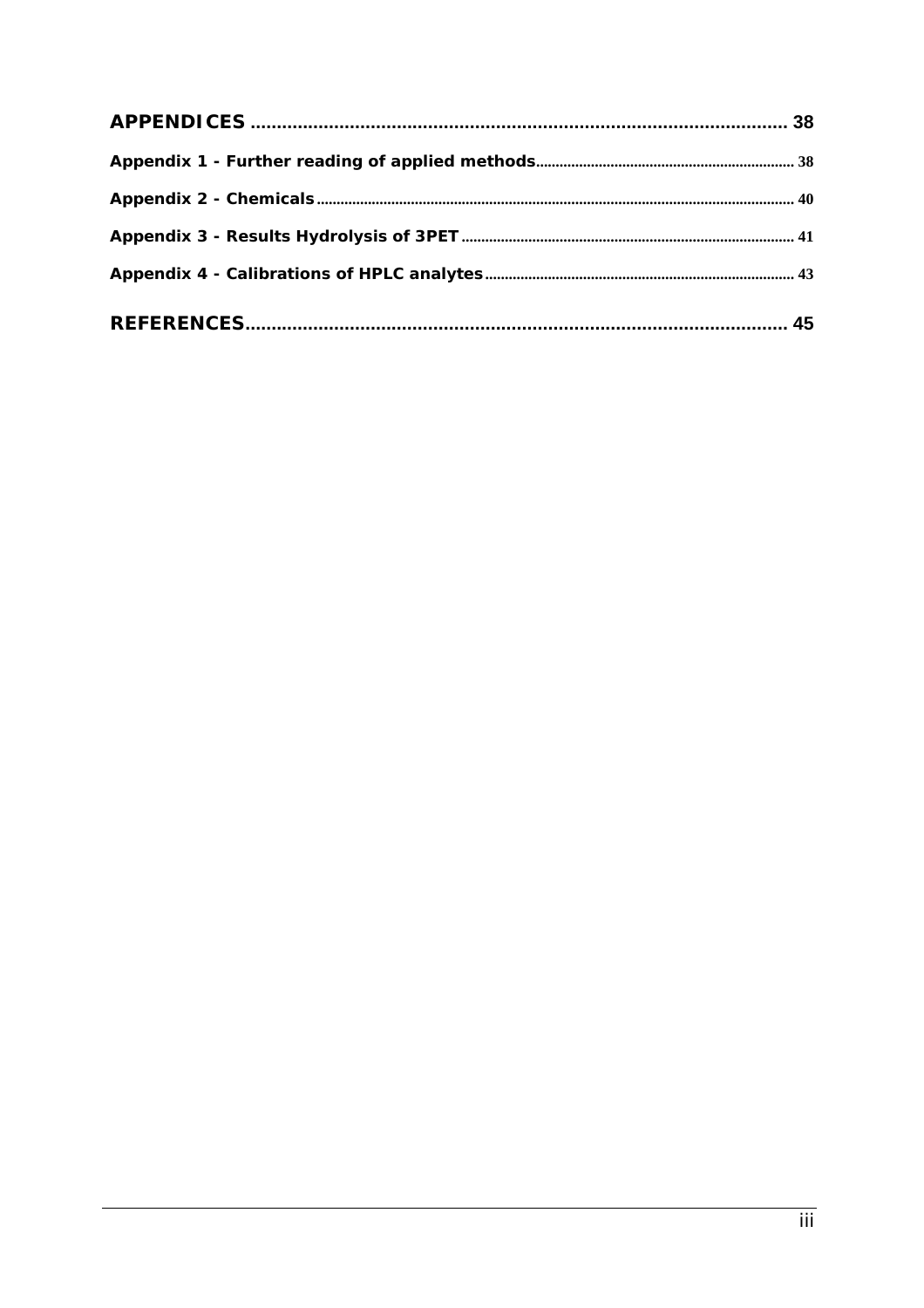## **ABBREVIATIONS**

| <b>B</b> sEstB  | <i>Bacillus subtilis</i> Esterase B                        |
|-----------------|------------------------------------------------------------|
| LB.             | Luria-Bertani                                              |
| <b>IPDG</b>     | $Isopropyl-\beta-D-thio-galactoside$                       |
| SDS-PAGE        | Sodium Dodecyl Sulphate Polyacrylamide Gel Electrophoresis |
| <b>BSA</b>      | Bovine Serum Albumin                                       |
| $pNP-A, -B, -P$ | <i>para</i> -Nitrophenyl-Acetate, -Butyrate, -Palimate     |
| <b>HPLC</b>     | High Performance Liquid Chromatography                     |
| 3PET            | Bis(benzoyloxyethyl)terephthalate                          |
| <b>PET</b>      | Polyethyleneterephthalate                                  |
| BA              | Benzoic acid                                               |
| ТA              | Terephthalic acid                                          |
| <b>MHET</b>     | Mono-(2-hydroxyethyl)terephtalate                          |
| <b>BHET</b>     | Bis-(2-hydroxyethyl)terephtalate                           |
| HEB             | 2-hydroxyethyl benzoate                                    |
| <b>WCA</b>      | Water Contact Angle                                        |
| EG              | Ethylene glycol                                            |
|                 |                                                            |

## **LIST OF FIGURES**

| FIGURE 2-2 X SDS-PAGE ANALYSIS (12 %) OF CUTINASES EXPRESSED IN E.COLI BL21- |    |
|------------------------------------------------------------------------------|----|
|                                                                              |    |
| FIGURE 3-1 SDS-PAGE ANALYSIS (10%) OF CUTINASE_H. INSOLENS AFTER CLEANING    |    |
|                                                                              |    |
|                                                                              |    |
| FIGURE 3-3 STRUCTURE OF MODEL SUBSTRATE BIS(BENZOYLOXYETHYL)TEREPHTALATE     |    |
| TIGURE 3-4 DIRECT PLOT MICHAELIS MENTEN KINETIC ON P-NP-A OF OWN FERMENTED   |    |
|                                                                              |    |
|                                                                              |    |
| FIGURE 3-5 DIRECT PLOT MICHAELIS MENTEN KINETIC ON P-NP-B OF OWN FERMENTED   |    |
|                                                                              |    |
| FIGURE 3-6 DIRECT PLOT MICHAELIS MENTEN KINETIC ON P-NP-P OF OWN FERMENTED   |    |
|                                                                              |    |
| FIGURE 3-7 DIRECT PLOT MICHAELIS MENTEN KINETIC ON P-NP-A OF H. INSOLENS     |    |
|                                                                              |    |
| FIGURE 3-8 DIRECT PLOT MICHAELIS MENTEN KINETIC ON P-NP-B OF H. INSOLENS     |    |
| $\sim$ 21                                                                    |    |
| FIGURE 3-9 DIRECT PLOT MICHAELIS MENTEN KINETIC ON P-NP-P OF H. INSOLENS     |    |
| CUTINASE                                                                     | 21 |
| FIGURE 3-10 STABILITY STUDIES MONITORED WIT P-NP-B ACTIVITY ASSAY  23        |    |
| FIGURE 3-11 POTENTIAL BIODEGRADATION PRODUCTS AFTER HYDROLYSIS OF 3PET 24    |    |
|                                                                              |    |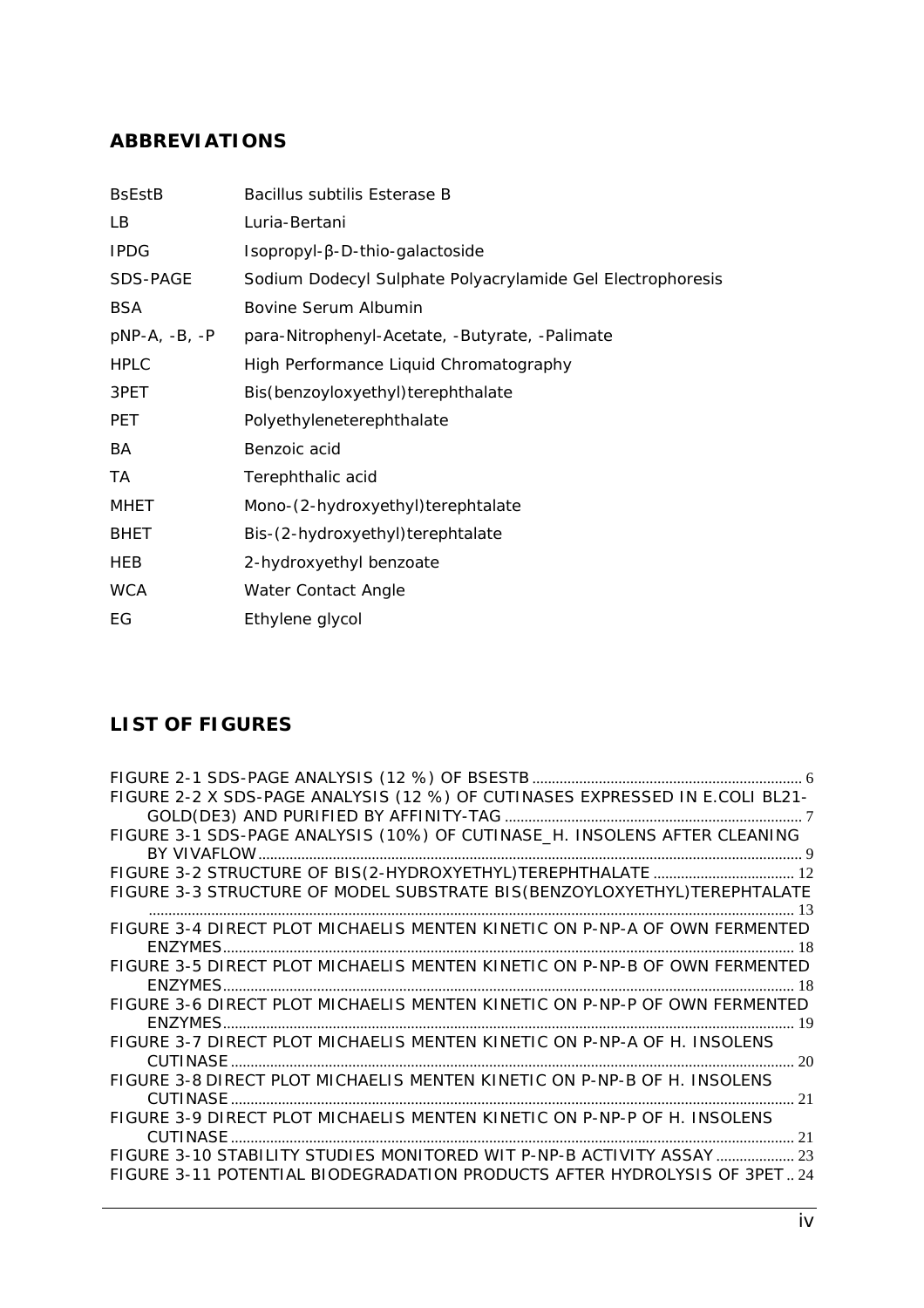| FIGURE 3-13 HYDROLYSIS PRODUCTS OF 3PET AFTER 72 HOURS OF INCUBATION WITH    |  |
|------------------------------------------------------------------------------|--|
| THERMOBIFIDA ENZYMES AND PURCHASED CUTINASE FROM H. INSOLENS 27              |  |
| FIGURE 3-14 HYDROLYSIS OF PET FOIL WITH CUTINASES FROM THERMOBIFIDA SP.      |  |
|                                                                              |  |
| FIGURE 3-15 AFM IMAGES OF A PET FOIL SURFACE BEFORE (LEFT) AND AFTER (RIGHT) |  |
|                                                                              |  |
|                                                                              |  |
| FIGURE 0-1 COMPARISON OF RELEASE AMOUNTS OF BIODEGRADATIVE PRODUCTS          |  |
| AFTER HYDROLYSIS OF 3PET WITH THERMOBIFIDA SP. ENZYMES 41                    |  |
| FIGURE 0-2 COMPARISON OF RELEASE AMOUNTS OF BIODEGRADATIVE PRODUCTS          |  |
|                                                                              |  |

## **LIST OF TABLES**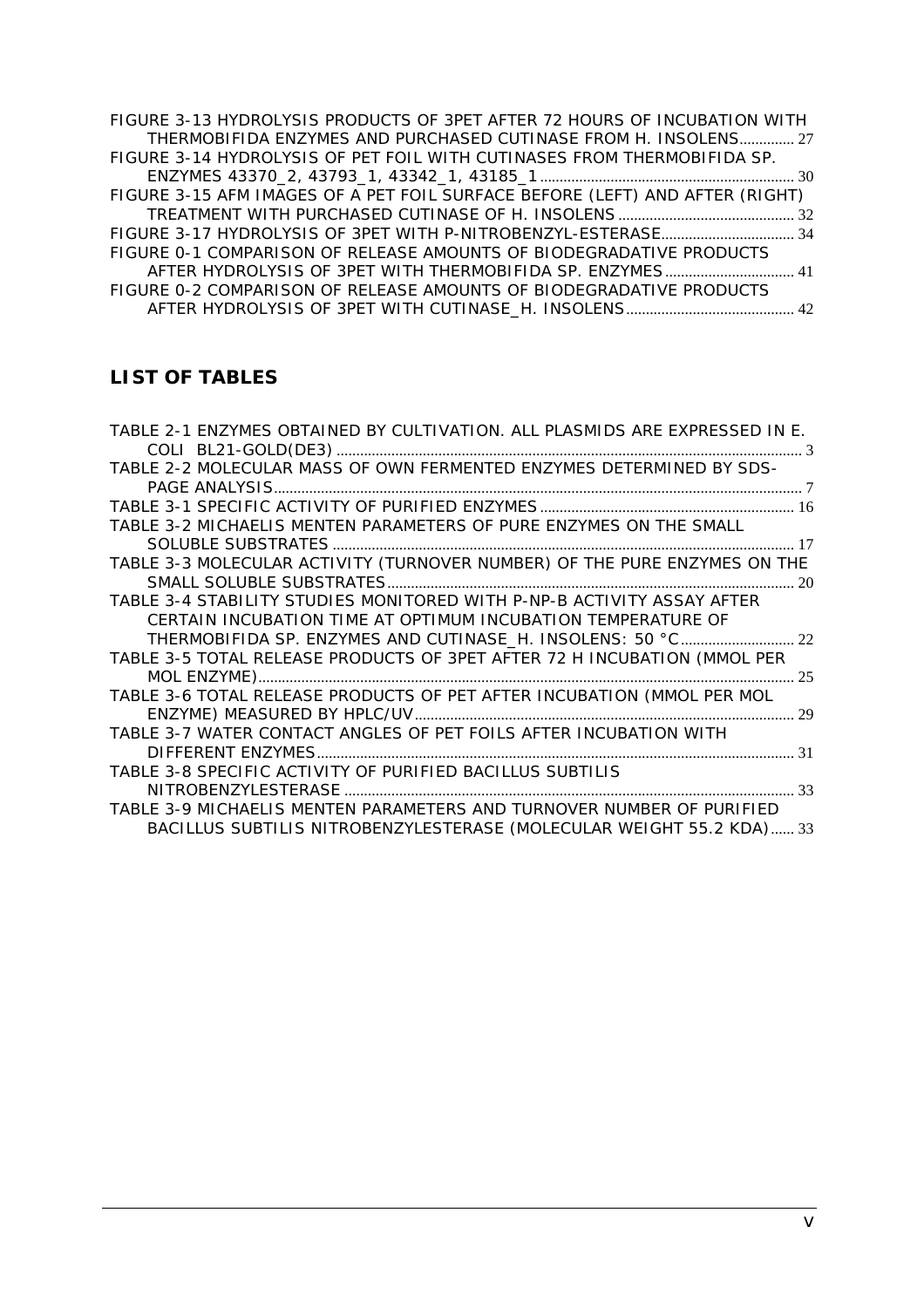### **1 INTRODUCTION**

After the industrial revolution and the following emergence of chemical technologies nowadays a demand of environmentally sustainable techniques has arisen. Not only the environmental friendly production of materials but also their recycling is a field that has gained interest and around recycling of materials a whole new sector of biotechnology has come up. The so-called grey biotechnology deals with waste treatment by using microbiological systems (e.g. bacteria, fungis, enzymes, etc.) that are present in the ecosystem.

An annual growth of 4.5 % over the last eight years (Oswald, 2006) has topped in an average use of 37 kg plastics per capita in the year 2010 (Herrero Acero *et al.*, 2011). Among all plastic, Polyethyleneterephthalate (PET) with an annual production of 36 million tons (Gübitz, 2008) is one of the most widely used polymers and therefore represents a special challenge for biological waste treatment. Hence, intensive research is done to find, isolate and genetically improve organisms and/or enzymes that are capable of biotransformation of PET-materials.

Additional to the purpose of complete degradation for recycling, biological degradation of PET is expected to be deployable for improving bad surface properties of PET-materials such as fibres or foils.

PET materials are used for numerous technical applications because of their excellent physico-chemical properties but they are bearing the disadvange of being hydrophobic, which makes PET difficult to be functionalised and reduces its range of applications. Conventional alkaline hydrolysis of PET can result in material losses of up to 15 % (Brückner, 2009) implying that gently enzymatical hydrolysis would be more suitable for this application. But aromatic polyesters such as PET for a long time were considered to be non-biodegradable (Müller *et al.* 2001) and only some years ago research has demonstrated that partial enzymatic hydrolysis can generate new hydroxylic and carboxylic moieties on the PET surface without attrition of material (Gübitz, 2011). Enzymes, which were determined to be able to hydrolyse aromatic esterbonds of PET are cutinases, lipases and esterases.

In this work five new enzymes were demonstrated to hydrolyse PET. The enzymes were characterised according to different kinetic parameters and their ability to degrade PET foils was quantified. The used enzymes originated from *Thermobifida fusca, Thermobifida cellulolysitica* and *Thermobifida alba* strains and an esterase form *Bacillus subtilis.*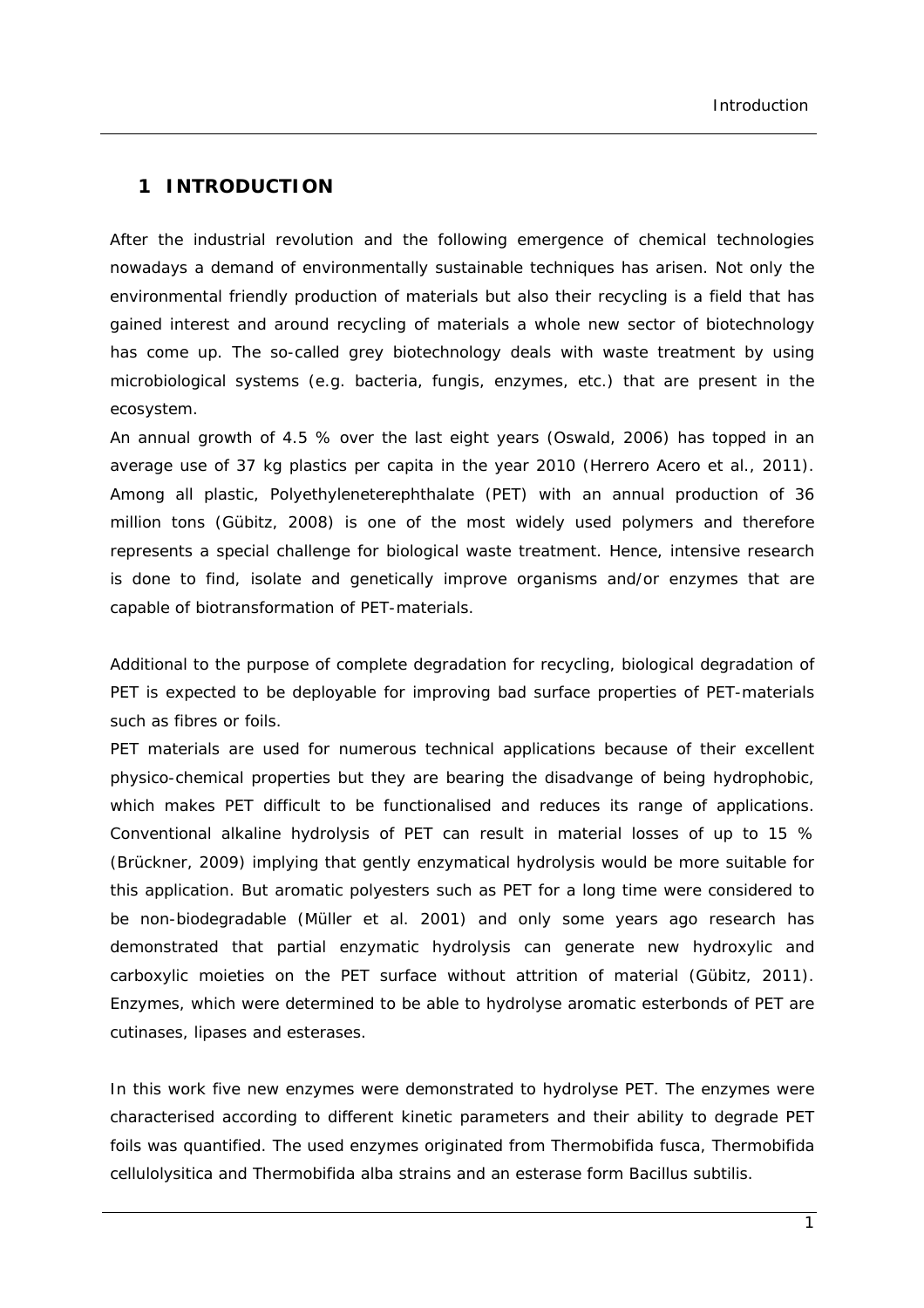### **2 PRODUCTION OF ENZYMES**

All recombinant DNA techniques, alignments and production of the required strains were done in cooperation with Dr. Doris Ribitsch and her team. Enzymes used in this work were different cutinases obtained by heterologous expression of *Thermobifida fusca, Thermobifida cellulolysitica* and *Thermobifida alba* strains and an esterase form *Bacillus subtilis* (Table 2-1).

Thermophilic actinomycetes from the *Thermobifida* genus, *Thermobifida fusca*, *Thermobifida cellulolysitica* and *Thermobifida alba*, are known to produce polymer hydrolysing enzymes. First wild types of the species have been isolated from compost in 1998 by Kleeberg *et al.* based on their ability to grow on polymer-based substrates (Kleeberg *et al.* 1998). Subsequently it was demonstrated that the enzymes produced by the organisms show hydrolase activity towards polyalkyleneterephthalates (Eberl *et al.* 2009; Gübitz and Cavaco-Paulo 2008). Müller *et al.* fully described the *Thermobifida fusca* hydrolase "BTA-hydrolase 2 CAH17554" (Müller *et al.* 2005) however *Thermobifida sp.* produces a verity of hydrolases which are not investigated yet.

Herein produced and investigated *Thermobifida sp.* enzymes have been isolated and expressed in *E.coli* BL21-Gold(DE3).

Para-nitrobenzylesterase from *Bacillus subtilis* (BsEstB) was pre-selected out of 230 bacterial strains from the TU Graz by its ability to grow on bis(benzoyloxyethyl) terephtalate (3PET) agar plates (Ribitsch *et al.* 2011). This ability indicates a production of a 3PET-hydrolysing enzyme which was isolated and identified by ultrafiltration and tryptical digestion. After isolation of the gene region coding the particular enzyme, it was cloned into special host cells. E.*coli* BL21-Gold served as host cell for *Bacillus subtilis* para-nitrobenzylesterase (BsEstB).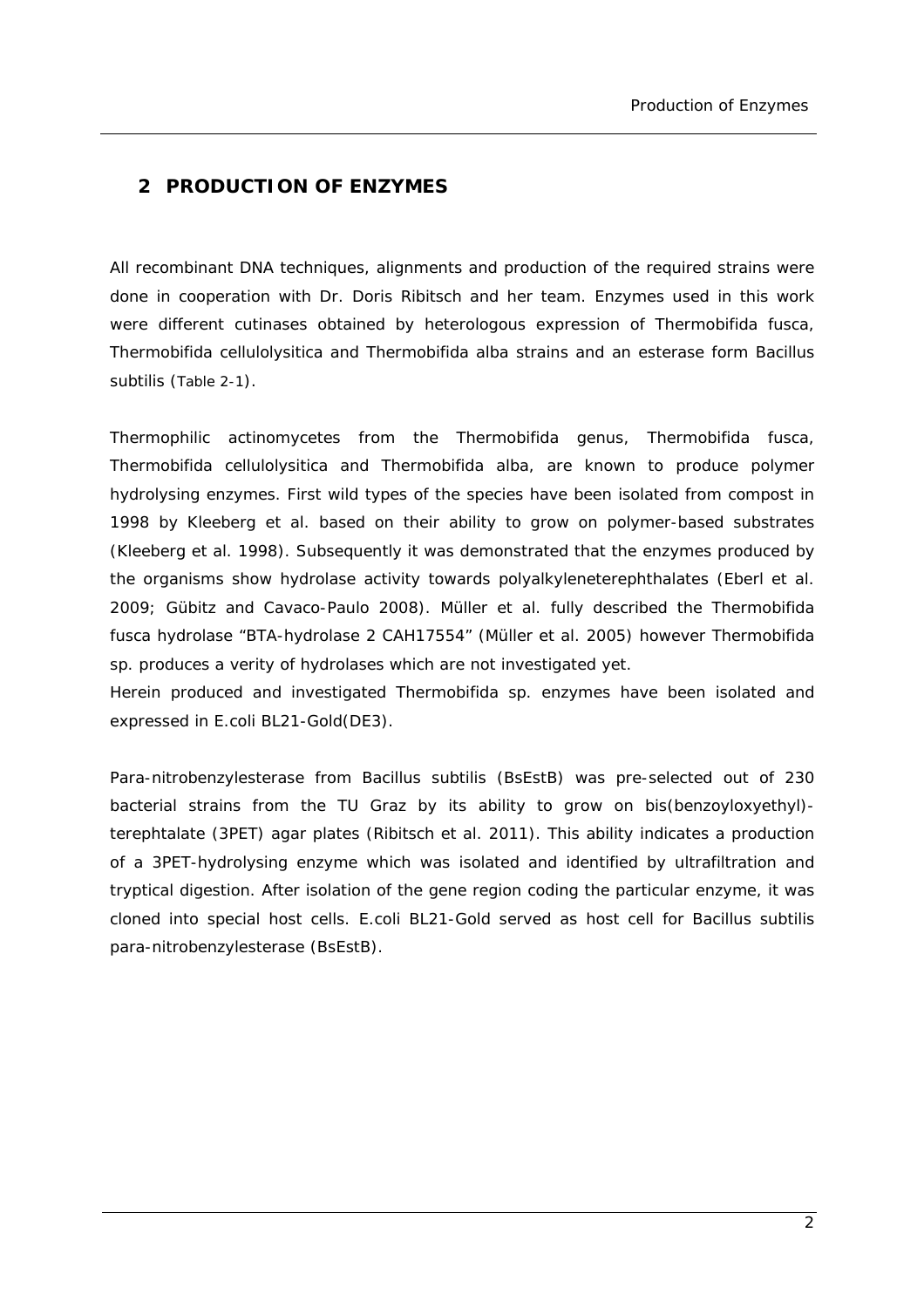To provide efficient enzyme purification, all enzymes were C-terminally fused with either a StrapTaq II or a HisTaq I affinity-taq. Furthermore the particular gene was fused with an Ampicillin or Kanamycin resistance to ashure monostrain growing in the following fermentation processes. Strains are stored on Luria-Bertani-Agar plates at 4°C.

| $2 - 1$<br>Table<br>BL21-Gold(DE3) | <b>Enzymes</b>    | obtained<br>heterologous<br>by | expression<br>Е.<br>coli<br>in |
|------------------------------------|-------------------|--------------------------------|--------------------------------|
| Name herein                        | Enzyme            | Coding Plasmid                 | Source                         |
|                                    | Classification    |                                |                                |
| 43342_1                            | Cutinase          | pMS_tac_43342_BTA1-His         | Thermobifida fusca             |
| 43370_2                            | Cutinase          | pMS_tac_43370_BTA2-His         | Thermobifida                   |
|                                    |                   |                                | cellulolysitica                |
| 43793 1                            | Cutinase          | pMS_tac_43793_BTA1-His         | Thermobifida                   |
|                                    |                   |                                | cellulolysitica                |
| 43185_1                            | Cutinase          | pMS_tac_43185_BTA1-His         | Thermobifida alba              |
| <b>B</b> sEst <sub>B</sub>         | Para-nitrobenzyl- | pMS_pnbA-Strep                 | Bacillus subtilis              |
|                                    | esterase          |                                |                                |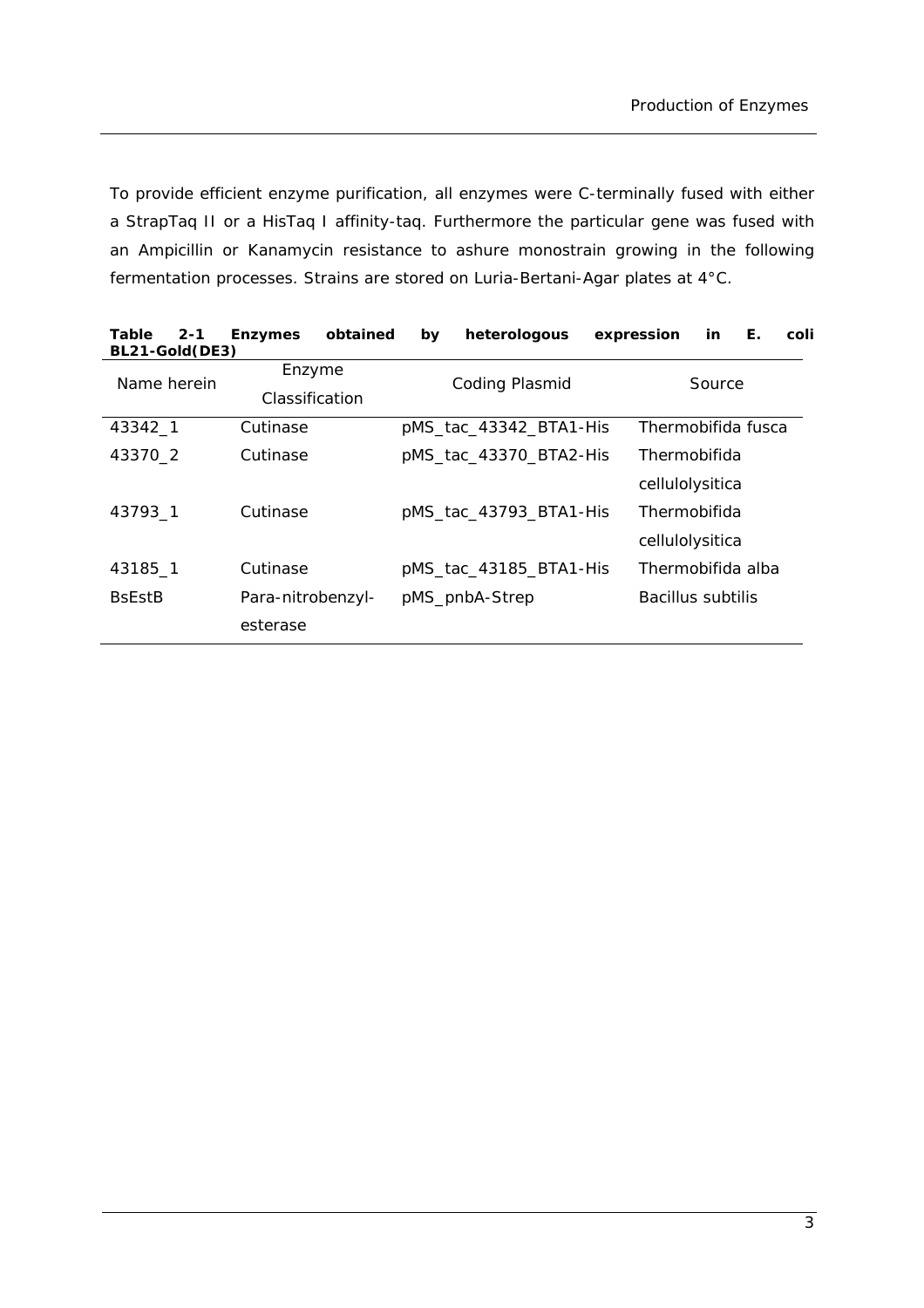### **Materials and Methods**

### *Expression of BsEstB*

### **Fermentation**

10 mL Luria-Bertani (LB) broth, supplemented with 100 mg  $L^{-1}$  Ampicillin were inoculated with *E.coli* cells from the LB-plates. The culture was grown overnight on a rotary shaker at 30 °C and 120 rpm. Then, 4 mL of the overnight culture were transferred to a 500 mL baffled shaking flask containing 200 mL fresh and preheated culture medium and grown at 37 °C and 120 rpm.

At an optical density (600 nm) of 0.7 – 0.8, the culture was cooled down to 20 °C to minimize inclusion body formation and induced with IPTG at a final concentration of 0.05 mM. The culture was incubated for twelve hours at 20 °C and 120 rpm.

### **Harvest**

Cells were harvested by centrifugation (4,000 rpm and 4  $\degree$ C for 30 min) and stored at - $20 °C$ .

Cell pellet derived from 50 mL culture was suspended in 3 mL 0.1 M Tris HCl, pH 7.0 and sonicated with 5 times 20 s pulses under ice cooling using a cell disruptor. Cell debris was removed by centrifugation at 13,000 rpm and 4 °C for 15 min.

After cell disruption the supernatant was cooled on ice and purified right away to avoid enzyme degrading processes like denaturation or (partial) digestion.

### **Purification**

To simplify this step, the BsEstB was C-terminally fused with a StrepTag II, allowing purification of the above attained clear supernatant by affinity chromatography using Strep-Tactin® Spin Columns (IBA, Germany). All purification steps of the recombinant BsEstB were performed according to the manufacturer's protocol with the following minor modifications. Washing and elution buffer were set to pH 7.0, protein elution was done by adding 3 times 1 mL elution buffer to result in a final volume of 3 mL pure enzyme solution.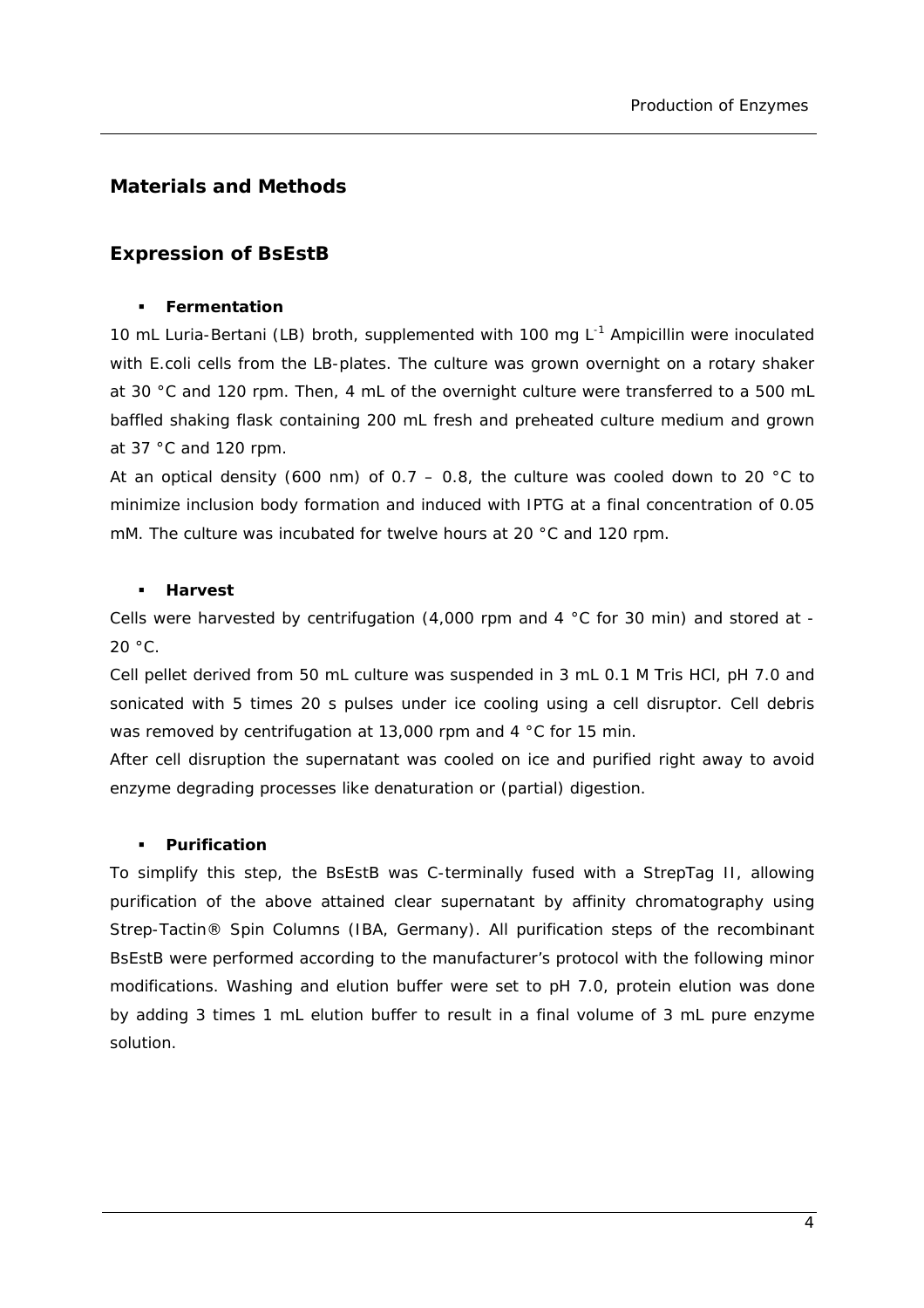### *Expression of Thermobifida sp. enzymes*

#### **Fermentation**

100 mL Luria-Bertani broth, supplemented with 40 mg  $L^{-1}$  Kanamycin were inoculated with cells from the LB-plates. The culture was grown overnight on a rotary shaker at 30 °C and 120 rpm. Then, a certain volume of the overnight culture is transferred to a 2 L baffled shaking flask containing 400 mL fresh and preheated culture medium and grown at 30 °C and 120 rpm. The volume of inoculums needed is depending on the growth in the overnight culture, the optical density (600nm) of the fresh inoculated main culture should be 0.1. At an optical density of 0.8, the culture is induced with IPTG at a final concentration of 0.1 mM and then incubated for another 4 hours at 30°C and 120 rpm.

#### **Harvest**

Cells were harvested by centrifugation (5,000 rpm and 4 °C for 15 min) and stored at -  $20 °C$ .

Cell pellet derived from 100 mL culture was suspended in 15 mL 0.1 M Tris HCl, pH 7.0 and sonicated under ice cooling with 6 times 1 min pulses with 1 min cooling brakes in between using a cell disruptor. Cell debris was removed by centrifugation at 15,000 rpm and 4 °C for 20 min.

After cell disruption the supernatant was cooled on ice and purified right away to avoid enzyme degrading processes like denaturation or (partial) digestion.

#### **Purification**

To simplify this step, the *Thermobifida* sp. enzymes were C-terminally fused with a HisTag I, allowing purification of the above attained clear supernatant by affinity chromatography using His SpinTrap™ columns (GE Healthcare). All purification steps were performed according to the manufacturer's protocol using buffers for native conditions.

Experience showed that the enzymes are stable for a longer time if a buffer exchange is performed to remove the imidazol from the enzyme solution. Therefore the produced enzyme was bound on a His Trap column and reeluted with a total volume of 3 mL imidazol free 50mM Tris HCl buffer, pH 7.0.

#### **SDS-PAGE analysis**

To confirm the purity of the enzymes they were separated on SDS gel (10% and 12%). Visualization of the protein band was done with coomassie brilliant blue or silver stain.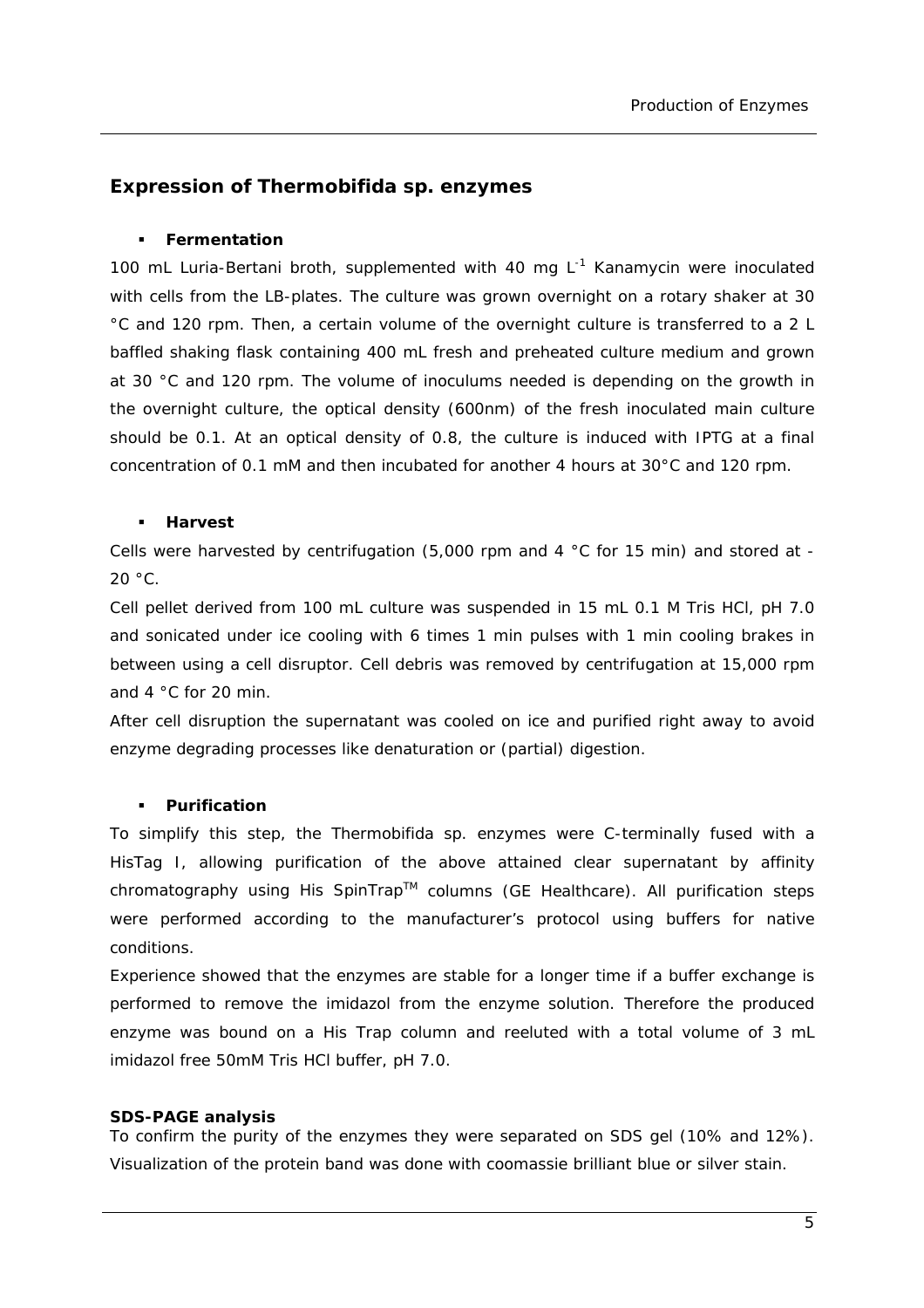### *Chemicals*

For a detailed list of all herein used chemicals and further materials vide Appendix 2 - Chemicals.

### **Results and Discussion**

### *Enzyme production*

A typical fermentation and purification circle following the above mentioned protocols produced 3 mL of the particular enzyme. Protein amount and concentration differed relating the quality of the fermentation. In general the *Thermobifida sp.* enzymes are expressed in much higher levels than the BsEstB, 5 mg  $mL^{-1}$  and higher compared to  $<$ 1 mg mL $^{-1}$  in successful fermentations.

Expression amount of all cultures showed very high sensitivity to their time of induction. If the BsEstB producing culture is not properly cooled down to 20 °C, before induction, enzyme is produced in very low levels or even not at all. The *Thermobifida sp.* enzymes producing cultures showed best enzyme expression when induced at  $OD_{600} \sim 0.7$  while higher optical densities generally resulted in lower amounts of produced protein.

SDS-PAGE analysis of BsEstB shows a strong protein band at 55.2 kDa (Figure 2-1) (Ribitsch *et al.* 2011).



**Figure 2-1 SDS-Page analysis (12 %) of BsEstB** - Samples were withdrawn at different times after induction, centrifuged, disrupted and centrifuged again. Lane 1 and 8: prestained protein molecular weight marker SM0671 (Fermentas); lane 2: lysate *E.coli* BL21-Gold without plasmid; lane 3: Fermentation culture uninduced; lane 4-6: cleared lysates from induced cells after 1, 3 and 12 h of induction; lane 7: purified BsEstB. (Ribitsch *et al.* 2011)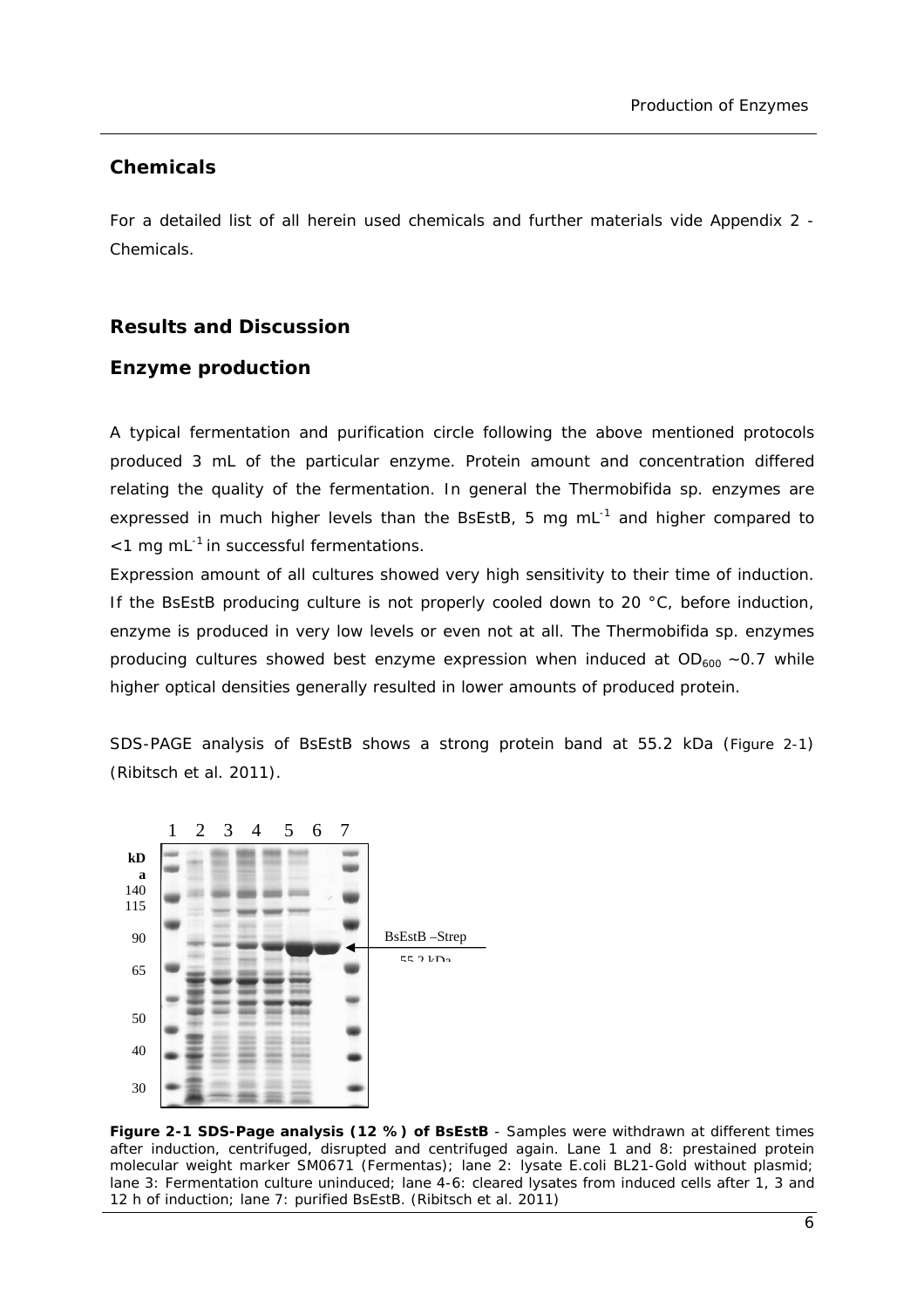The *Thermobifida sp.* enzymes have been found to have an average molecular mass of 29 kDa.

**Table 2-2 Molecular Mass of own fermented enzymes determined by SDS-PAGE analysis**  Enzyme Molecular Mass

| 43342_1                    | 29.6 kDa |
|----------------------------|----------|
| 43370_2                    | 29.7 kDa |
| 43793 1                    | 29.4 kDa |
| 43185 1                    | 29.0 kDa |
| <b>B</b> sFst <sub>B</sub> | 55.2 kDa |



**Figure 2-2 X SDS-PAGE analysis (12 %) of cutinases expressed in** *E.coli* **BL21-Gold(DE3) and purified by affinity-Tag** - Samples were withdrawn after 4 h of induction at 30 °C, centrifuged, disrupted and centrifuged again. Lane 1, 4, 7 and 10: prestained protein molecular weight marker SM0671 (Fermentas); lane 2 and 3: soluble cell fraction of *Thermobifida sp*. enzyme (43185\_1); lane 5 and 6: insoluble cell fraction of *Thermobifida sp*. enzyme (43185\_1); lane 8 and 9: purified *Thermobifida sp*. enzyme (43185\_1)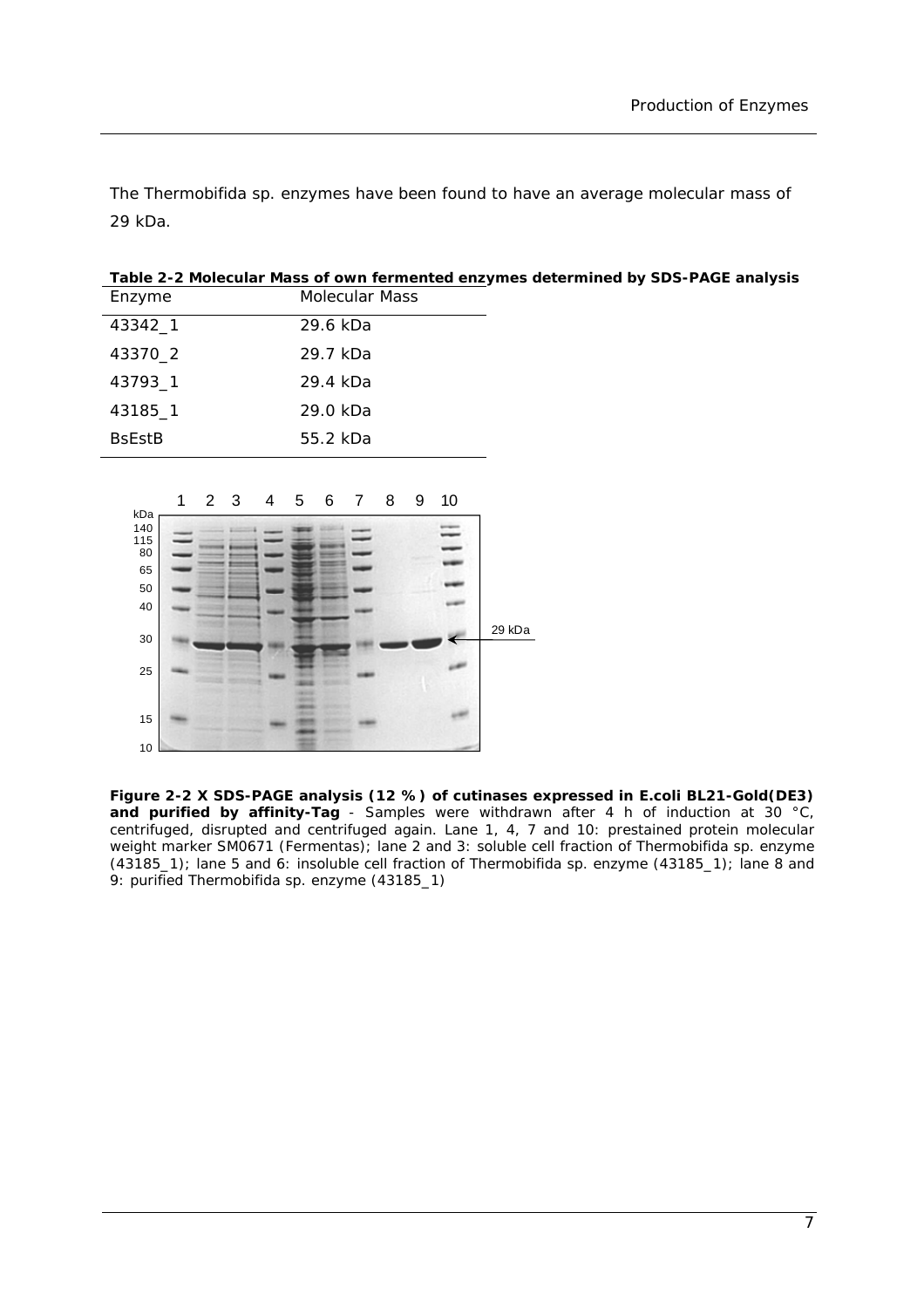### **3 SCREENING AND CHARACTERIZATION OF ENZYMES**

After the fermentation, harvested enzyme fractions were purified. In order to be able to compare the enzymes several characterisation techniques for enzyme stability and activity were applied.

The following chapters include all in-house fermented enzymes as described previously, as well as several other gifted or purchased enzymes, whichever should be screened and compared regarding their esterase activity and modes of operation.

Monitoring of the general enzyme activity was done with small esterase substrates such as *para*-Nitrophenyl-Acetate, -Butyrate and –Palmitate. For monitoring the enzyme stability during storage or incubation time the activity test with *p*-NP-Butyrate was used. This is because the procedure for *p*-NP-B has turned out to be the most stable one in daily routine.

After assuring that the respective enzyme batches show esterase activity on the small substrates, further tests were carried out to determine the particular hydrolysis activity on polyalkyleneterephthalates.

For the determination of hydrolysis potency incubations with a small synthetic monomer of Polyethyleneterephthalate (PET), bis(benzoyloxyethyl)terephtalate (3PET), were performed. Simultaneous the enzymes were also incubated with PET foils as substrate. Hydrolysis was monitored by detecting release products with HPLC/UV. Furthermore, hydrolysis indicated surface changes of the PET foils were observed. Applied techniques for surface analysis were fourier transform-infrared spectroscopy attenuated total reflectance (FTIR-ATR) and water contact angle (WCA) measurement. Simultaneously samples were sent to an external laboratory for infrared spectrosocopy after alkylation with 2-(bromomethyl)naphthalene.

Furthermore, enzyme-kinetic studies were carried out. All enzymes were characterised by their Michaelis-Menten-Parameters,  $K_M$  and  $V_{max}$ , on the three previously mentioned substrates *p*-NP-A, -B and -P.

For the Para-nitrobenzyl-esterase derived from *Bacillus subtilis* kinetic parameters were additionally determined by using bis(hydroxyethylen)terephthalate (BHET) as a substrate.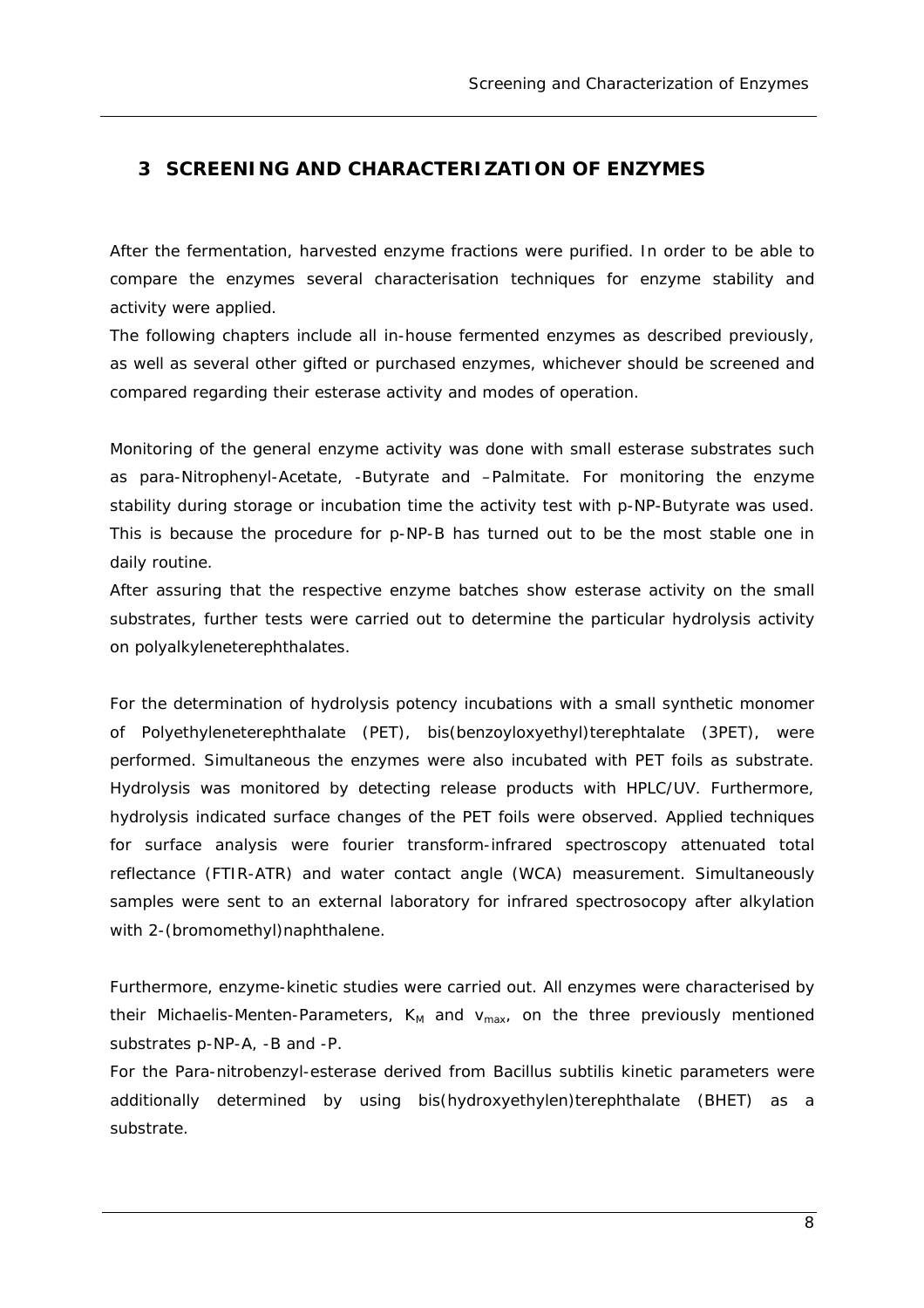### **Materials and Methods**

### *Enzymes*

| 43342_1                    | Own fermented esterase from Thermobifida fusca                |
|----------------------------|---------------------------------------------------------------|
| 43370_2                    | Own fermented esterase from Thermobifida cellulolysitica      |
| 43793_1                    | Own fermented esterase from Thermobifida cellulolysitica      |
| 43185_1                    | Own fermented esterase from Thermobifida alba                 |
| <b>B</b> sEst <sub>B</sub> | Own fermented para-nitrobenzylesterase from Bacillus subtilis |
| cutinase_H.                | Cutinase from Humicola insolens purchased from Novozymes      |
| insolens                   |                                                               |

All own fermented enzymes were purified by affinity chromatography as described in the chapter 2. Production of Enzymes.

Purchased cutinase\_*H. insolens* was loaded onto a SDS gel to prove the absence of other enzymes. It is common for purchased enzyme solutions to contain stabilizers and different kinds of additives that might have an influence on one of the following enzyme characterization techniques. Therefore, cutinase\_*H. insolens* was purified by using a VivaFlow Crossflow (Sartorius) as a dialysis device. The enzyme solution was pumped through a 100,000 Da polyethersulfon membran (Sartorius) with  $H<sub>2</sub>O$  deion. as crossflow liquid. After this treatment the purified cutinase\_*H. insolens* enzyme was stored at 4°C and used as soon as possible.



**Figure 3-1 SDS-PAGE analysis (10%) of cutinase\_***H. insolens* **after cleaning by VivaFlow** - Lane 1: Bio-Rad Broad Range Standard; lane 2: purified cutinase\_*H. insolens*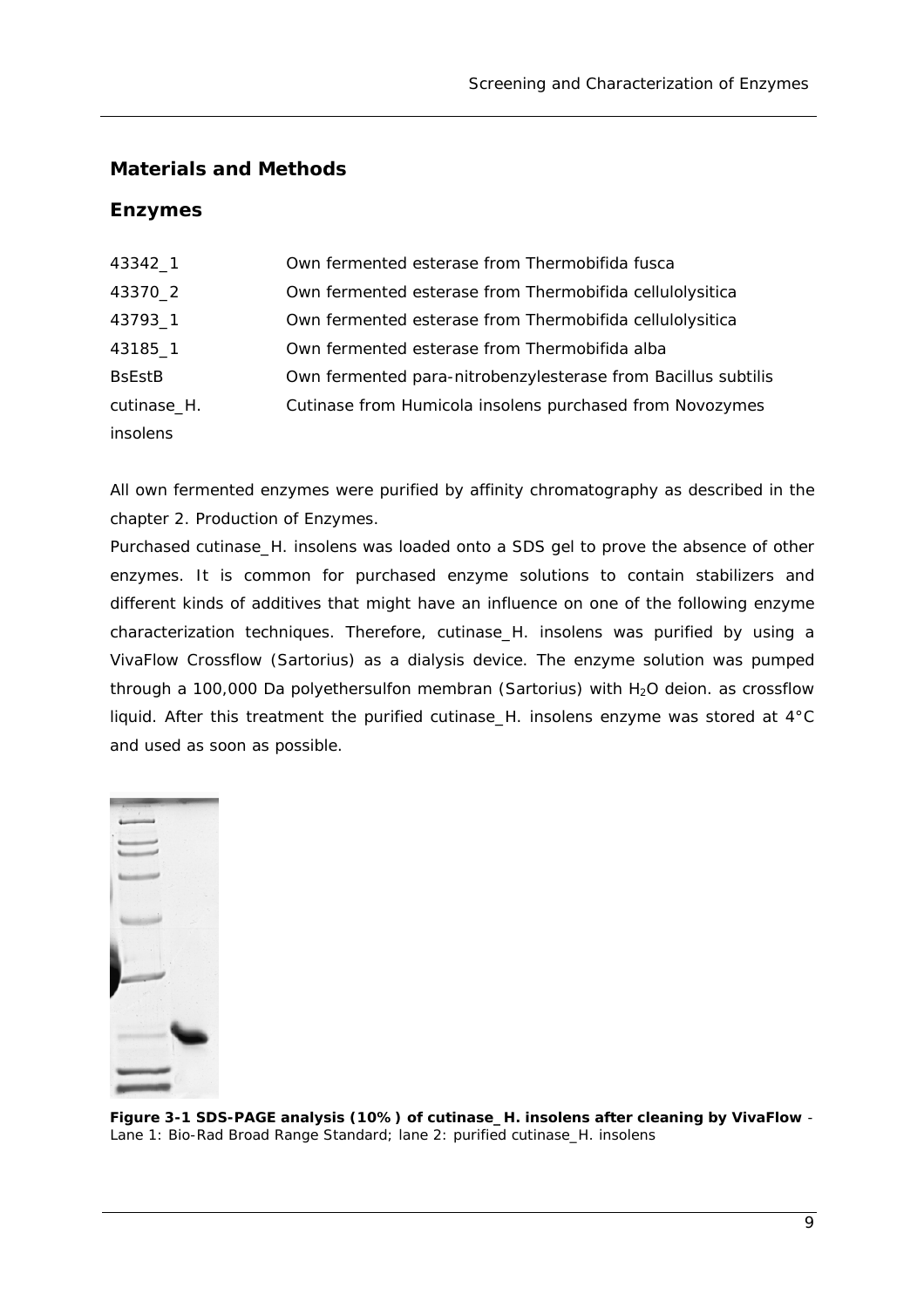### *Determination of protein content*

Protein content of the enzyme fractions was determined using the method from Bradford (Bradford 1976). Calibrations were performed with different concentrations of bovine serum albumin in aqueous solution (see Appendix 1 - Further reading of applied methods).

### *Esterase activity on p-NP-Esters*

Esterase activity can be determined by photometric observation of the release of *para*-Nitrophenolate (*p*-NP) from a *para*-Nitrophenyl-Ester over time.

Depending on the substrate that is linked to the *p*-NP, enzymes show different behaviour regarding their esterase-activity. Measurements were performed with substrate solutions of *p*-NP-Acetate, *p*-NP-Butyrate and to identify lipase activity on *p*-NP-Palmitate.

### **Preparation of substrate solution**

*p-*NP-A

A 40 mmol L<sup>-1</sup> solution of p-Nitrophenyl-Acetate (Acros Organics, 97 %) in EtOH abs. was prepared and stored at -20 °C until use.

*p*-NP-B

86 µL *p*-Nitrophenyl-Butyrate (Sigma, ≥98.0 %) were dissolved in 1000 µL DMSO and stored at -20 °C until use.

*p*-NP-P

2 mg *p-*Nitrophenyl-Palmitate (Sigma, ≥98.0 %) were dissolved in 1000 µL i-PropOH and stored at -20 °C until use.

#### **Preparation of buffer**

Further dilutions of the p-NP-A and p-NP-B assays were done with 50 mmol L<sup>-1</sup> phosphate buffer.

For p-NP-P buffer solution 2.3 g L<sup>-1</sup> Sodium taurocholate hydrate, 1.2 g L<sup>-1</sup> gum arabic and 5 g  $L^{-1}$  Triton X-100 were added to a 50 mmol  $L^{-1}$  phosphate buffer.

Tests were carried out with varying pH values of the phosphate buffer. *Thermobifida sp*. enzymes were found to have the highest activity at a pH of 7.0, since the cutinase H. *insolens* activity did not differ when using buffers with pH values ranging from 7.0 to 8.0, all further tests where carried out using pH 7.0.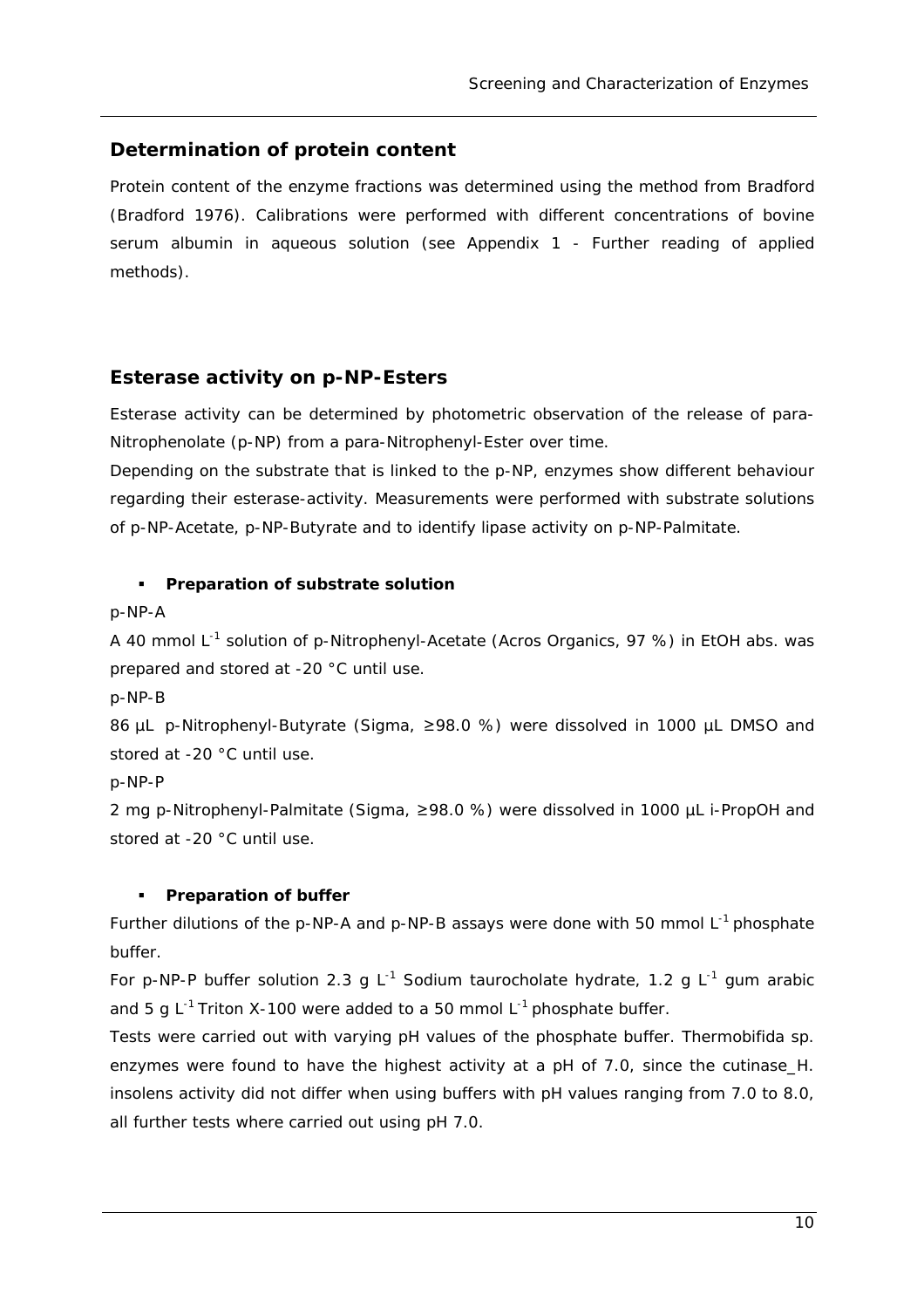#### **Preparing of assay solution**

#### *p-*NP-A and *p*-NP-B

For the assay solution 1000  $\mu$ L of a buffer where mixed with 10  $\mu$ L of the substrate solution and kept on ice until start of the procedure.

#### *p*-NP-P

Substrate solution was diluted with the *p*-NP-P buffer 1:10 and kept on ice until start of the procedure.

#### **Assay**

200 µl of the assay solution were put into a well of a 96-well-platereader plate and allowed to warm up to room temperature before continuing. Then 20 µL enzyme preparations were added and the increase of the absorbance at 405 nm was followed using a spectrophotometer type Hitachi U 2001. A blank was measured using 20 µL buffer instead of sample.

The specific activity, U mg<sup>-1</sup>, was determined as the amount of  $p$ -Nitrophenol in umol released per minute and mg purified enzyme.

## *Determination of Michaelis-Menten Parameters on p-NP-A, p-NP-B and p-NP-P*

For the determination of  $K_M$  and  $v_{max}$  activity assays were carried out as mentioned above. The substrate solutions were diluted with buffer to provide different substrate concentrations. Then, the specific activity  $v_i$  in dependence of the recent substrate concentration  $S_i$  was measured and plotted in an direct Michaelis-Menten plot,  $v_i$  versus  $[S]_i$ .

### *Determination of enzyme stability*

Enzyme stability tests were done with *p*-NP-B activity assay. Therefore freshly cleaned enzymes were put on stability storage at 4 °C and at their specific incubation temperature. For the *Thermobifida sp.* enzymes and BsEstB incubation temperature is 37 °C for the cutinase\_*H. insolens* it is 50 °C. Approximately 1 mL enzyme was put into a 1.5 mL Eppendorf tube and put on a rotary shaker at the specific temperature. 4 °C samples were treated the same way and placed in the laboratory fridge. After a certain time samples were taken to run a *p*-NP-B activity assay as described above.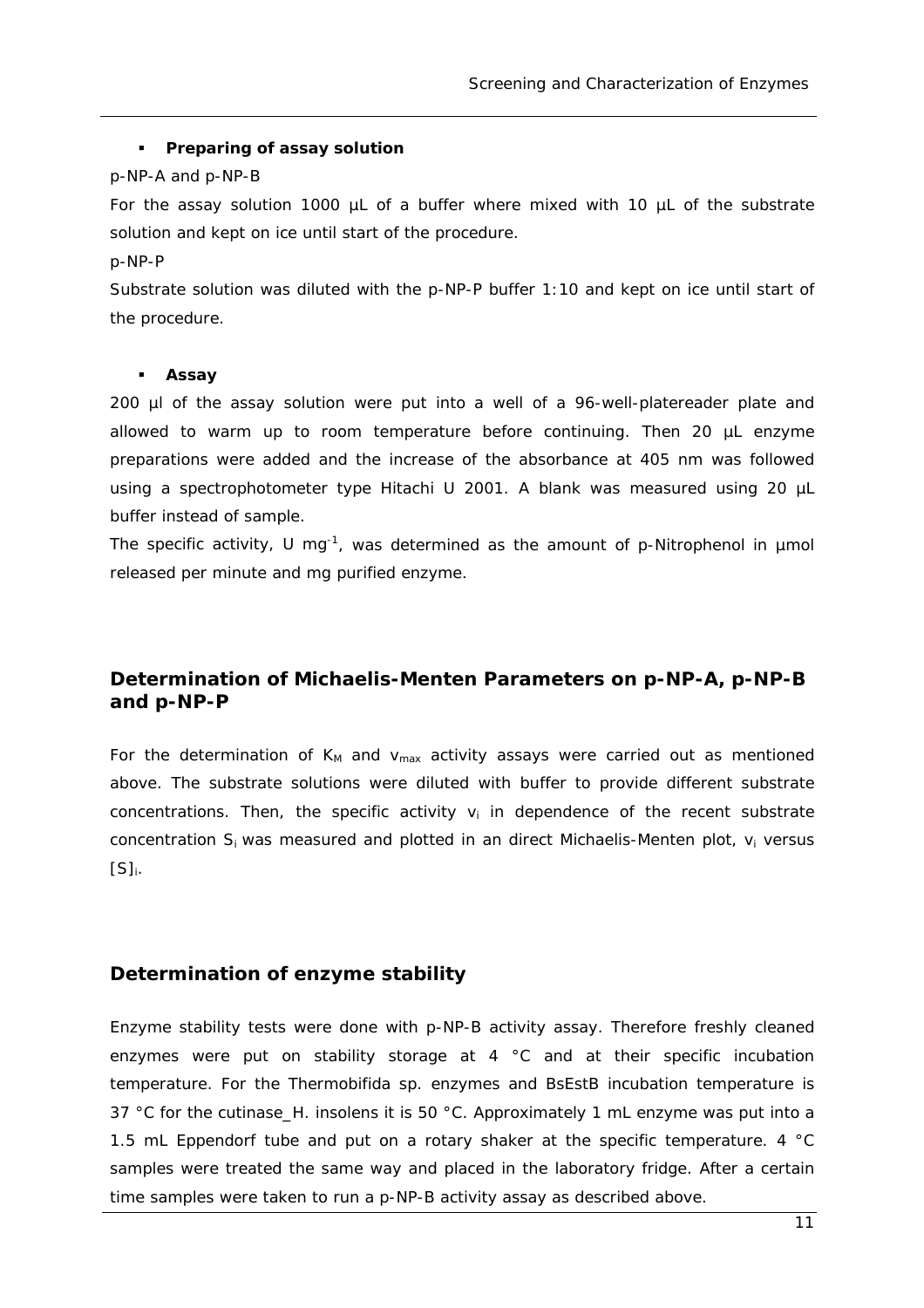### *Determination of kinetic parameters on BHET*



**Figure 3-2 Structure of bis(2-hydroxyethyl)terephthalate** 

In addition to the Michaelis-Menten Parameters on the *p*-NP-Ester substrates, BsEstB was also characterised by its kinetic parameters using bis(2-hydroxyethyl)terephthalate (BHET) as a substrate. Different concentrations of BHET were properly diluted in 50 mM phosphate buffer pH 7.0  $(K_2HPO_4/KH_2PO_4)$  using sonification, in this way providing different substrate concentrations ranging from 0.0625 mM to 1 mM. 100 µL of BHET solution were mixed with 20 µL enzyme preparation and incubated at 37 °C for different incubation times. Enzyme preparation consisted of 0.5 mg mL<sup>-1</sup> purified protein in 50 mM phosphate buffer. The reaction was stopped using 1:1 (v/v) methanol abs. on ice. Hydrolysis products were determined using HPLC/UV analysis.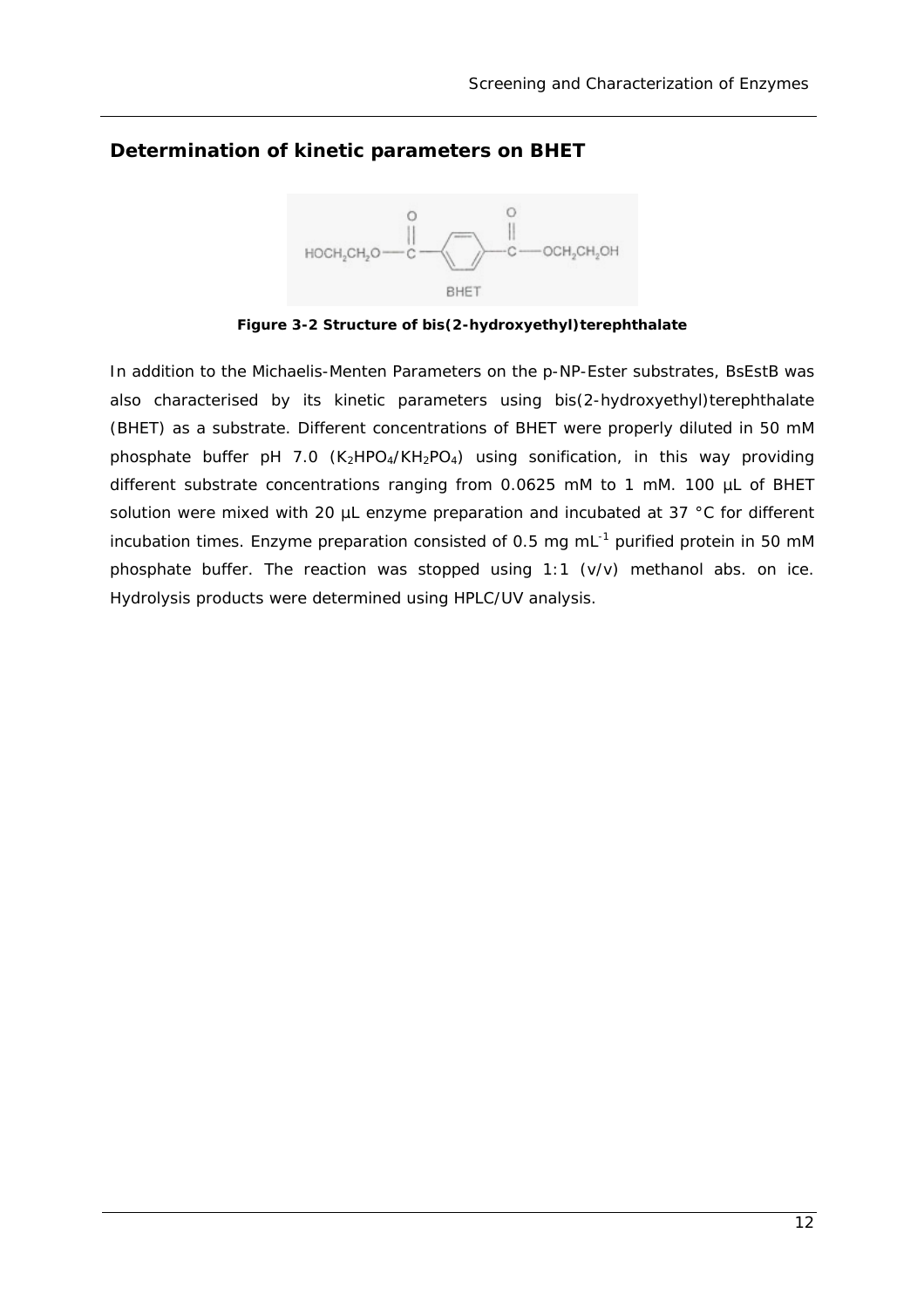### *Hydrolysis of bis(benzoyloxyethyl)terephthalate (3PET)*

#### **Synthetic monomer 3PET**



**Figure 3-3 Structure of model substrate bis(benzoyloxyethyl)terephtalate** 

3PET was available on the institute, from a previous synthesis performed according the method published by Heumann *et al.* 2006.

For determination of 3PET hydrolysis 10 mg of the model substrate were properly dispersed in 500 µL enzyme preparation in a 2 mL Eppendorf tube and, horizontally, incubated for 5 days on a rotary shaker at 37 °C and 150 rpm. The enzyme preparation typically contained 200 µg mL<sup>-1</sup> purified protein diluted with 50mM K<sub>2</sub>HPO<sub>4</sub>/KH<sub>2</sub>PO<sub>4</sub> buffer, pH 7.0. After incubation the samples were processed as described below and analysed via HPLC analysis.

#### **HPLC analysis**

Prior to the measurement of hydrolysis products proteins were precipitated using 1:1 (v/v) methanol abs. on ice. Samples were then centrifuged at 14,000 rpm for 15 min at 4 °C (Hettich MIKRO 200 R, Tuttlingen, Germany). 500 µL of the supernatant was brought to an HPLC vial and acidified by adding 1 µL of HCl conc. Used HPLC equipment was a DIONEX P-580 PUMP (Dionex Cooperation, Sunnyvale, USA), with an ASI-100 automated sample injector and a PDA-100 photodiode array detector. A reversed phase column RP-C18 (XTerra® RP-C18, 5 µm, 150 x 4.6 mm) was used. Analysis was carried out with 20 % acetonitrile, 20 % 10 mM sulphuric acid and 60 % (v/v) water as eluent. The flow rate was set to 1 mL min<sup>-1</sup> and the column was maintained at a temperature of 25 °C. The injection volume was 10 µL. Detection of the chromophoric analytes was performed with a photodiode array detector at the wavelength of 241 nm and 228 nm (modified method from Eberl *et al.* 2008).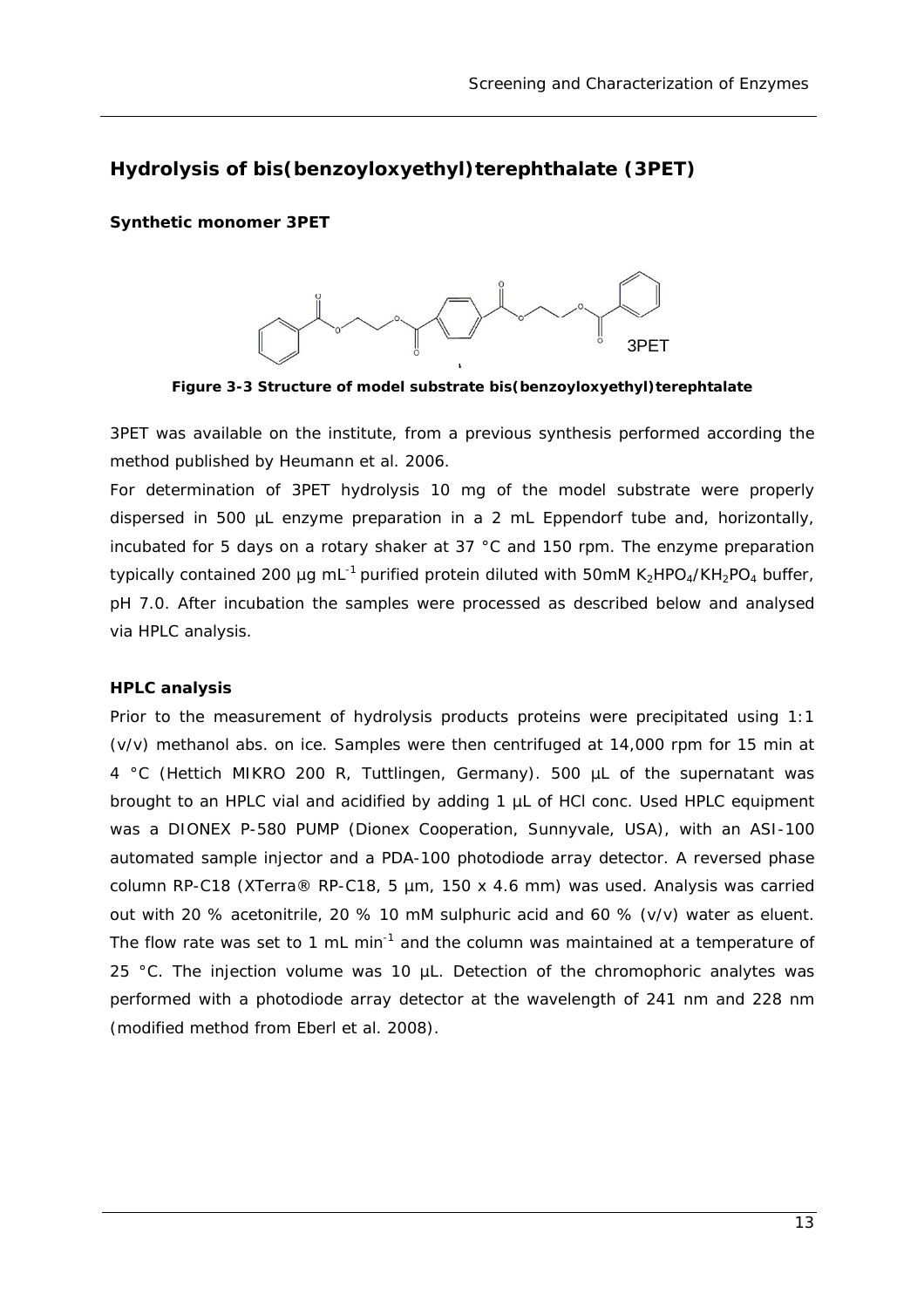### *Hydrolysis of PET-foils*

Enzymes were incubated on PET foils kindly provided by Nierstrasz. Generally, PET-foils were cut into 10 x 5 mm pieces and washed using below mentioned washing procedure. After cleaning, the foils were incubated in 2 mL Eppendorf tubes with 500 µL enzyme preparations, containing 200 µg mL $^{-1}$  protein in 50 mM phosphate buffer pH 7.0, for 5 days on a rotary shaker at 37 °C and 150 rpm. Foils dedicated for surface analysis were cut into bigger pieces and incubated in matching glass containers, always making sure that the enzyme / surface ratio stays constant.

After incubation all foils were carefully removed and preserved for surface analysis.

#### **Washing procedure**

Adhering fat or dust could influence the hydrolysis of a polymer surface. To assure that the polymers are free from any soiling they should be properly washed before starting incubations. The used washing procedure was established by Brückner *et al.* 2009 and proven to be the most suitable for this purpose. It consists of three steps, each carried out in a fresh and clean glass flask. One washing step takes 30 min. on a rotary shaker at 50 °C, between the steps foils were rinsed with distilled water.

Step 1: 5 g  $L^{-1}$  Triton X-100

Step 2:  $Na<sub>2</sub>CO<sub>3</sub>$  water free, 2 g L<sup>-1</sup>

Step 3: distilled water

Since enzymes are hydrophilic molecules that might interfere with further surface analysis, also residual proteins after incubation have to be removed from the foil surface. The mentioned washing procedure has been proven, by Bückner *et al.,* to be also suitable for removing adsorbing proteins from surfaces.

#### **HPLC analysis**

After incubation the samples were processed as described above and hydrolysis products were measured by HPLC, with the same procedure as for the 3PET samples.

#### **Water contact angle (WCA)**

Contact angles of the PET foils after exposure to enzymes were measured as previously reported (Eberl *et. al.* 2008). Previous to measurement a two-step washing procedure was applied. One washing step takes 30 min on a rotary shaker at approximately 30 °C. Step 1: Sodium Dodecyl Sulfate (SDS) Step 2: Distilled water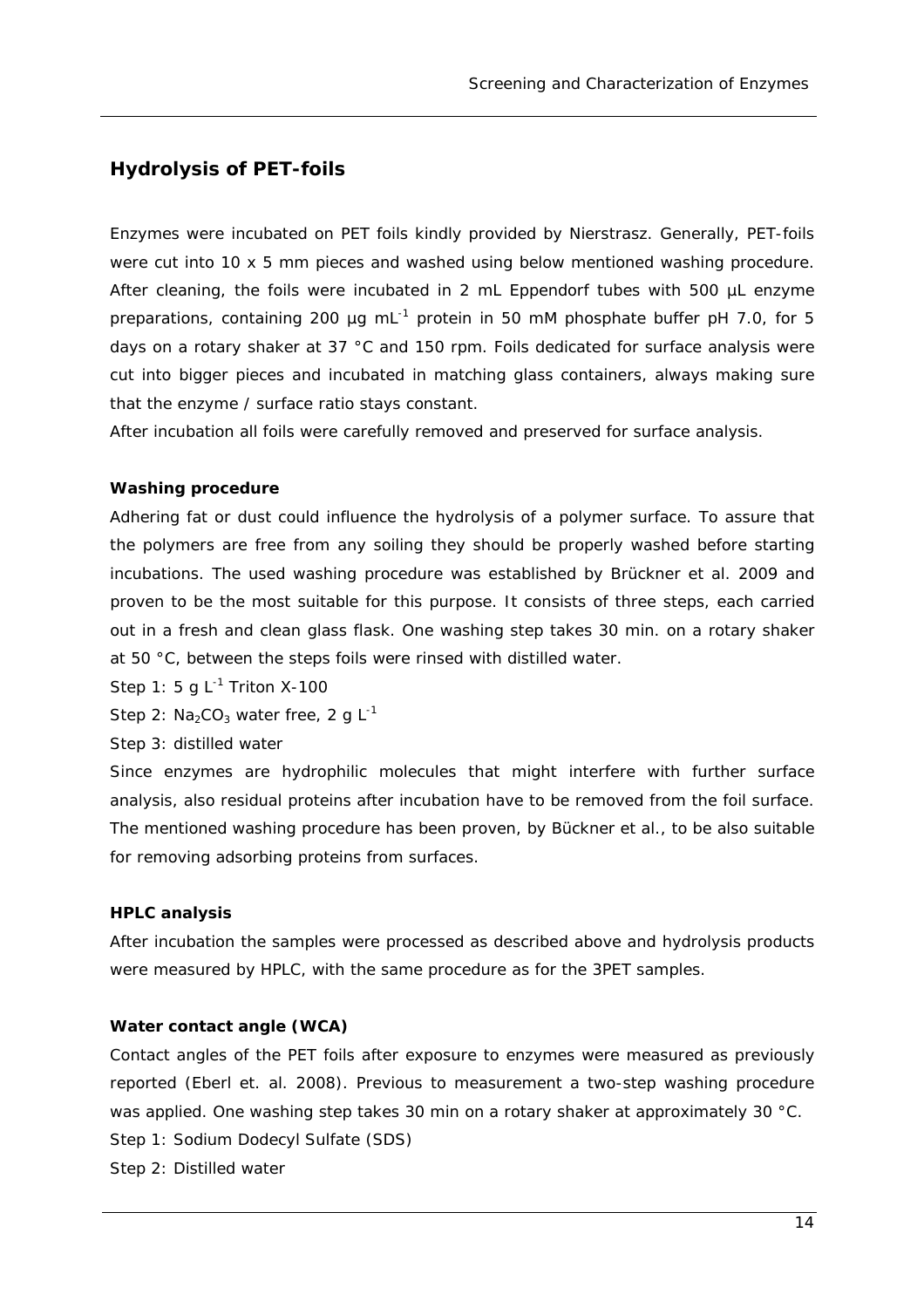Polymer films were analyzed with the Drop Shape Analysis System DSA 100 (Kruss GmbH, Hamburg, Germany) using deionized water as test liquid with a drop size of 3 μL. Contact angles were measured after 3 s and data are obtained from the averages of the measurements taken from 10 different points of the sample surface.

### **Fourier transform-infrared spectroscopy attenuated total reflectance (FTIR-ATR)**

FTIR measurements were performed with a NEXUS Thermo Nicolet FTIR spectrometer with a Ge crystal cell (maximum depth 0.8 μm) and applying an attenuated total reflectance (ATR) accessory mod, Smart Performer. Spectra were normalized to the 1410  $cm^{-1}$  peak before any data processing. Reported results are obtained from average spectra of at least three spectra measurements. Each measurement was carried out on a different area of the foil.

#### **Fluorescence Spectroscopy**

PET-foils for fluorescence spectroscopy measurements were cut into 100 x 10 mm pieces and washed. After cleaning, the foils were incubated in 15 mL falcon tubes with approximately 10 mL enzyme preparation, containing 200  $\mu$ g mL $^{-1}$  protein in 50 mM phosphate buffer pH 7.0, for 5 days on a rotary shaker at 37 °C and 150 rpm.

After incubation the foils were sent to an external laboratory for alkylation and measurement of fluorescence spectra.

A detailed description of the alkylation process as well as the spectroscopy can be found in Appendix 1 - Further reading of applied methods. The obtained results of surface changes are discussed below.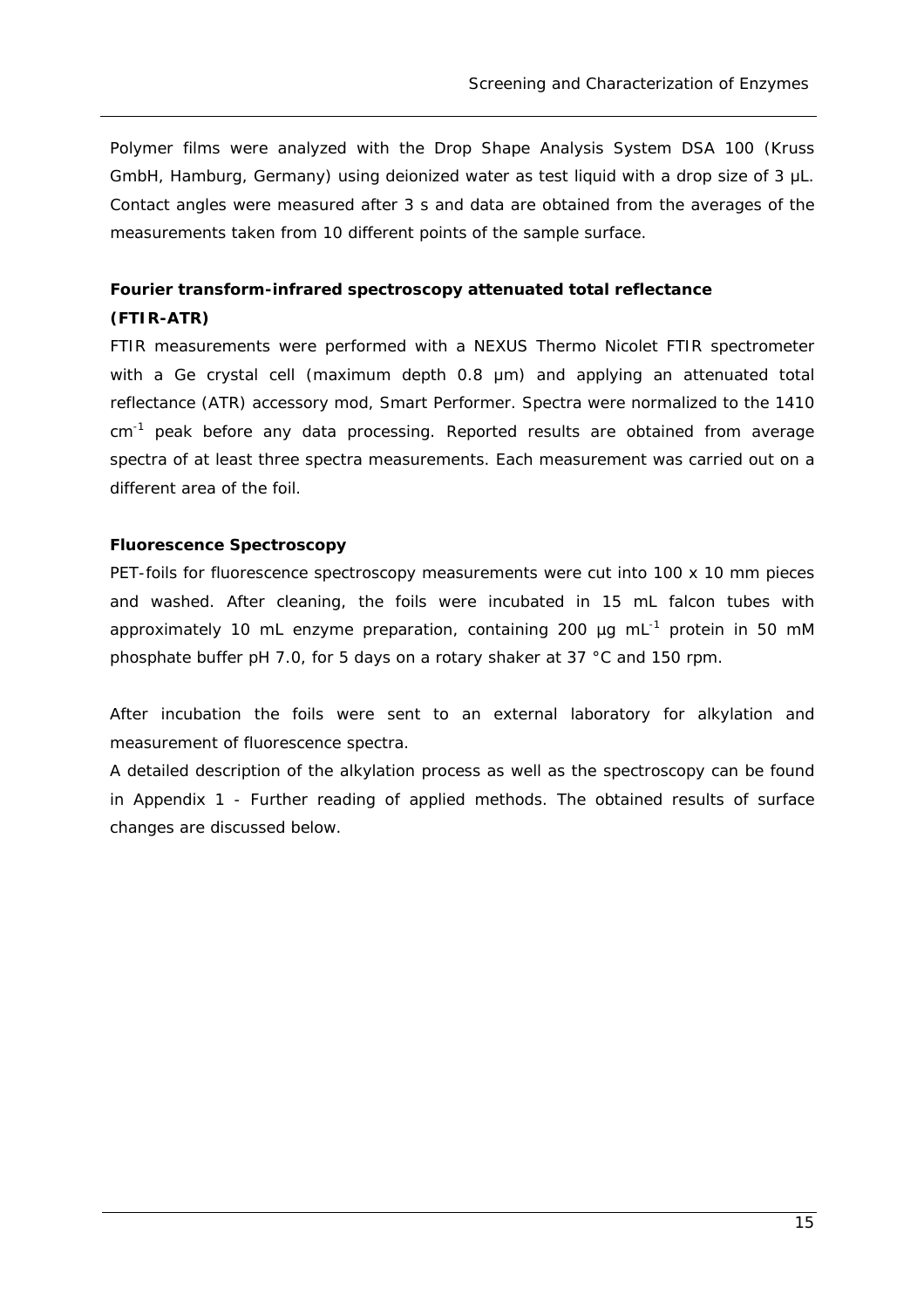#### **Results and Discussion**

One goal of this work was to characterize above mentioned enzymes and to determine how their specific behaviours and activities differ from each other.

*Bacillus subtilis* nitrobenzylesterase cannot be compared with the *Thermobifida sp.* enzymes and is therefore discussed separately.

The hydrolysis potential of the fungal cutinase from *H. insolens* has already been proven by on various scientists (Ronkvist *et al.* 2009; IP Nagarajan 2005; IP Kellis 2002). Since the enzyme is also known to be able to hydrolyse PET materials it is used as a positive reference to the other self-fermented enzymes.

To be able to compare the substrate specificities of enzymes it is necessary to find a frame of reference which is applicably for all used enzymes. Since a high turnover on e.g. *p*-NP-B does not necessarily imply a high activity on any other substrate, a dosage based on activity (Units) is not applicable for the purpose of comparing substrate specificities. In the previous chapter is was verified by SDS-PAGE analysis that all used enzymes solutions are pure and single proteins, therefore it was decided to do the characterisation tests based on protein amount rather than activity dose.

Specific activity of enzymes was measured towards the small ester substrates *p*-NP-A, -B and -P. All tested enzymes show esterase activity. The specific activity was defined as the amount of *p-*Nitrophenol in µmol released per minute and mg purified enzyme. Specific activities are summed in the table below.

| Table of Topconic activity or partned chaymed |                  |                                                                                       |                  |  |  |  |
|-----------------------------------------------|------------------|---------------------------------------------------------------------------------------|------------------|--|--|--|
|                                               |                  | $p-NP-A$ / U mg <sup>-1</sup> p-NP-B / U mg <sup>-1</sup> p-NP-P / U mg <sup>-1</sup> |                  |  |  |  |
| 43370_2                                       | $3.64 \pm 0.29$  | $8.13 \pm 2.43$                                                                       | $1.72 \pm 0.74$  |  |  |  |
| 43342_1                                       | $30.79 \pm 0.77$ | $25.62 + 12.90$                                                                       | $2.61 \pm 0.17$  |  |  |  |
| 43793_1                                       | $57.52 \pm 0.79$ | $56.10 \pm 9.49$                                                                      | $1.73 \pm 0.27$  |  |  |  |
| 43185_1                                       | $4.97 \pm 0.44$  | $11.09 \pm 1.07$                                                                      | $1.97 \pm 0.12$  |  |  |  |
| cutinase_H. insolens                          | $44.52 \pm 0.26$ | $68.5 \pm 11.75$                                                                      | $20.83 \pm 0.32$ |  |  |  |

**Table 3-1 Specific activity of purified enzymes** 

Usually enzymes show high substrate specificity and determined enzyme activities can not be compared or correlated for different substrates. Nevertheless they can give information about the way of action and preferences of a specific enzyme. Table 3-1 illustrates that all examined enzymes show a higher specific activities on the larger ester substrate *p*-NP-B. This is particularly true for 43370\_2 and 43185\_1 since their specific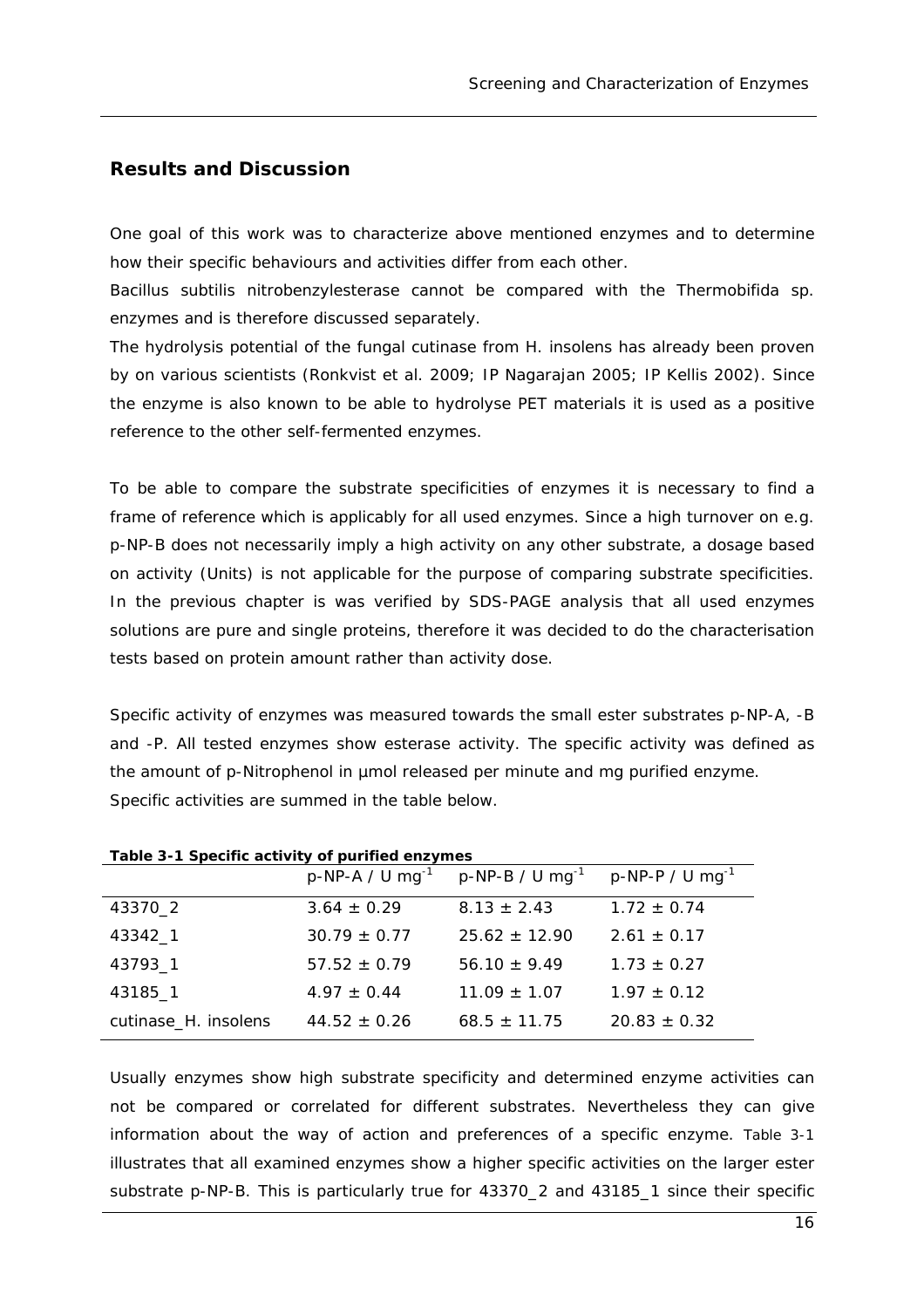activity on *p*-NP-B is more than 200% higher than on small compound *p*-NP-A. Activity on *p*-NP-P is significantly lower for all enzymes. This was expected since *p*-NP-P- is a typical lipase assay and, since classified as cutinases, the investigated enzymes are not expected to have special lipase properties.

#### *Michaelis Menten Kinetik*

Kinetic parameters were determined on small ester substrates *p*-NP-A, -B and –P. For *p*-NP-A and p-NP-B the K<sub>M</sub> values of the four *Thermobifida sp.* cutinases were in the same range, between 127 and 213 µmol L-1 for *p-*NP-A and 1483 and 2133 µmol L-1 for *p-*NP-B. The purchased cutinase from *H. insolens* showed significantly higher K<sub>M</sub> values on these substrates, 387 and 3667  $\mu$ mol L<sup>-1</sup> respectively.

For p-NP-P the  $K_M$  values of all five tested enzymes were between 177 and 327  $\mu$ mol L<sup>-1</sup>.

|             | $p$ -NP-A          |                    | $p$ -NP-B          |                    | $p$ -NP-P          |                    |
|-------------|--------------------|--------------------|--------------------|--------------------|--------------------|--------------------|
|             | $K_M/$             | $V_{\text{max}}/$  | $K_M/$             | $V_{\text{max}}/$  | $K_M/$             | $V_{\text{max}}/$  |
|             | $\mu$ mol $L^{-1}$ | umol               | $\mu$ mol $L^{-1}$ | umol               | $\mu$ mol $L^{-1}$ | umol               |
|             |                    | $min^{-1} mg^{-1}$ |                    | $min^{-1} mg^{-1}$ |                    | $min^{-1} mg^{-1}$ |
| 43370_2     | $200 \pm 0$        | $4 \pm 0$          | $2133 \pm 416$     | $9 \pm 2$          | $177 \pm 15$       | $2 \pm 0$          |
| 43342_1     | $167 \pm 29$       | $32 \pm 3$         | $2100 \pm 361$     | $25 \pm 7$         | $267 \pm 31$       | $3 \pm 0$          |
| 43793_1     | $127 \pm 12$       | $63 \pm 3$         | $1483 \pm 126$     | $58 \pm 8$         | $240 \pm 28$       | $2 \pm 0$          |
| 43185_1     | $213 \pm 0$        | $5 \pm 0$          | $1933 \pm 306$     | $11 \pm 1$         | $327 \pm 31$       | $2 \pm 0$          |
| cutinase_   | $387 \pm 12$       | $44 \pm 0$         | $3667 \pm 231$     | $80 \pm 0$         | $265 \pm 5$        | $21 \pm 0$         |
| H. insolens |                    |                    |                    |                    |                    |                    |

**Table 3-2 Michaelis Menten Parameters of pure enzymes on the small soluble substrates**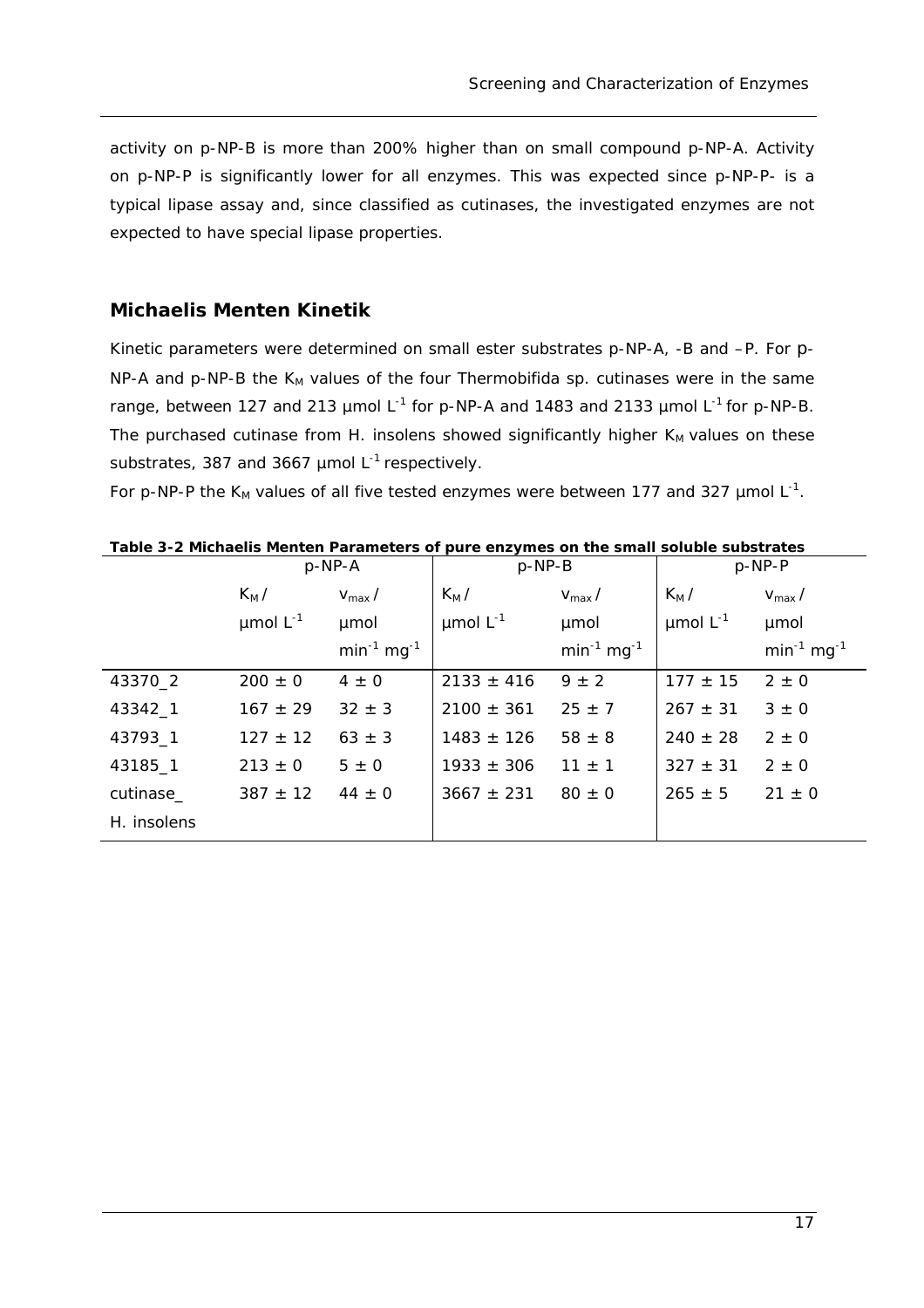

**Figure 3-4 Direct Plot Michaelis Menten Kinetic on** *p***-NP-A of own fermented enzymes** 



**Figure 3-5 Direct Plot Michaelis Menten Kinetic on** *p***-NP-B of own fermented enzymes**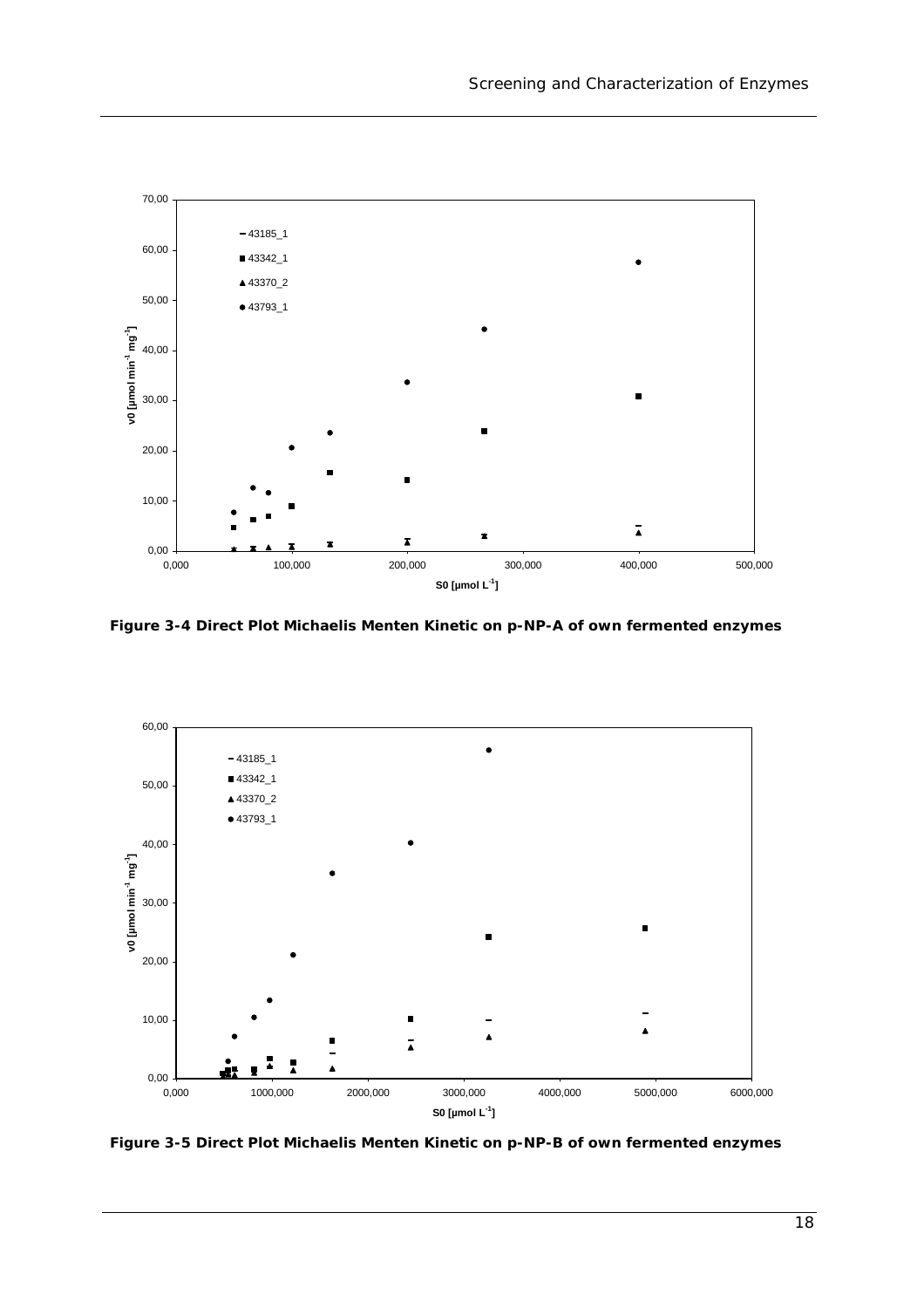

**Figure 3-6 Direct Plot Michaelis Menten Kinetic on** *p***-NP-P of own fermented enzymes**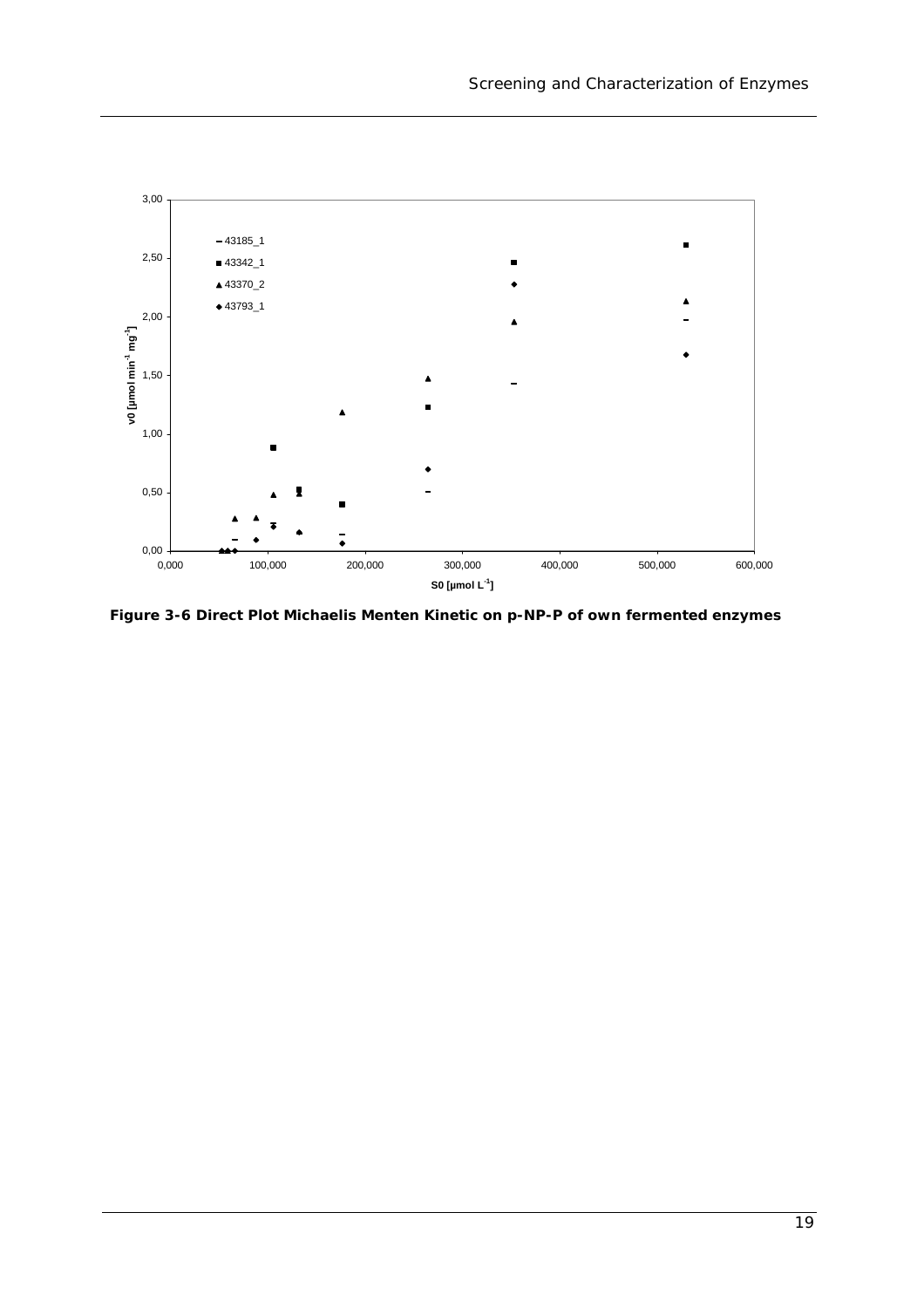From the determined Michaelis Menten parameters the number of substrate molecules that the enzymes convert per second can be calculated (Table 2-3).

| supsu ales  | $p$ -NP-A                    |                         | $p$ -NP-B                    |                         | $p-NP-P$                     |                         |
|-------------|------------------------------|-------------------------|------------------------------|-------------------------|------------------------------|-------------------------|
|             | $K_M/$<br>$\mu$ mol $L^{-1}$ | $k_{cat}$ /<br>$S^{-1}$ | $K_M/$<br>$\mu$ mol $L^{-1}$ | $k_{cat}$ /<br>$s^{-1}$ | $K_M/$<br>$\mu$ mol $L^{-1}$ | $k_{cat}$ /<br>$s^{-1}$ |
| 43370_2     | $200 \pm 0$                  | $2.0 \pm 0.0$           | $2133 \pm 416$               | $4.5 \pm 1.0$           | $177 \pm 15$                 | n.a.                    |
| 43342_1     | $167 \pm 29$                 | $15.8 \pm 1.5$          | $2100 \pm 361$               | $12.3 \pm 1.5$          | $267 \pm 31$                 | n.a.                    |
| 43793_1     | $127 \pm 12$                 | $30.9 \pm 1.5$          | $1483 \pm 126$               | $28.4 \pm 3.9$          | $240 \pm 28$                 | n.a.                    |
| 43185_1     | $213 \pm 0$                  | $2.0 \pm 0.0$           | $1933 \pm 306$               | $5.3 \pm 0.5$           | $327 \pm 31$                 | n.a.                    |
| cutinase_   | $387 \pm 12$                 | $14.7 \pm 0.0$          | $3667 \pm 231$               | $26.8 \pm 0.0$          | $265 \pm 5$                  | $7.0 \pm 0.0$           |
| H. insolens |                              |                         |                              |                         |                              |                         |

**Table 3-3 Molecular activity (turnover number) of the pure enzymes on the small soluble substrates** 

Abbreviations: n.a. – not applicable

Table 2-3 gives the turnover number of the enzymes on the small ester substrates *p*-NP-A,  $-B$  and  $-P$ . Whilst the  $K_M$  values of *Thermobifida sp.* cutinases were in the same range it can be seen that the  $k_{cat}$  values differ up to 15 times from each other, between 2.0 and  $30.9 s^{-1}$ .

Calculation of molecular activity of the enzymes on p-NP-P was not applicable since the measured  $v_{\text{max}}$  were too small to be measured within accurate standard deviations.



Michales Menten Plots of purchases cutinase from H. *insolens*:

**Figure 3-7 Direct Plot Michaelis Menten Kinetic on** *p***-NP-A of** *H. insolens* **cutinase**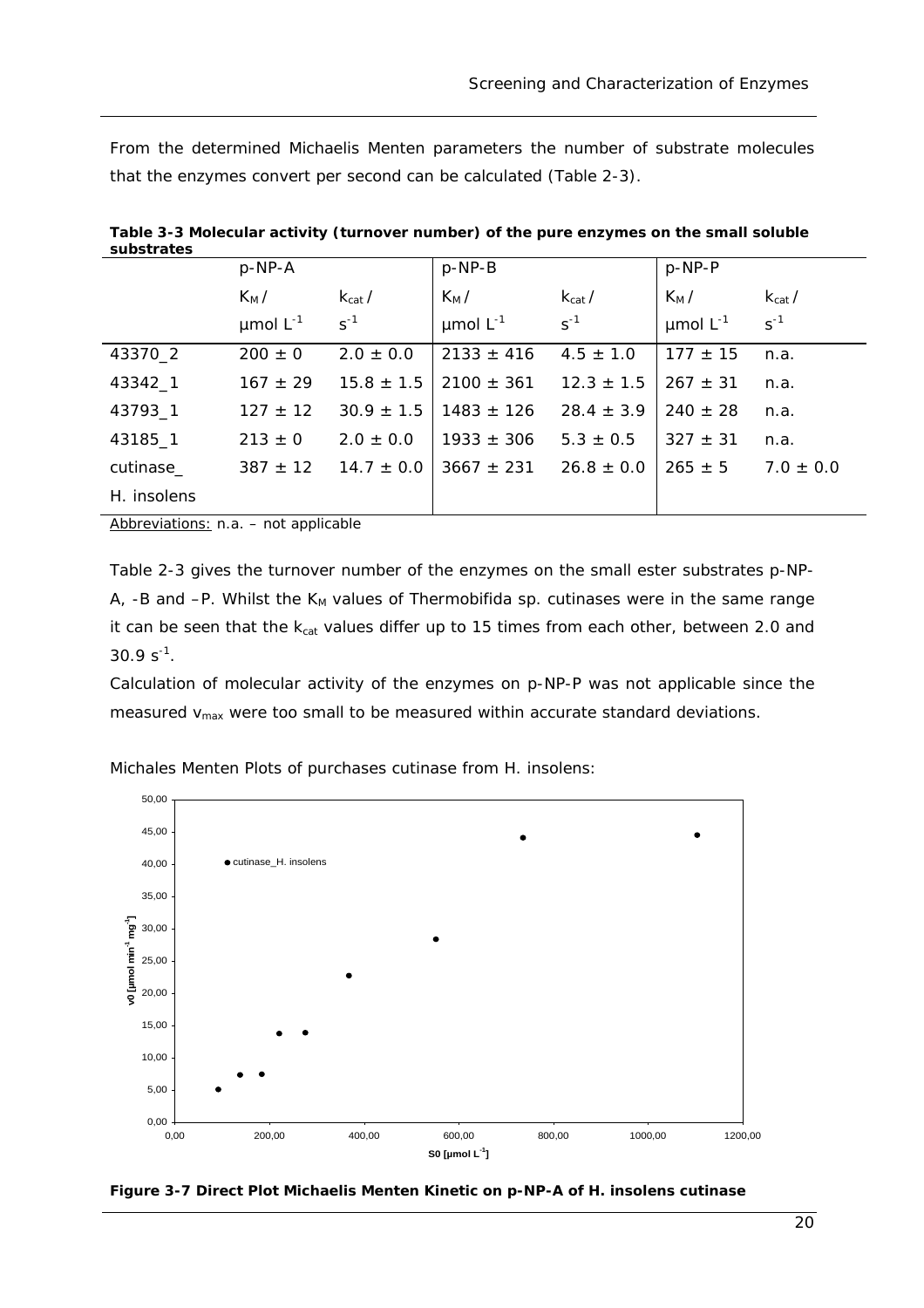

**Figure 3-8 Direct Plot Michaelis Menten Kinetic on** *p***-NP-B of** *H. insolens* **cutinase**



**Figure 3-9 Direct Plot Michaelis Menten Kinetic on** *p***-NP-P of** *H. insolens* **cutinase**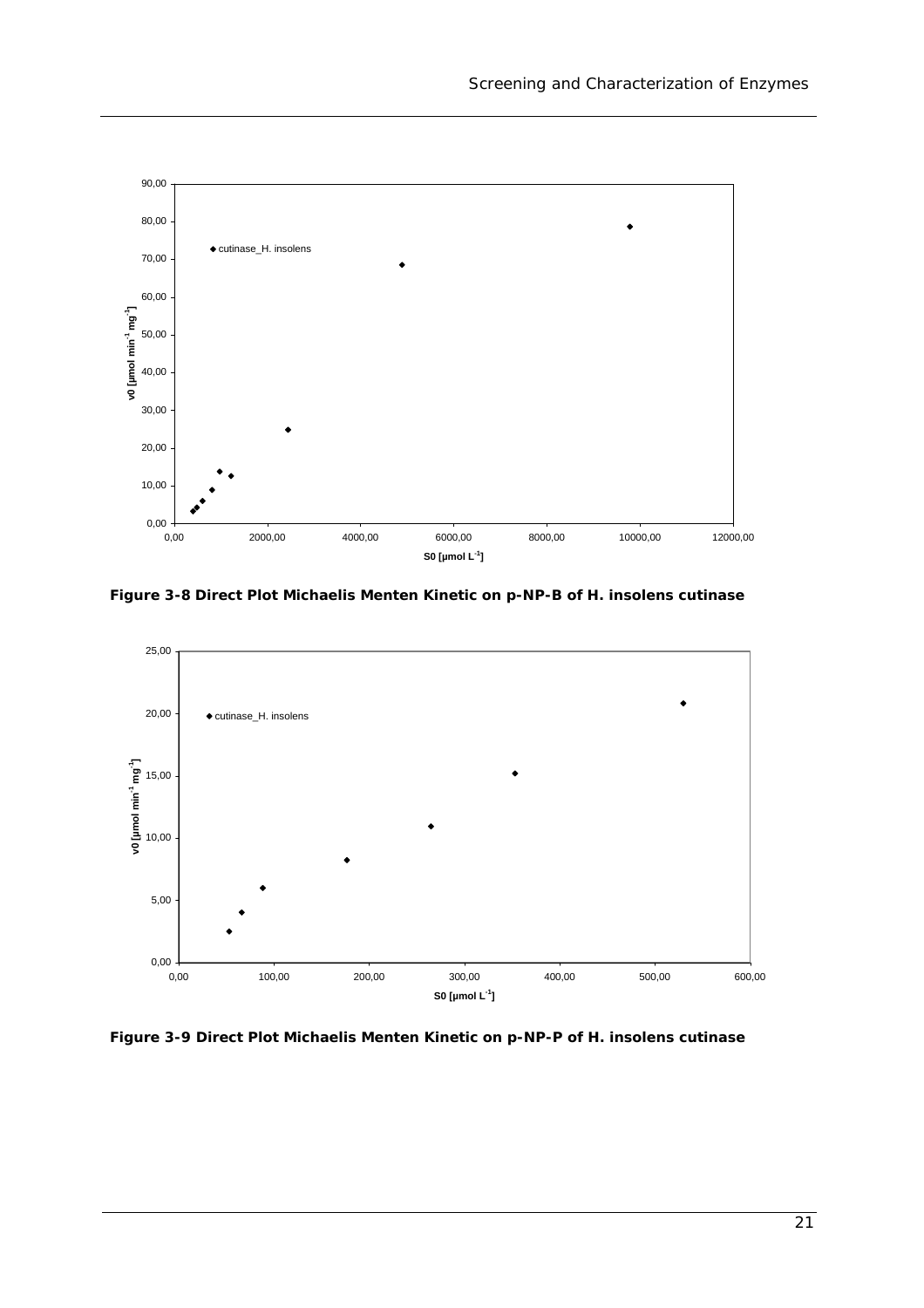### *Enzyme stability*

Enzyme stability tests were done with *p*-NP-B activity assay. Therefore freshly cleaned enzymes were put on stability storage at 4 °C and at their specific incubation temperature. The enzyme activity at start was set to 100 % to see how it develops during incubation.

**Table 3-4 Stability Studies monitored with p-NP-B activity assay after certain incubation time at optimum incubation temperature of** *Thermobifida sp***. enzymes and Cutinase\_H. insolens: 50 °C** 

| Time / h   | Activity $/$ % |         |         |         |             |  |
|------------|----------------|---------|---------|---------|-------------|--|
|            | 43370_2        | 43342_1 | 43793_1 | 43185_1 | cutinase_H. |  |
|            |                |         |         |         | insolens    |  |
| 0          | 100 %          | 100 %   | 100 %   | 100 %   | 100 %       |  |
| 3          | 100 %          | 111 %   | 95 %    | 44 %    | 100 %       |  |
| 12         | 68 %           | 40 %    | 58 %    | 42 %    | 95 %        |  |
| 36         | 62 %           | 46 %    | 66 %    | 46 %    | 93 %        |  |
| 48         | 11 %           | 6%      | n.a.    | 46 %    | 80 %        |  |
| $63^{(1)}$ | 6%             | 15 %    | 46 %    | 34 %    | 62 %        |  |
| 120        | $0\%$          | 6%      | 90 %    | 22 %    | 56 %        |  |

Abbreviations: n.a. – not analysed /  $^{(1)}$  for 43185 1 test point after 80h incubation instead of 63h

Investigations of enzyme stability show a high diminishment of catalytic activity within the first 12 hours of incubation for all enzymes but the one of *H. insolens*. After this first decrease the activity remains constant for the next 30 hours at a level of approximately 50 % of the starting activity.

When exceeding 40 h incubation time 43342\_2 and 43370\_2 have lost about 90 % of their specific activity. Whilst 43793\_1 and 43185\_1 show a more slowly inactivation rate, still having almost 50 % activity after 60 hours.

Determined half life times  $(t_{1/2})$  of the enzymes are, 40 hours for 43370\_2, 10 hours for 43342\_2, 30 hours for 43185\_1and almost 60 hours for 43793\_1.

Given that the enzyme activity after 80 h of incubation is only  $\sim$  20 % of the starting activity it can be stated, that for all herein self-fermented enzymes the previous described incubation time of 120 h can be decreased to 72 hours without losing incubation efficiency.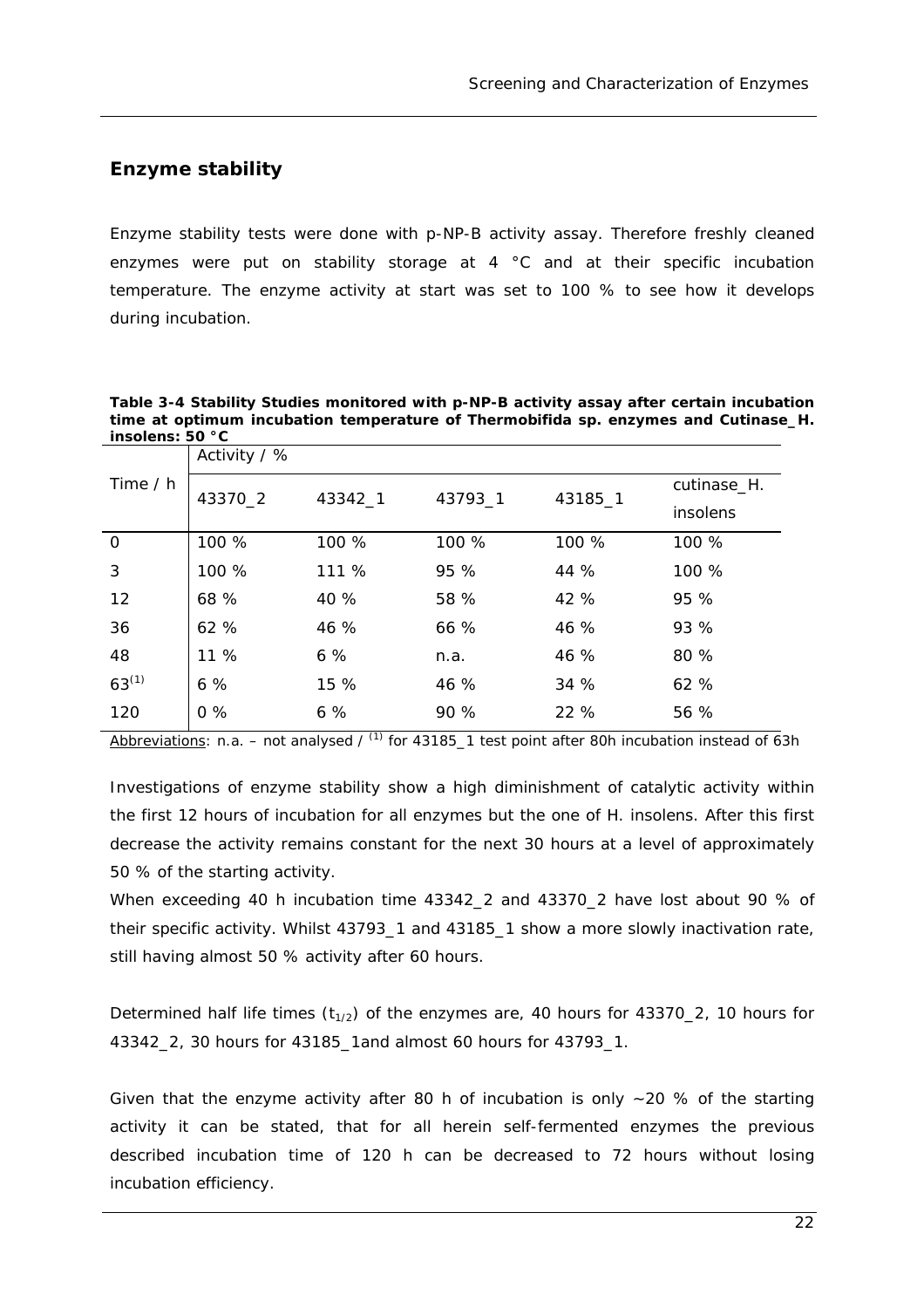In contrary to the self-fermented enzymes cutinase from *H. insolens* has a higher durability to respective incubation conditions,  $t_{1/2} \ge 120$  hours.

This might be caused by the fact that the enzyme´s origin is from a high resistant thermophilic fungus or that vivaflow cleaning method did not remove all enzymestabilizers from the purchased enzyme solution.



**Figure 3-10 Stability Studies monitored wit p-NP-B activity assay**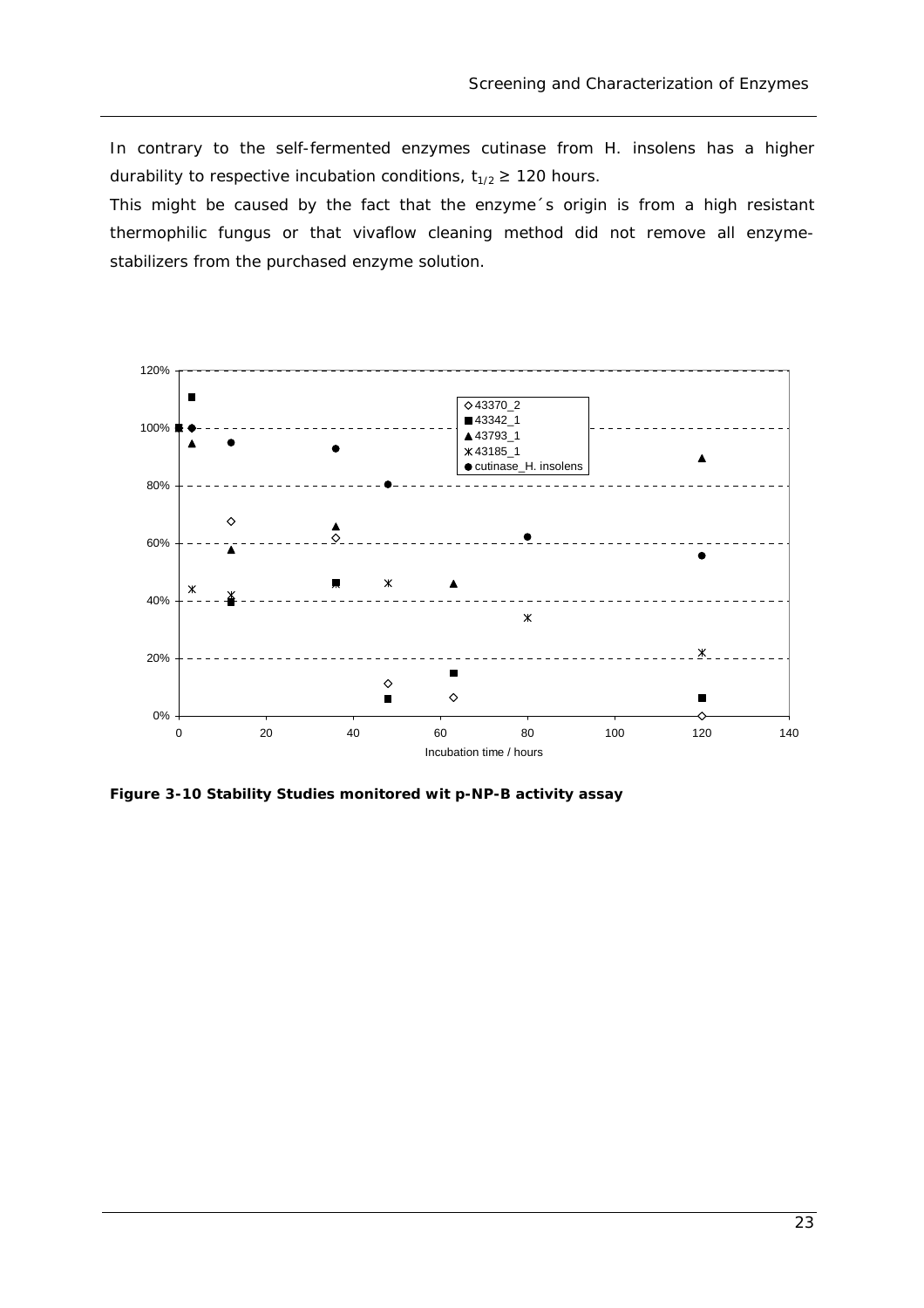## *Hydrolysis of bis(benzoyloxyethyl)terephthalate (3PET)*

In 2006 Heumann *et al.* demonstrated a correlation between the hydrolytic activity of several polyesterases when put on PET and the water insoluble PET model substrate bis(benzoyloxyethyl)-terephthalate, 3PET (Eberl *et al.* 2009; Heumann *et al.* 2006). With the model substrate a potential difference in reaction mechanism of the different enzymes is easier to evaluate, since the smaller size of the model substrate results in faster biodegradation. Therefore the water soluble degradation products after a certain time of incubation were quantified via HPLC-UV analysis. Detectable analytes are shown in Figure 3-11. Additionally to the below mentioned degradation products, it can be assumed that large amounts of UV-inactive ethylene glycol (EG) are formed through full ester cleavage of the enzymes.



**Figure 3-11 Potential biodegradation products after hydrolysis of 3PET; purple – benzoic acid (BA), yellow – hydroxyethylbenzoate (HEB), red – terephthalic acid (TA), blue – bis(2-hydroxyethyl)terephthalate (BHET), green – mono(2-hydroxyethyl)terephthalate (MHET)** 

All incubated enzymes were able to hydrolyse 3PET to its smallest sub-components BA and TA. The potentially formed smaller esters MHET and HEB were only intermediates, since all enzymes showed the ability to hydrolyse these too during the incubation period. Interestingly, none of the *Thermobifida sp.* enzymes produces BHET. This observation has also been made with another cutinase from *Thermobifida fusca* by A. Eberl in 2008. Like the *T. fusca* cutinase used by Eberl, the four herein used enzymes showed a rather high hydrolysis activity on the model substrate, compared to other esterases or lipases (results not shown) (Eberl et. al 2008).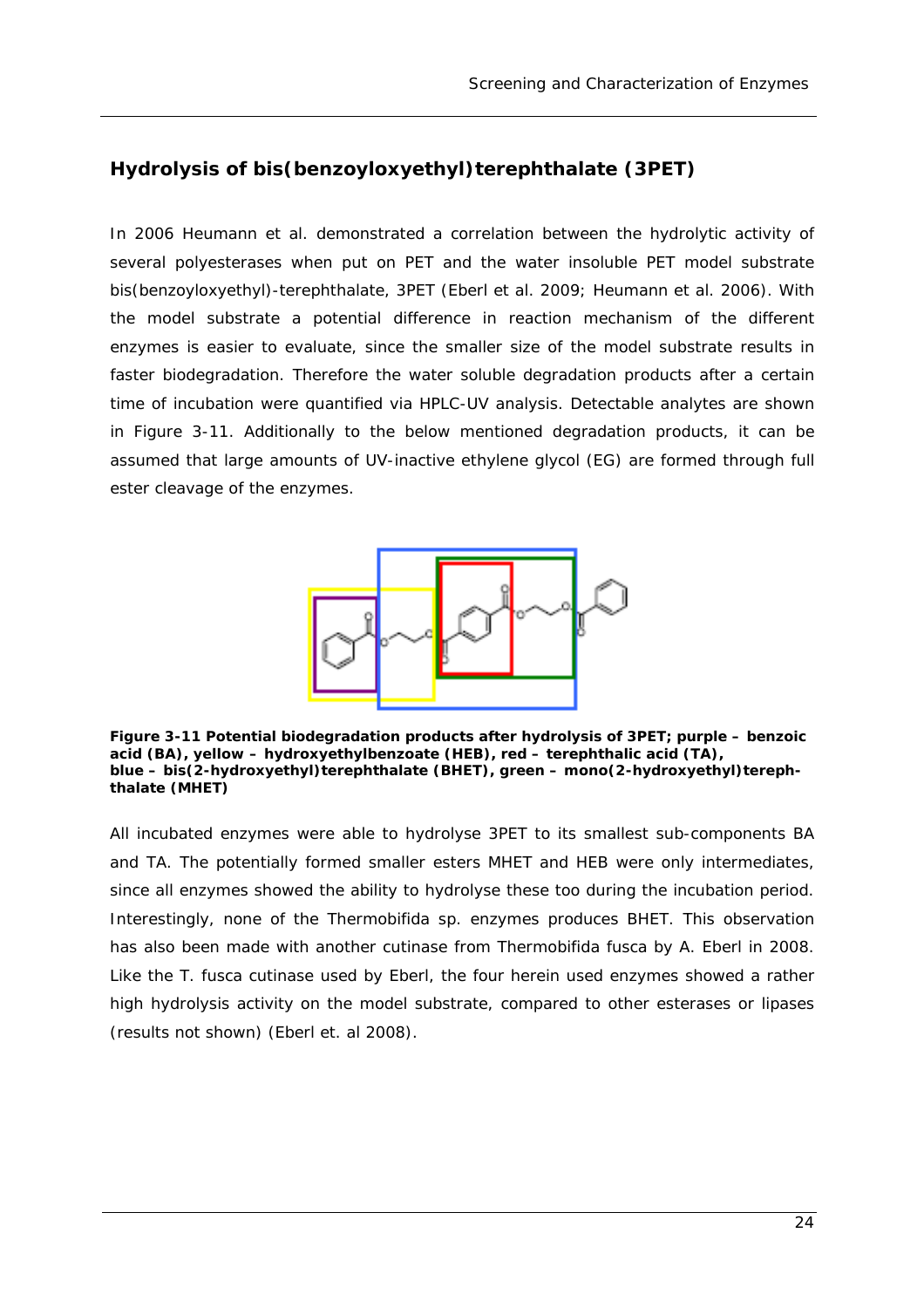|                                                | $\frac{1}{2}$ and $\frac{1}{2}$ are $\frac{1}{2}$ . The state of $\frac{1}{2}$ and $\frac{1}{2}$ is the state of $\frac{1}{2}$ and $\frac{1}{2}$ are $\frac{1}{2}$ and $\frac{1}{2}$ are $\frac{1}{2}$ and $\frac{1}{2}$ are $\frac{1}{2}$ and $\frac{1}{2}$ are $\frac{1}{2}$ and $\$ |               |                |              |                          |
|------------------------------------------------|----------------------------------------------------------------------------------------------------------------------------------------------------------------------------------------------------------------------------------------------------------------------------------------|---------------|----------------|--------------|--------------------------|
| release<br>product /<br>mmol mol <sup>-1</sup> | 43370_2                                                                                                                                                                                                                                                                                | 43342_1       | 43793_1        | 43185_1      | cutinase_<br>H. insolens |
| MHET                                           | $803 \pm 37$                                                                                                                                                                                                                                                                           | $928 \pm 44$  | $261 \pm 80$   | $1134 \pm 9$ | $616 \pm 23$             |
| <b>TA</b>                                      | $680 \pm 88$                                                                                                                                                                                                                                                                           | $430 \pm 31$  | $769 \pm 59$   | $405 \pm 30$ | $560 \pm 6$              |
| BA                                             | $2030 \pm 147$                                                                                                                                                                                                                                                                         | $1758 \pm 13$ | $1537 \pm 549$ | $1207 + 53$  | $8580 \pm 30$            |
| <b>HEB</b>                                     | $413 \pm 26$                                                                                                                                                                                                                                                                           | $521 \pm 13$  | $410 \pm 2$    | $557 \pm 3$  | $133 \pm 0$              |
| <b>BHET</b>                                    | n.d.                                                                                                                                                                                                                                                                                   | n.d.          | n.d.           | n.d.         | $186 \pm 9$              |
|                                                |                                                                                                                                                                                                                                                                                        |               |                |              |                          |

**Table 3-5 Total release products of 3PET after 72 h incubation (mmol per mol Enzyme)** 

Abbreviations: n.d. – not detected

To obtain more information of the mechanism of the hydrolysis process the stepwise hydrolysis after 2, 4, 6, 15, 36, 48, 72 and 120 hours were analysed.

When incubating the four *Thermobifida sp.* esterases on 3PET two generally different ways of hydrolysis can be observed. 43370 2 and 43793 1 start with releasing BA right from the beginning of the incubation while the other two enzymes first release HEB and later degrade this to BA and EG.



**Thermobifida enzymes and purchased cutinase from** *H. insolens***.** 

degradation products is still linear but with a less ascending slope than within the first hours. Which is supported by the results of the stability investigations that illustrated that 43793\_1 loses about 50% of its activity within the first 36 hours but then keeps the remaining activity up to almost 120 hours.

production of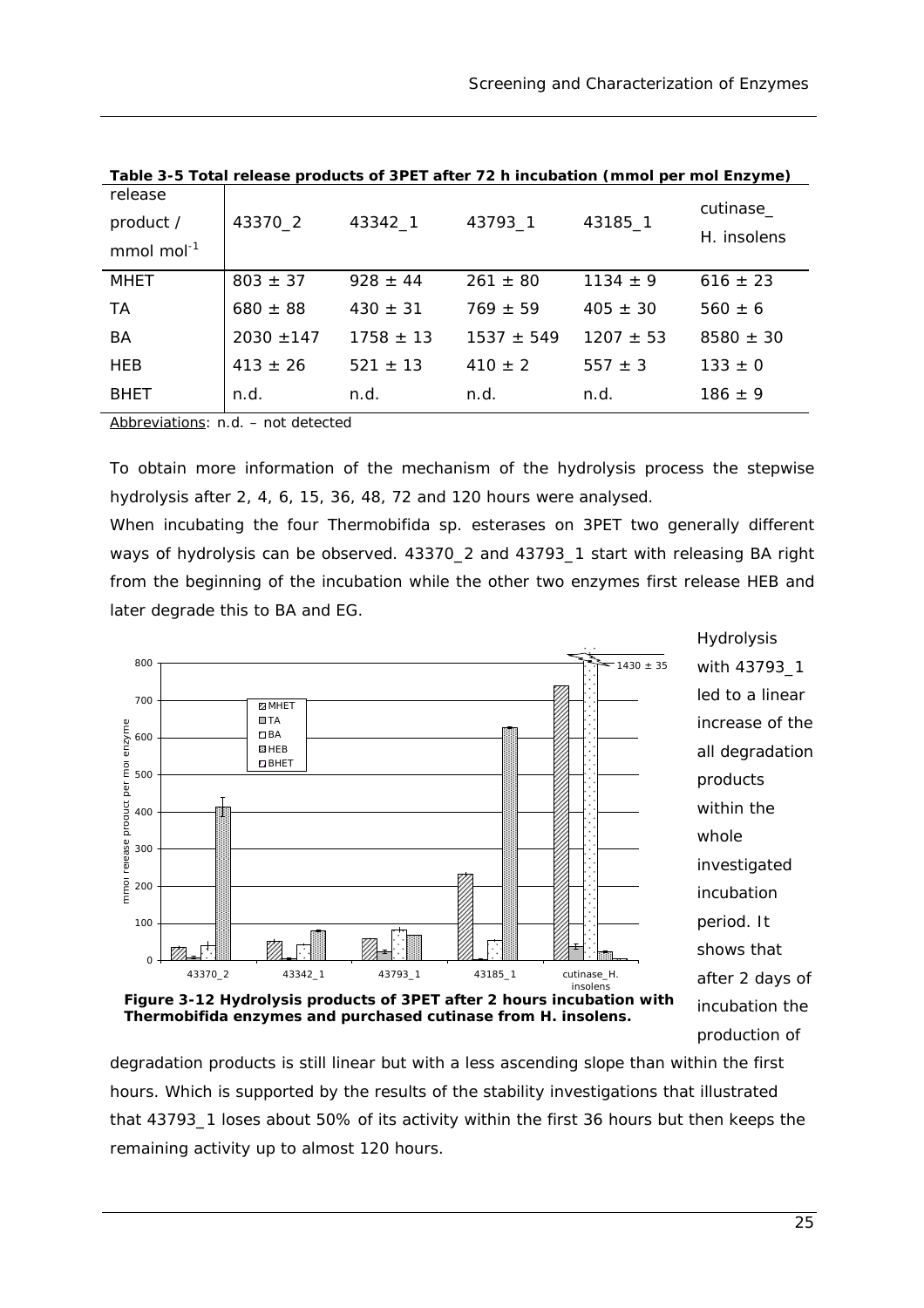Furthermore, all degradation products are stoichiometrical equally abundant during the incubation period. This implies that the enzyme has no preference for hydrolysing one specific ester group of the 3PET molecule but instead cleaving the ester groups of this substrate randomly. 43793 1 was the only enzyme with the almost same specific activity on both small ester substrates (pNPA:  $57.5$  U mg<sup>-1</sup>, pNPB:  $56.1$  U mg<sup>-1</sup>), again suggesting that the protein is able to hydrolyse all herein used substrates without specific preference.

Like 43793\_1, 43370\_2 also actively releases BA from the 3PET molecule. However no TA can be detected within the first hours of incubation. From the absence of TA it can be assumed, that the enzymatic attack of the 3PET takes place at the outer ends of the molecule, thereby releasing BA and a little HEB. After 15 hours the ration between HEB and TA changes to higher amounts of TA, while the rate of MHET production decreases, indicating that the enzyme started to degrade MHET to TA and EG. Between 36 and 48 hours incubation, the release of hydrolysis products strongly decreases and then almost stops at all. Only the amount of BA is still increasing. Since enzyme stability test show that 43370\_2 is inactivated within 3 days at this conditions it is likely that the BA increase results from auto hydrolysis of former released HEB.

43342\_1 and 43185\_1 in contrast to the other two *Thermobifida sp.* esterases do not produce BA at in the first steps of the incubations but rather produce high amounts of HEB and MHET. Hydrolysis of theses 3PET sub-compounds and therefore generation of measurable amounts of BA just starts after more than 2 days incubation.

Especially for 43342\_1 the low ratio of TA and HEB is interesting. When cleaving the inner ester groups of 3PET, and thereby releasing HEB, the enzyme is expected also to produce a certain amount of TA. But higher levels of TA can only be measured after 15 hours of incubation. A possible explanation for this might be the formation of a not detectable mono(benzoyloxyethyl)terephthalate (3PET minus HEB). An appearance of this molecule was already proposed by Brücker (2007), however its existence could not be verified within these measurements.

For 43185\_1 the absolute amount of release products after 6 hours of incubation is about 10-times higher than for 43342\_1 within the same time. But after the whole incubation period of release levels for both enzymes are about the same. Also results in the stability determinations showed that 43342\_1 has its highest activity after a few hours at 37°C and not right at the beginning like the other enzymes.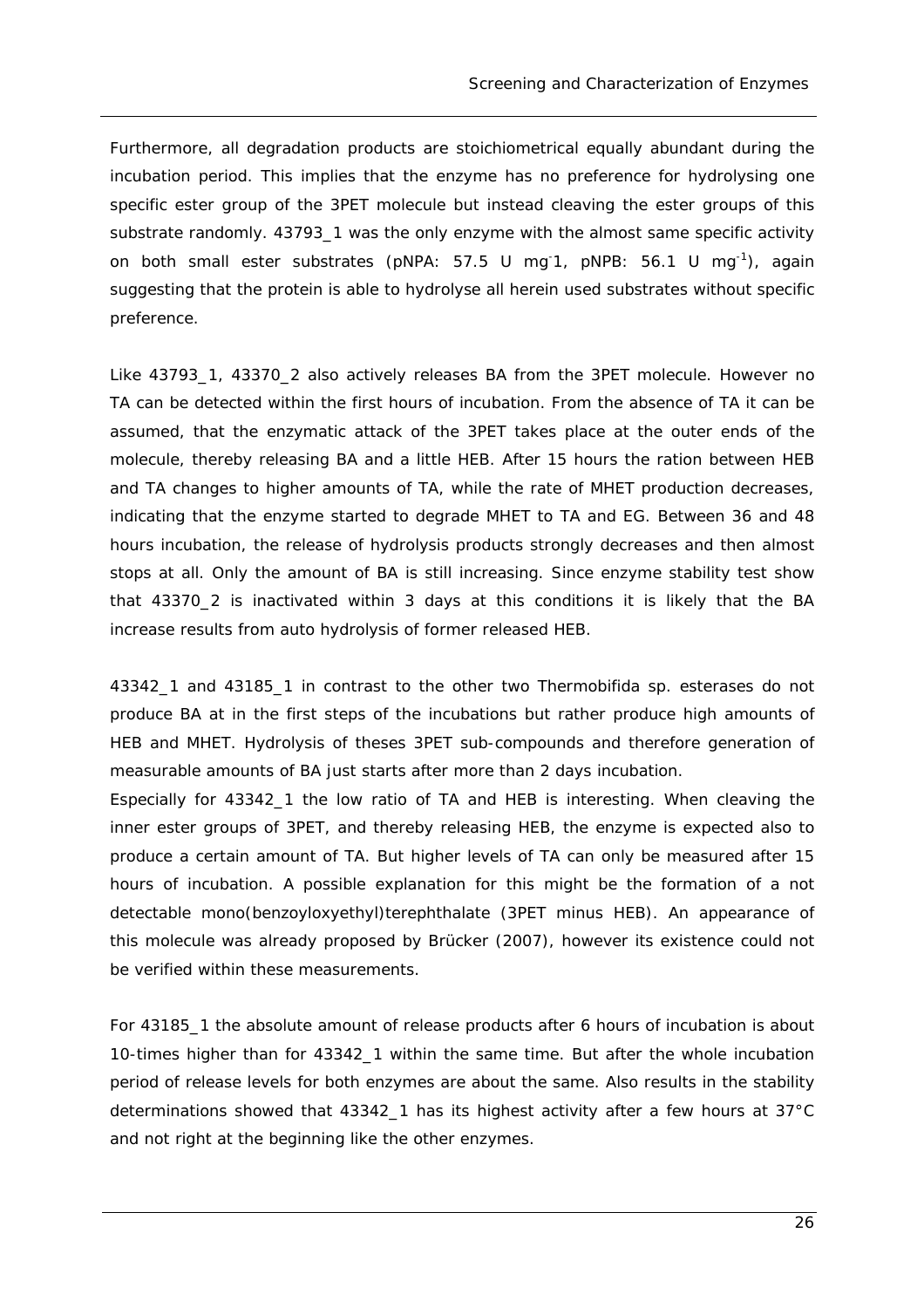43185\_1 shows very high tendency towards HEB. At the beginning of the incubation 43185\_1 releases HEB and less MHET from 3PET and like the other enzymes it is also able to resume hydrolysing these two esters. After 36 hours the ration of HEB and MHET changed to increasing level of MHET showing that the enzyme prefers HEB over MHET as substrate.



**Figure 3-13 Hydrolysis products of 3PET after 72 hours of incubation with Thermobifida enzymes and purchased cutinase from** *H. insolens*

Measurements of the hydrolysis products released be the cutinase from *H. insolens*  showed, that the purchased enzyme acts very rapid and unspecific on all ester groups of the model substrate 3PET. No significant quantities of MHET, BHET or HEB are accumulated. If developed, these smaller ester compounds are hydrolysed immediately and almost only BA and TA can be found in the chromatograms. In comparison the absolute amount of hydrolysis products of the cutinase\_*H. insolens* is approximately 6 times higher than the averaged released amounts of the other four enzymes.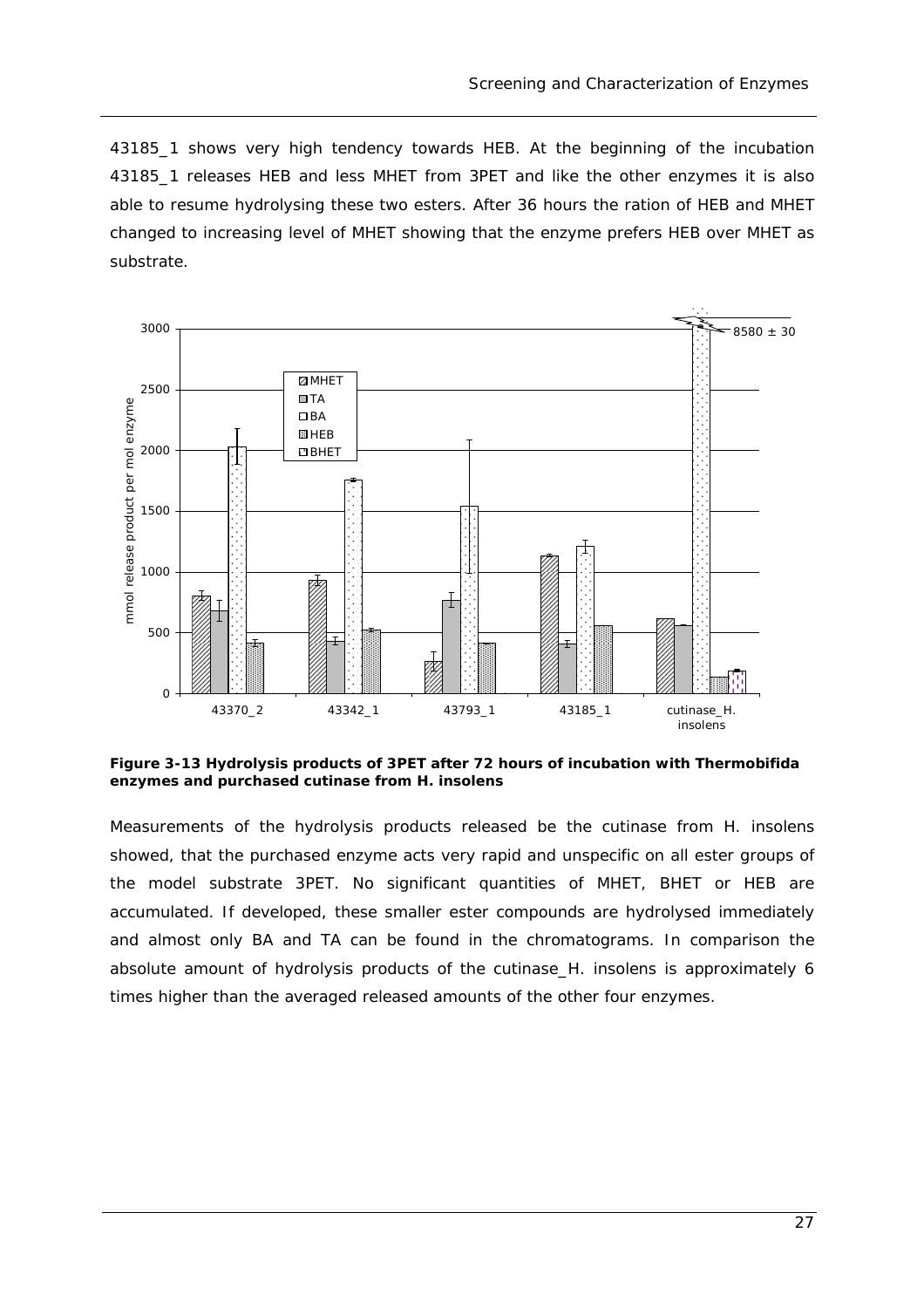| Enzyme      | Ability to hydrolyse 3PET and sub- | preferred ester bounds for    |
|-------------|------------------------------------|-------------------------------|
|             | compounds such as MHET and HEB     | hydrolytically attack         |
| 43370_2     | <b>Yes</b>                         | exterior                      |
| 43342_1     | <b>Yes</b>                         | internal                      |
| 43793_1     | Yes                                | unspecific; exterior possible |
| 43185_1     | Yes; prefers HEB                   | internal                      |
| cutinase_   | Yes                                | unspecific                    |
| H. insolens |                                    |                               |

Full data is presented in Appendix 3 - Results Hydrolysis of 3PET.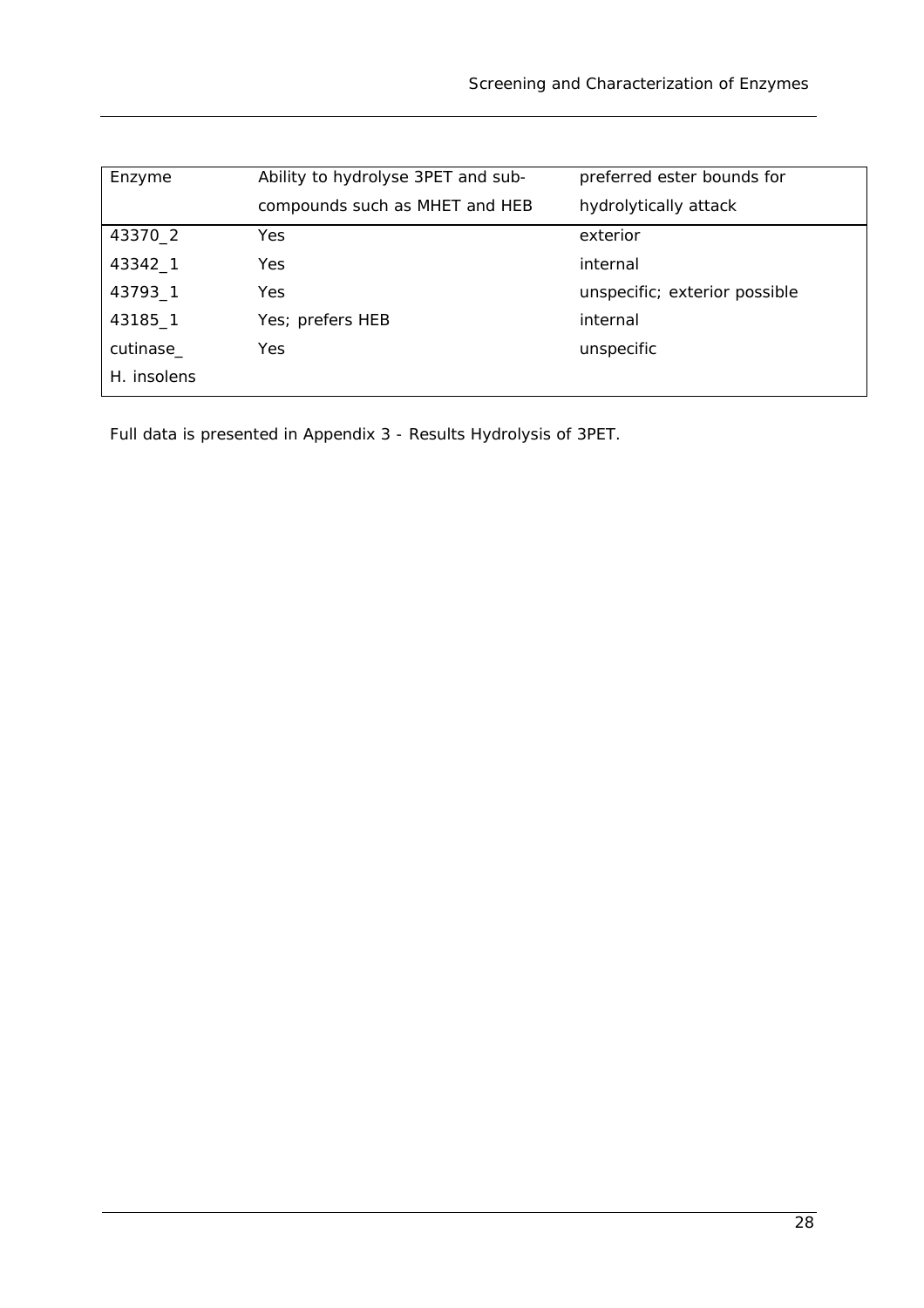## *Hydrolysis of PET-foils*

In the course of identifying the hydrolase activity of the enzymes on solid polymer foils of PET, the enzymes were incubated with foils of equal dimension for 5 days and the release of water soluble hydrolysis products was monitored by HPLC/UV.

| measured by HPLC/UV                            |            |            |             |             |                          |
|------------------------------------------------|------------|------------|-------------|-------------|--------------------------|
| release<br>product /<br>mmol mol <sup>-1</sup> | 43370_2    | 43342 1    | 43793_1     | 43185_1     | cutinase_<br>H. insolens |
|                                                |            |            |             |             |                          |
| <b>MHET</b>                                    | $11 \pm 5$ | $2 \pm 1$  | $2 \pm 0.5$ | $1 \pm 0.1$ | $356 \pm 203$            |
| TA                                             | $5 \pm 3$  | $21 \pm 4$ | $54 \pm 27$ | $2 \pm 0.2$ | $555 \pm 293$            |
| <b>BHET</b>                                    | n.d.       | n.d.       | n.d.        | n.d.        | $5 \pm 3$                |
|                                                |            |            |             |             |                          |

**Table 3-6 Total release products of PET after incubation (mmol per mol Enzyme) measured by HPLC/UV** 

Abbreviations: n.d. – not detected

Three of the five tested enzymes produce a significant amount of small water-soluble molecules that could be monitored by HPLC/UV.

The cutinase\_*H. insolens* was by far the most active enzyme. The enzymes main hydrolysis product was TA, which reconfirms findings from previous studies on PET degradation by cutinase from *H. insolens (*Ronkvist *et al.* 2009). In contrast to the results from 2009, wherein no MHET was formed, Table 3-8 shows that the enzyme also produced a significant amount of MHET (356 mmol mol<sup>-1</sup>).

*Thermobifida alba* enzyme 43185\_1 does not seem to have hydrolase activity on the solid PET foil since only 2 and 1 mmol TA and MHET were produced per mol enzyme.

Highest release could be observed in incubations with the enzyme 43793\_1 from *Thermobifida cellulolysitica.* The total sum of release products of 43793\_1 is about twice of the second most active enzyme 43342\_1. Both enzymes, 43793\_1 and 43342\_1, mainly produce TA and only marginal doses of MHET. This matches the results found by Eberl *et al.* where a identical enzyme, which was derived from *Thermobifida fusca* (rTfH) instead of *Thermobifida cellulolysitica,* was used to hydrolyse PET-fibres (Eberl *et al.* 2009; Eberl *et al.* 2008).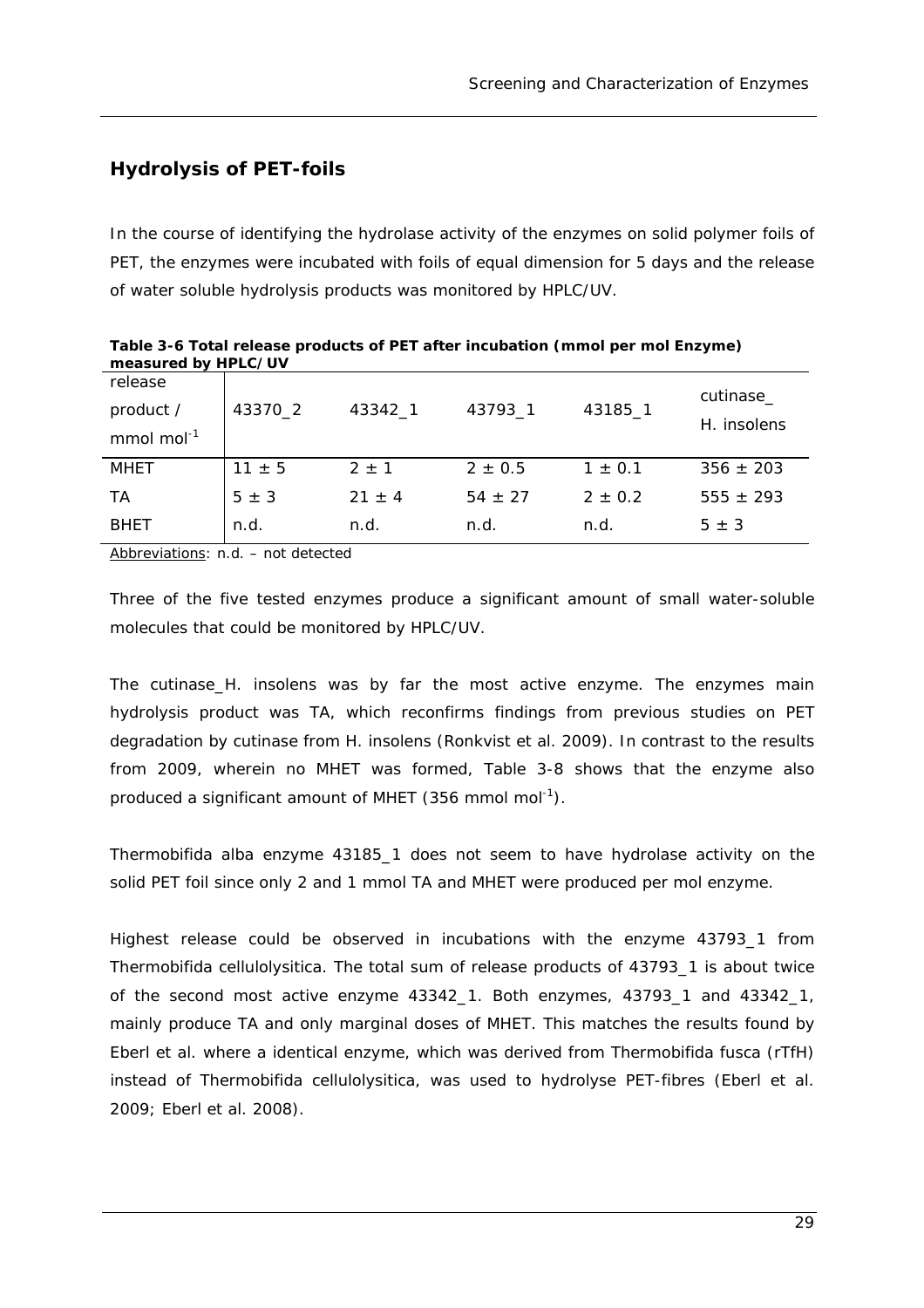Interestingly 43370\_2, in contrast to the other enzymes, released more MHET than TA. Also the total number of release products was very low. However, 43370\_2 showed distinct hydrolyse activity on 3PET and the small soluble substrates.

In general the ability to hydrolyse a substrate depends on the accessibility of the substrate to the active site of the enzyme. Since the ability to hydrolyse the PET modelsubstrate 3PET was demonstrated above a possible conclusion could be that the enzyme´s active site is not compatible with the PET material.



**Figure 3-14 Hydrolysis of PET foil with cutinases from** *Thermobifida sp.* **enzymes 43370\_2, 43793\_1, 43342\_1, 43185\_1** 

#### **Surface hydrolysis**

HPLC analysis shows that the enzymes are capable of hydrolysing the PET material. To further observe potential hydrolysis indicated surface changes of the foils, their wettability before and after enzyme treatment was measured using the water contact angle measurements. FTIR-ATR analysis was employed to show changes in the crystallinity index on the incubated PET material. And furthermore, the surface hydrolysis was substantiated by using fluorescence spectroscopy to quantify the amount of new formed carboxylic and hydroxyl groups on the PET foils after derivatization with 2- (bromomethyl)naphthalene.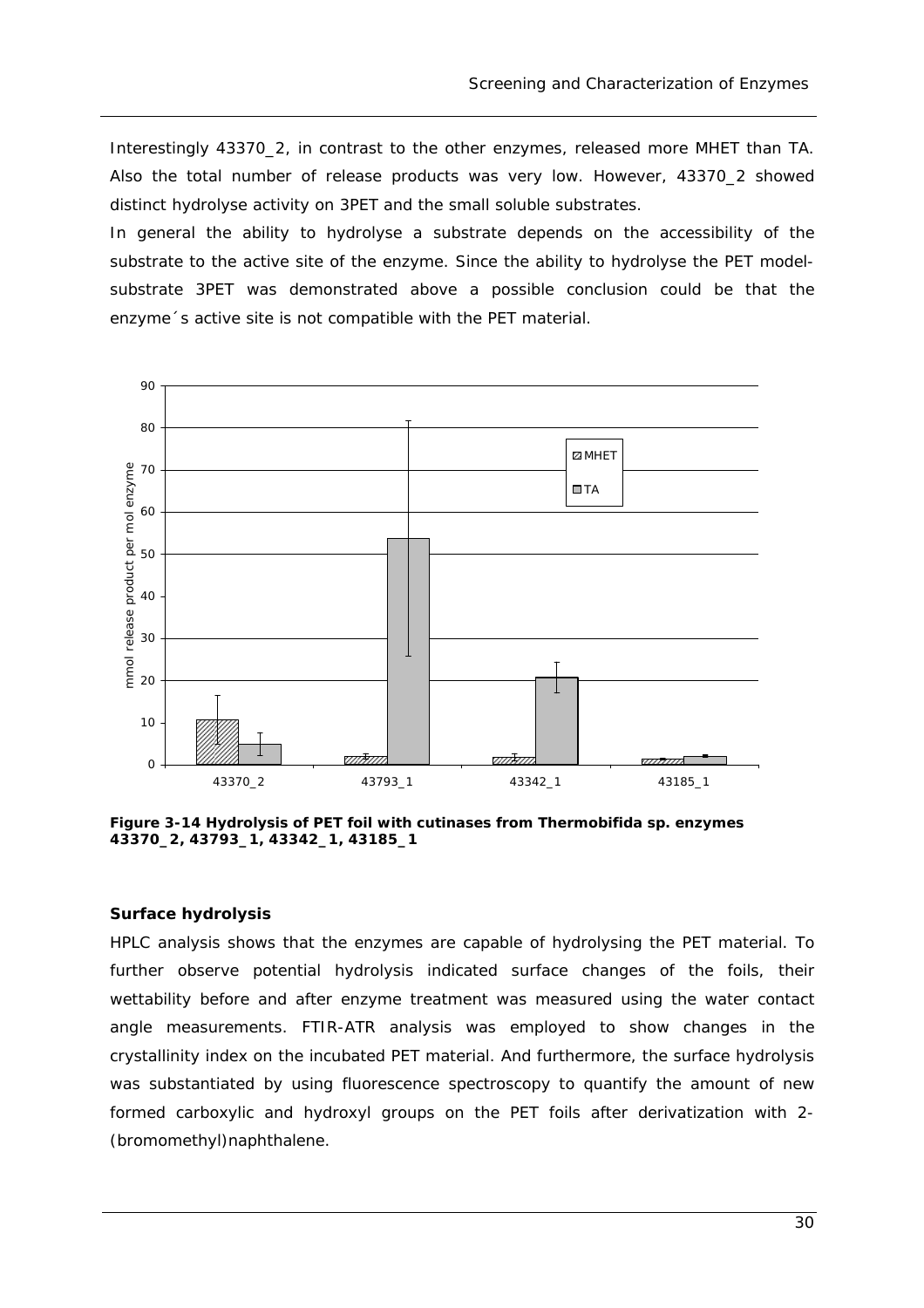#### **WCA**

The highest decrease of WCA was observed for the *Thermobifida fusca* enzyme 43793\_1 followed by the *Thermobifida fusca* enzyme 43342\_1. 43370\_2 and *Thermobifida alba* enzyme 43185 1 only showed a very low change of the WCA of PET foil (see Table 3-7). Although increase of hydrophilicty is not necessarily linked to the amount of hydrolysis product released, it can be seen that the enzymes which produced the most watersoluble degradation products also showed the highest change in WCA.

Measuring the WCA of the PET foil after treatment with the purchased Cutinase from *H. insolens* was not possible. As already seen in the HPLC results this enzyme seems to hydrolyse the PET material very rapidly, therefore the WCA after incubation was too low to be measured within an acceptable standard deviation (WCA <10°).

| Enzyme               | Water contact angle                                         |
|----------------------|-------------------------------------------------------------|
| <b>Blank</b>         | $72.3 \pm 1.8$                                              |
| 43370_2              | $69.5 \pm 4.3$                                              |
| 43342_1              | $68.5 \pm 12.4$                                             |
| 43793_1              | $66.0 \pm 12.4$                                             |
| 43185_1              | $69.1 \pm 2.5$                                              |
| cutinase_H. insolens | Not accurately measurable due to low values $(<10^{\circ})$ |

**Table 3-7 Water contact angles of PET foils after incubation with different enzymes** 

#### **FTIR-ATR**

When using FTIR-ATR spectroscopy the ratio between the absorption bands 1340 cm<sup>-1</sup> (deriving from  $CH_2$  wagging and marker for crystalline foil parts) and the band 1410 cm<sup>-1</sup> (ring CC stretching and internal reference band) is indicator for crystallinity of foils (Donelli *et al.* 2009). Brückner *et al.* among others found, that enzymes usually prefer to hydrolyze amorphous regions of a surface. Therefore an increase of the  $A_{1340}/A_{1410}$  index would indicate a increase of crystallinity suggesting that the enzyme has degraded the amorphous parts.

To compare all self-fermented enzymes FTIR measurements were performed. For three of the four enzymes no significant changes of the crystallinity index were obtained. Only for the PET foils treated with 43342\_1 an increase of their crystallinity index  $A_{1340}/A_{1410}$ , 0.290 compared to 0.260 of the blank, could be found.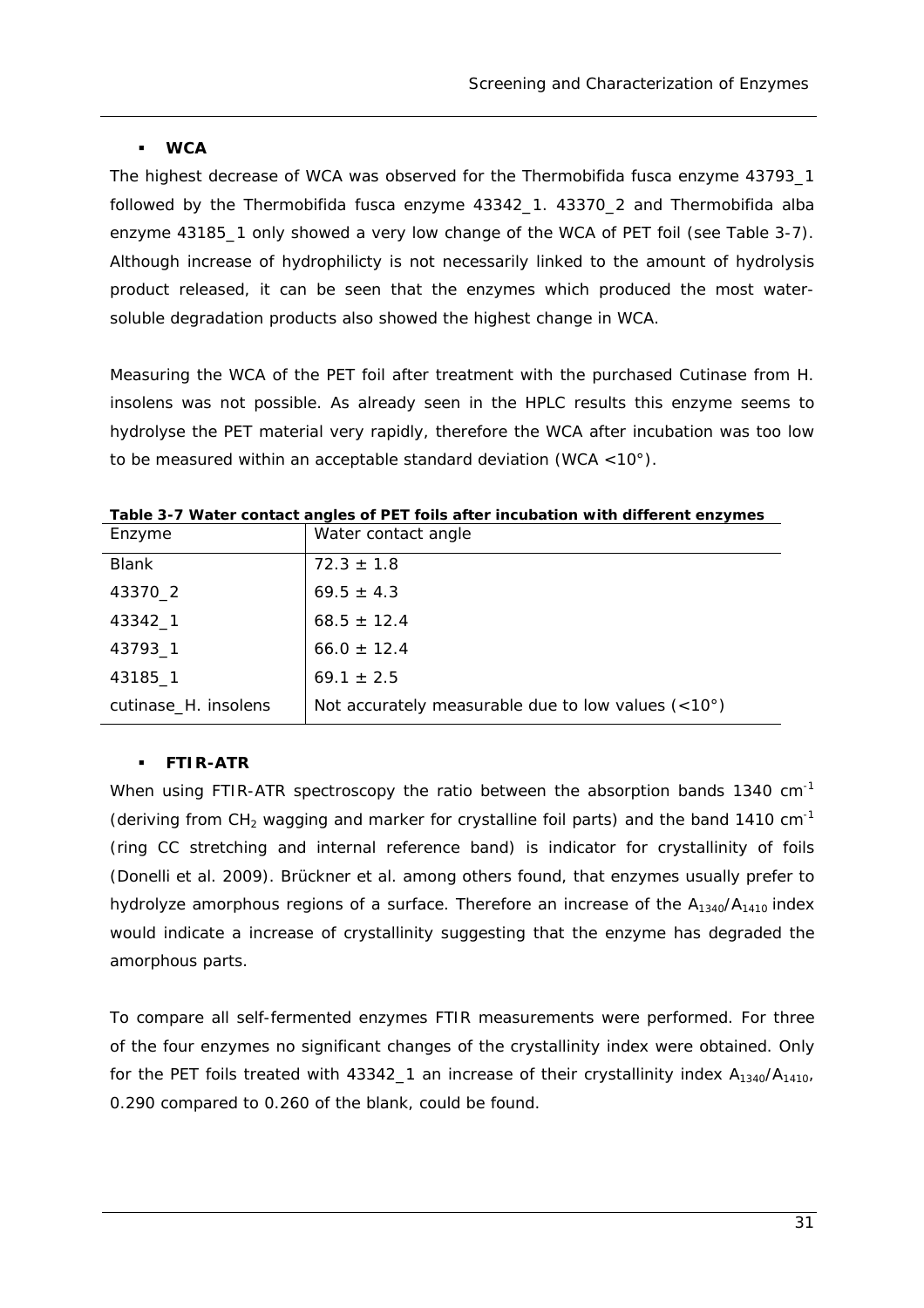#### **Fluorescence spectroscopy**

Fluorescence spectroscopy after derivatization with 2-(bromomethyl)naphthalene is used to compare the amount of carboxylic and hydroxyl groups on the PET foils after incubation with and without enzyme.

As already expected from the results of FTIR-ATR and WCA analysis also fluorescence spectroscopy measurements confirmed that the esterase 43342\_1 from *Thermobifida fusca* significantly alters the surface of the PET foils. After derivatization the fluorescence emissions intensity changed from 950 (Blank) to 1540 au (enzyme treated).

It was found, that the enzyme incubation alters the optical appearance of the PET foils. To get a better impression of these alterations, high resolution images of the surface were conducted by using an atomic force microscope (AFM). The images were kindly taken by colleges from the Profactor GmbH.

For the Thermobifida *sp.* enzymes almost no change could be observed but after incubation with cutinase\_*H. insolens,* former clear and transparent PET foils turned opaque or milky whereas blanks incubated with buffer did not change their optical appearance.



**Figure 3-15 AFM images of a PET foil surface before (left) and after (right) treatment with purchased Cutinase of H.** *insolens*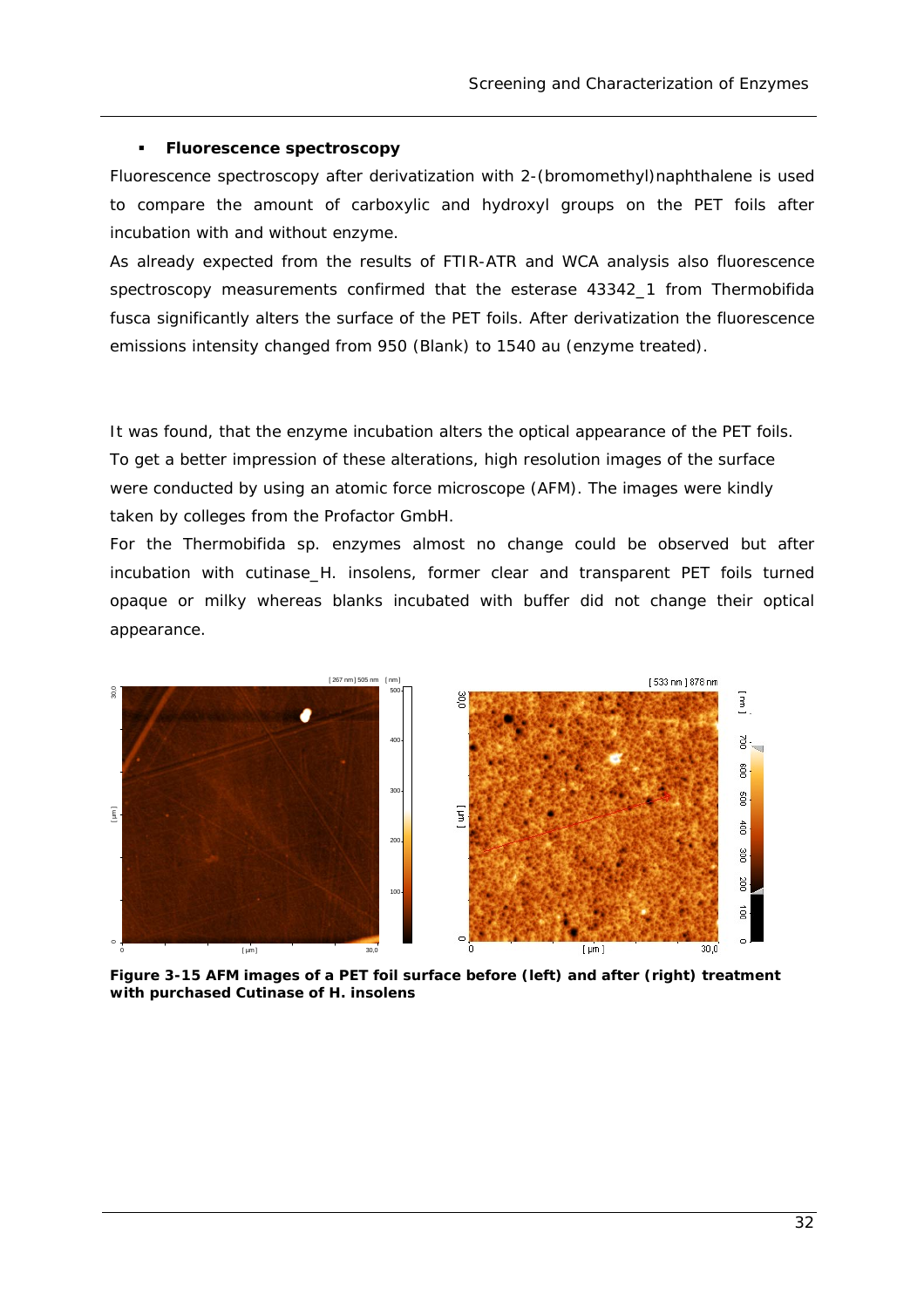### *Bacillus subtilis nitrobenzylesterase (BsEstB)*

Among bacteria several enzymes were found to have PET hydrolysing activity, most of which are either cutinases or/and or lipases. For example lipase from *Pseudomonas mendocina* (Kellis *et al.* 2001) or cutinase from *Pseudomonas simplicissimum* (Liebminger *et al.* 2007) and most recently a esterase from *Thermobifida fusca* (Oeser *et al.* 2010) were identified to have PET hydrolysing ability.

Herein produced p-nitrobenzylesterase from *Bacillus subtilis* is a classical intercellular esterase. Its pH-optimum is at pH 7.0 and the temperature optimum in terms of 3PET release was found to be 40°C. Nevertheless it was decided to perform PET incubations at 37°C hence reaction time is a key factor in PET-hydrolysis and BsEstBs stability decreases rapidly at higher temperatures to only 6h at 45°C. Enzyme stability tests showed that BsEstB keeps app. 100% of its activity for the first 36 hours then the activity slowly decreases to half of the initial value after 72 hours.

Table 3-8 and Table 3-9 give a summary of all kinetic parameters of BsEstB measured with the small ester substrates.

| Table 3-8 Specific activity of purified <i>Bacillus subtilis</i> nitrobenzylesterase |                                |                                |                                |  |  |
|--------------------------------------------------------------------------------------|--------------------------------|--------------------------------|--------------------------------|--|--|
|                                                                                      | $p$ -NP-A / U mg <sup>-1</sup> | $p$ -NP-B / U mg <sup>-1</sup> | $p$ -NP-P / U mg <sup>-1</sup> |  |  |
| <b>B</b> sEstB                                                                       | $6.98 \pm 0.36$                | $9.85 \pm 2.35$                | No activity                    |  |  |

**Table 3-8 Specific activity of purified** *Bacillus subtilis* **nitrobenzylesterase** 

| Table 3-9 Michaelis Menten Parameters and turnover number of purified Bacillus subtilis |  |
|-----------------------------------------------------------------------------------------|--|
| nitrobenzylesterase (Molecular Weight 55.2 kDa)                                         |  |

|                            | $p$ -NP-A              |                    |           | $p-NP-B$                                                                                        |                    |                      |
|----------------------------|------------------------|--------------------|-----------|-------------------------------------------------------------------------------------------------|--------------------|----------------------|
|                            | $K_M/$                 | $V_{\text{max}}/$  |           | $k_{cat}$ / s <sup>-1</sup> $\begin{array}{ l } k_M / \\ \hline \text{µmol L}^{-1} \end{array}$ | $V_{\text{max}}/$  | $k_{cat}$ / $s^{-1}$ |
|                            | $\mu$ mol $L^{-1}$     | umol               |           |                                                                                                 | umol               |                      |
|                            |                        | $min^{-1} mg^{-1}$ |           |                                                                                                 | $min^{-1} mg^{-1}$ |                      |
| <b>B</b> sEst <sub>B</sub> | $190 \pm 11$ $7 \pm 0$ |                    | $6 \pm 0$ | $2500 \pm 100$ 9 ± 2                                                                            |                    | $8 \pm 2$            |

Additionally to *p*-NP-A and –B a Michaelis Menten kinetic was carried out using BHET as substrate.

Compared to the p-NP esters the turnover number significantly decreased with the more complex substrate to a  $k_{cat}$  of 0.14  $\pm$  0.2 s<sup>-1</sup> and a Michaelis-Menten constant of  $K_M = 140 \pm 23$  µmol L<sup>-1</sup>.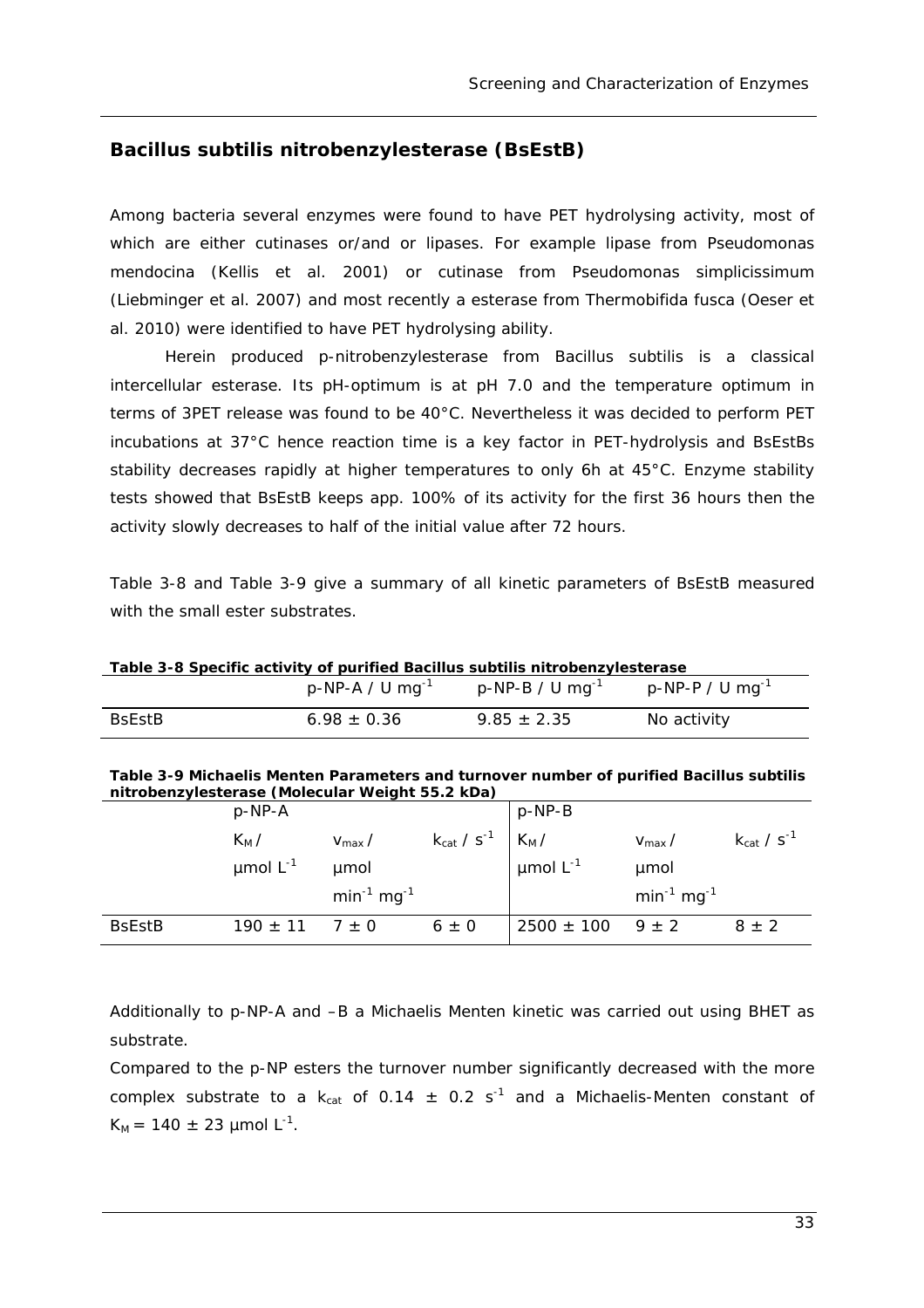In the next step the hydrolyse activity of BsEstB on the PET model substrat, 3PET was determined.

enzyme

nmol

After 37 hours of incubation the maximum amount of release products was reached. One mole of BsEstB releases approximately 8 mmoles MHET, 298 mmoles TA and 750 mmoles BA whilst no HEB or BHET are formed. However, the inlet of Figure 3-16 shows that initially formed MHET seems to be degraded very fast into TA and ethyleneglycol.

Results of the small ester substrates as well as BHET already indicated that the enzyme clearly prefers less complex substrates such



**p-nitrobenzylesterase from** *B. subtilis*

as *p*-NP-B. So expectedly the enzyme would prefer to first of all hydrolyse the simpler intermediates BHET and MHET. This would explain the absence of BHET in the incubations. Given that BsEstB rapidly hydrolysed the water soluble intermediates - BHET and MHET - before continuing to hydrolyse the insoluble 3PET no BHET can be detected, which leads to the proposed reaction pathway in Figure 3-17 (Ribitsch *et al.* 2011).



**Figure 3-17 Hydrolysis of 3PET with p-nitrobenzyl-esterase from** *B. subtilis* **(Ribitsch** *et al.* **2011)**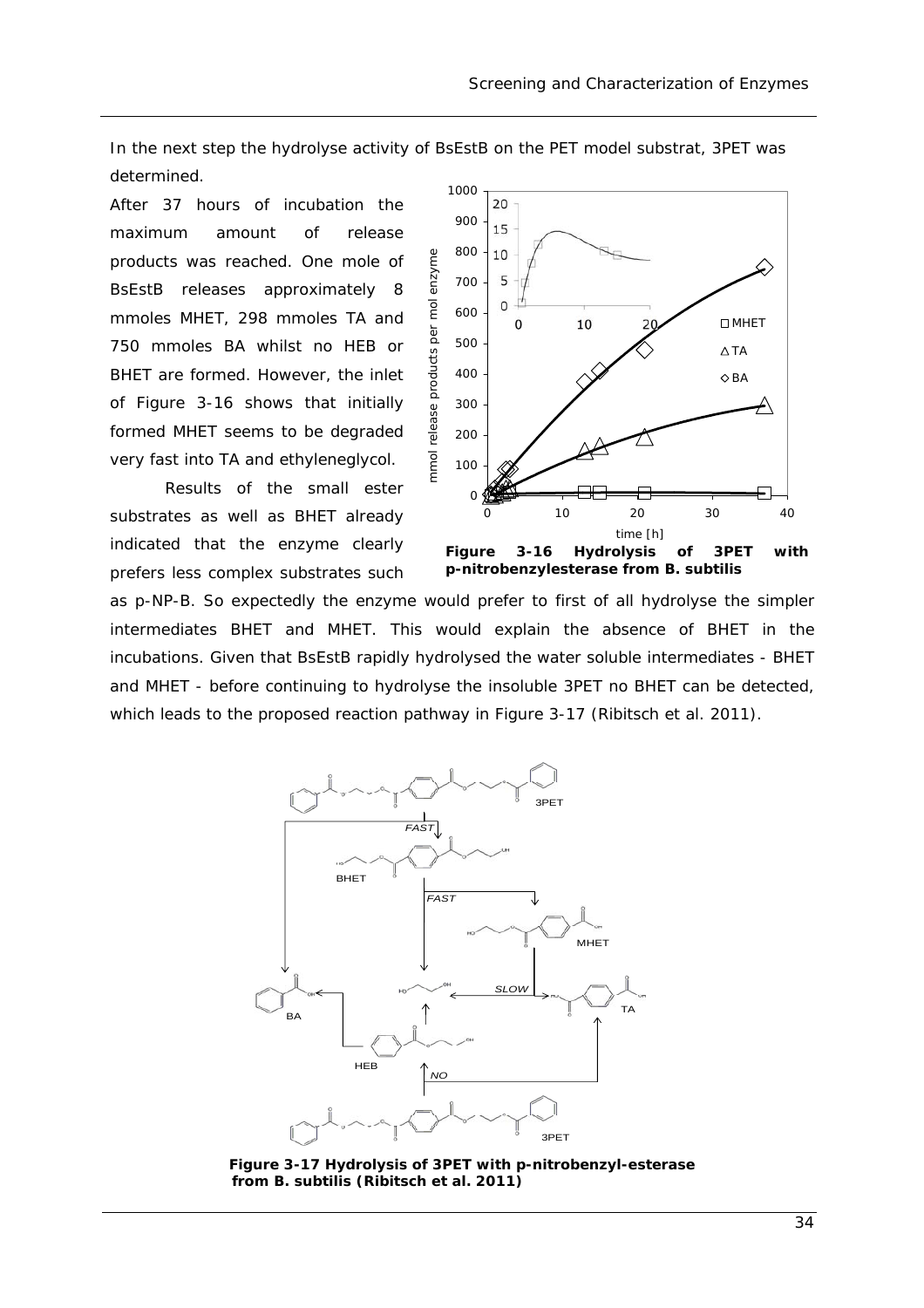#### **BsEstB hydrolysis of PET foils**

Although, PET is more complex than 3PET BsEstB still was able to hydrolyse PET foils. The maximum amount of release products after 5 days of incubation were surprisingly high, with 138 mmol MHET, 254 mmol, TA and 370 mmol BA. Again no BHET was found.

The fact that the total amount of hydrolysis products of PET does not differ that much from the results obtained with 3PET indicates, that the dissolved availability of the substrate is of high significance for the enzyme in order to be able to hydrolyse. PET and 3PET are both water insoluble substrates and showed a much less degree of hydrolyzation than their water soluble model substrates.

Nevertheless, measurements of PET foils showed a clear decrease of the WCA after incubation with BsEstB. A decrease of approximately  $5.6^{\circ}$  (68.2°  $\pm$  1.7° blank, 62.6°  $\pm$  1.1° BsEstB) clearly indicates that the hydrophilicity of the foils increases during the enzyme treatment.

Compared the blank, no significant changes of the crystallinity index  $A_{1340}/A_{1410}$  of the BsEstB incubated PET foils were detected. This is most likely because of the very small amount of hydrolysed PET, so that no changes of the ratio amorphous:crystalline PET are detectable.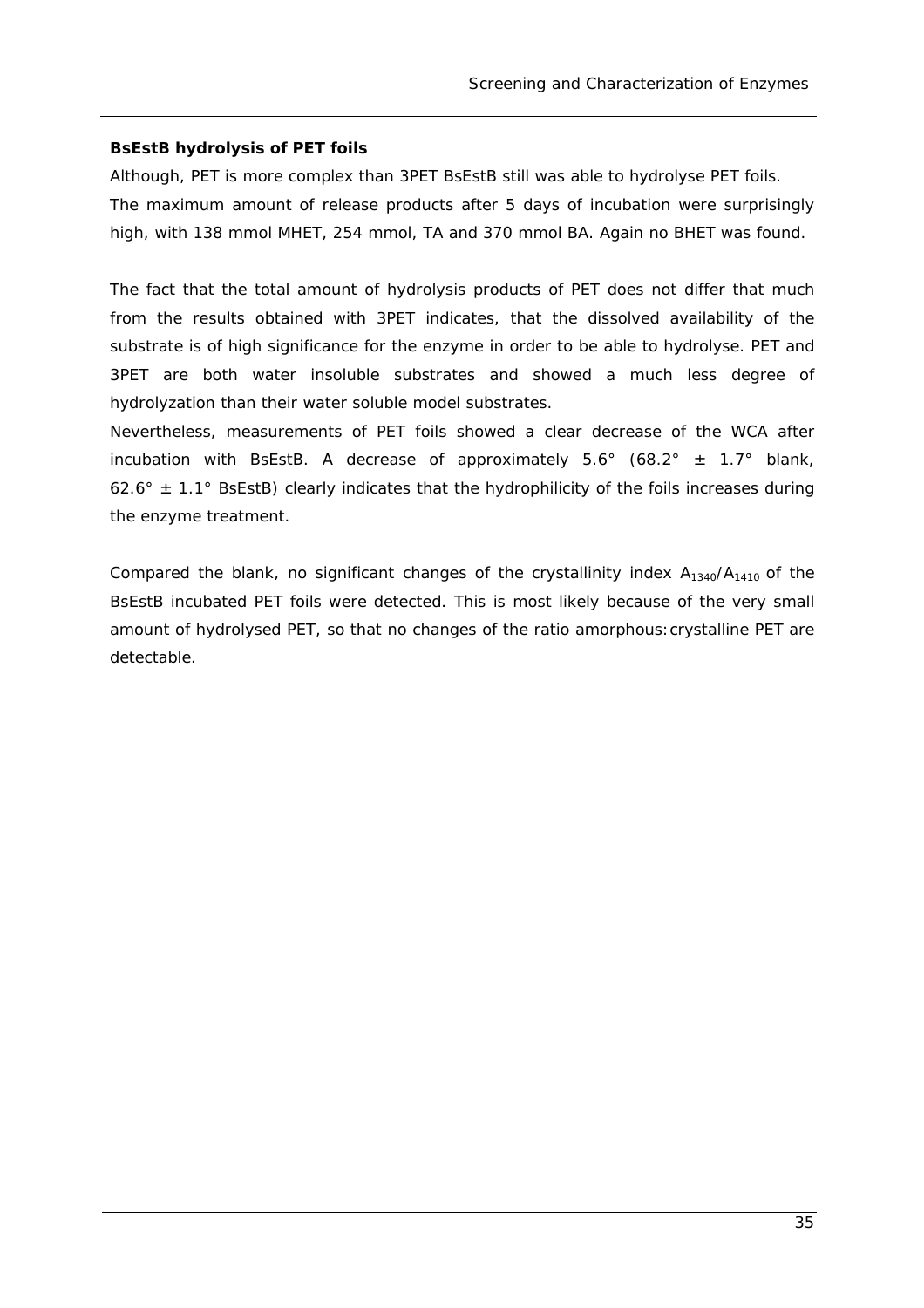### **4 CONCLUSION AND OUTLOOK**

In this work it was clearly demonstrated that three of the four herein fermented enzymes from the *Thermonbifida* species were able to hydrolyse the aromatic polyester poly(ethylene therephthalate).

The enzymes were characterized regarding their kinetic parameters. On *p*-NPA, *p*-NPB and  $p$ -NPP. K<sub>M</sub> values of *Thermobifida sp.* cutinases were in the same range but the  $k_{cat}$ values differ up to 15 times from each other. The highest k<sub>cat</sub> value for p-NPX substrates was found for 43793\_1 followed by 43342\_1. 43370\_2 from *Thermobifida cellulosilytica*  had the lowest  $k_{cat}$  value.

Upon incubation with the model substrate of PET, 3PET, 43793\_1 again showed the highest release of products MEHT, TA, BA, and HEB very closely followed by 43342\_1 and 43370\_2. The pattern of small soluble products at different time of incubation showed, that all enzymes are able to cleave internal ester bonds of 3PET (endowise hydrolysis) however, 43370\_2 seems to prefer exowise attack.

When incubating the enzymes with PET foils it could be observed that 43793\_1 from *Thermobifida cellulolysitica* showed the highest hydrolase activity. Total sum of release products of 43793\_1 is about twice of the second most active enzyme 43342\_1. Although active on 3PET, 43185\_1 showed almost none activity on PET. Interestingly 43370\_2, in contrast to the other enzymes, released more MHET than TA. Also the total number of release products was very low. However, 43370\_2 showed distinct hydrolysis activity on 3PET and the small soluble substrates.

Increase of surface hydrophilicity was proven by using the surface investigating techniques WCA and it was shown that the enzymes which produced the most watersoluble degradation products also showed the highest change in WCA.

It was demonstrated, that although originating from the same species the two highly similar enzymes 43793\_1 and 43370\_2 tremendously differed in their hydrolyse abilities. Generally it applies that an enzymes ability to hydrolyse a substrate depends on the accessibility of the substrate to the active site of the enzyme. So the next step for this work would be to create a model of the two similar enzymes and to perform a structure function comparison to elucidate why they show such different activity profiles<sup>1</sup>.

1

<sup>&</sup>lt;sup>1</sup> This work was done by Herrero Acero *et al.* and published in Macromolecules in 2011 (Herrero Acero, 2011)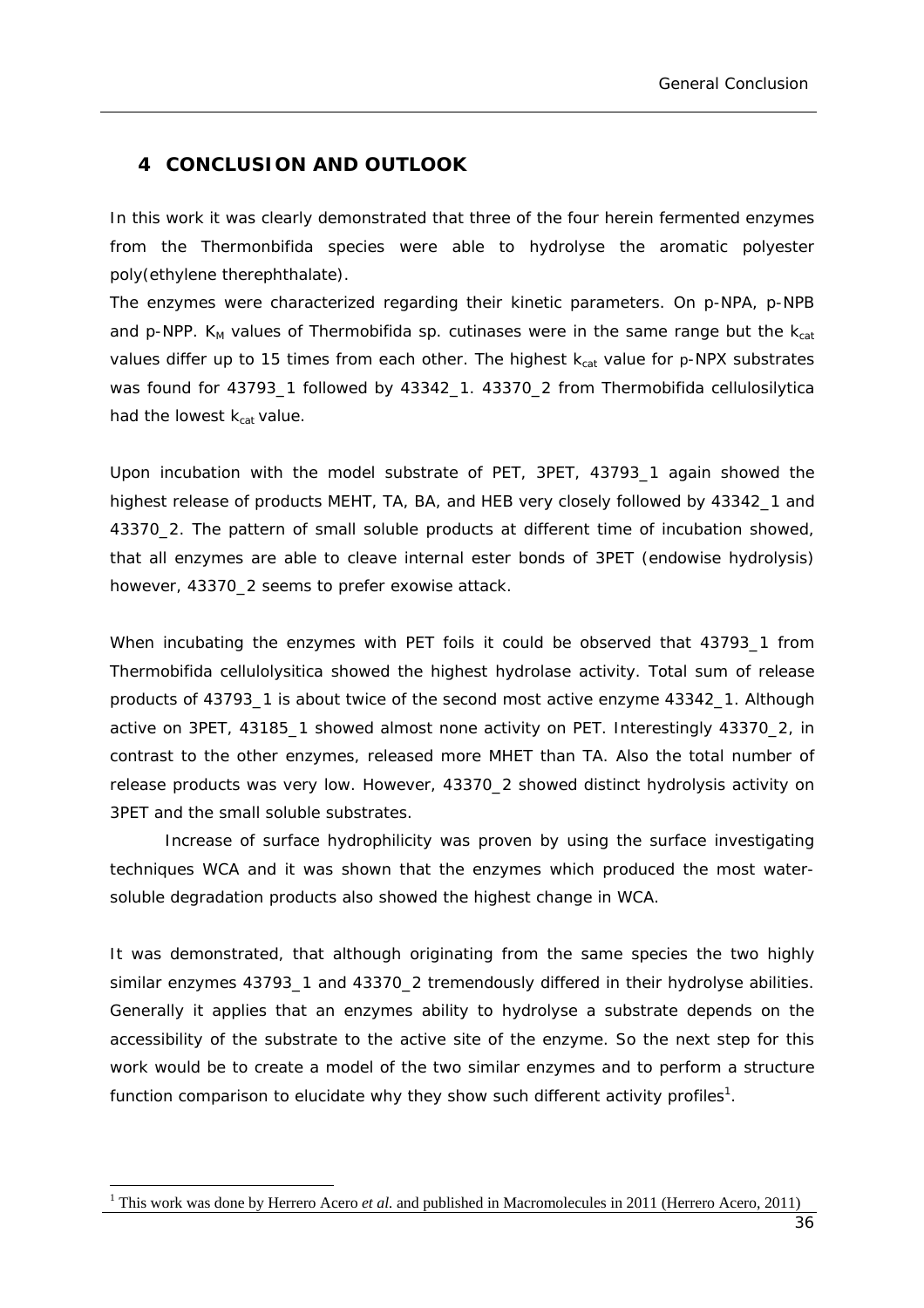In order to use polymers as a substrate microorganisms have to excrete extracellular enzymes since they cannot take up polymers into the cells. Scientists have found that after degrading the polymer outside the cell watersoluble intermediates are taken up and integrated into the metabolic cycle of the microorganism (Müller 2006). Therefore it was long believed that PET hydrolysis is linked to extracellular lipases or cutinases.

In this work it was demonstrated that the herein fermented intracellular *p*-Nitrobenzylesterase from *Bacillus subtilis* is capable of hydrolysing 3PET and PET up to a certain degree. Although the released amounts of soluble products was lower that for the *Thermobifida sp.* enzymes, WCA measurements of PET foils after treatment with BsEstB shoed a significant decrease indicating that the hydrophilicity of the foils increases during the enzyme treatment.

As mentioned in the beginning the grey biotechnology seeks to find microbiological systems such as bacteria, fungis or enzymes to use them in waste treatment. After identification and isolation of e.g. polyester-hydrolysing enzymes, they need to be improved with regards to their degradation abilities. Thus, the next step to a more ecological and cost efficient waste treatment is the understanding of mechanisms on the enzyme level.

Consecutive research to this work - among other things - focused on the elucidation of structure function relationships of herein identified and characterised enzymes 43793\_1 and 43370\_2. It was shown that the two enzymes have a very high homology of 93 % differing from each other only in 18 aminoacids. Modelling and docking revealed that also the proposed active sites of the two enzymes do not significantly differ from each other (Herrero Acero, 2011). Yet, the present work clearly exhibits tremendous differences on the hydrolysis of solid PET and also on soluble substrates. In the curse of their research Herreo Acero *et al.* stated the hypothesis, that hydrophobic and electrostatic surface properties near the active site of the enzymes are responsible for different interactions between active site and substrate (Herrero Acero, 2011).

In order to verify this hypothesis and to get more information on how the enzyme work, direct evolution of the two enzymes could be used to specifically identify the amino acids on the enzymes surface that cause an impact on the enzyme-substrate binding mechanisms. By this it might be possible to conclusive elucidate the difference in hydrolysis behaviour of the highly similar enzymes.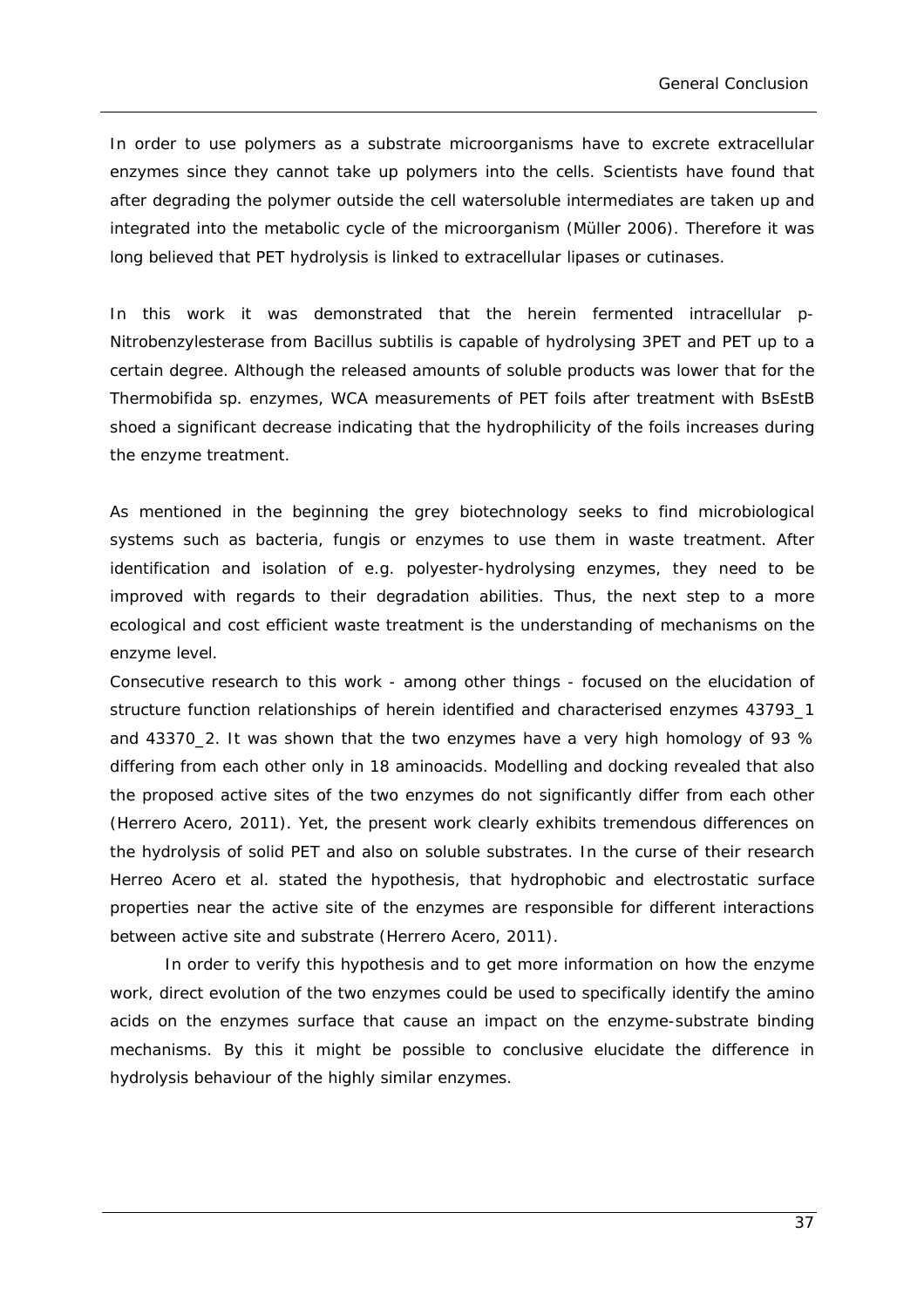### **APPENDICES**

### **Appendix 1 - Further reading of applied methods**

### **Vivaflow Sartorius Setup for desalting purpose**



 **(Reference: Sartorius VivaFlow Manual SLU6097 from http://www.sartoriusstedim.com/DE/de/Crossflow-Ultrafiltration/Vivaflow-50/oif0vjma7qw/66kwccabvv9/ mp.htm?view=dl, Feb. 2011, page 5)** 

#### **Strep-Tactin® Spin Columns**

Vide Strep-Tactin® Spin Columns Purification Protocol (Version PR10-0004 IBA, Germany), Chapter 3 "Purification of Strep-tag fusion proteins using Strep-Tactin Spin Columns" purification steps 1 to 5a.

### **SpinTrapTM columns**

Vide His SpinTrap Manual (Instructions 11-0036-91 AD, GE Healthcare), Chapter 5 "Purification protocol" purification steps 1 to 5.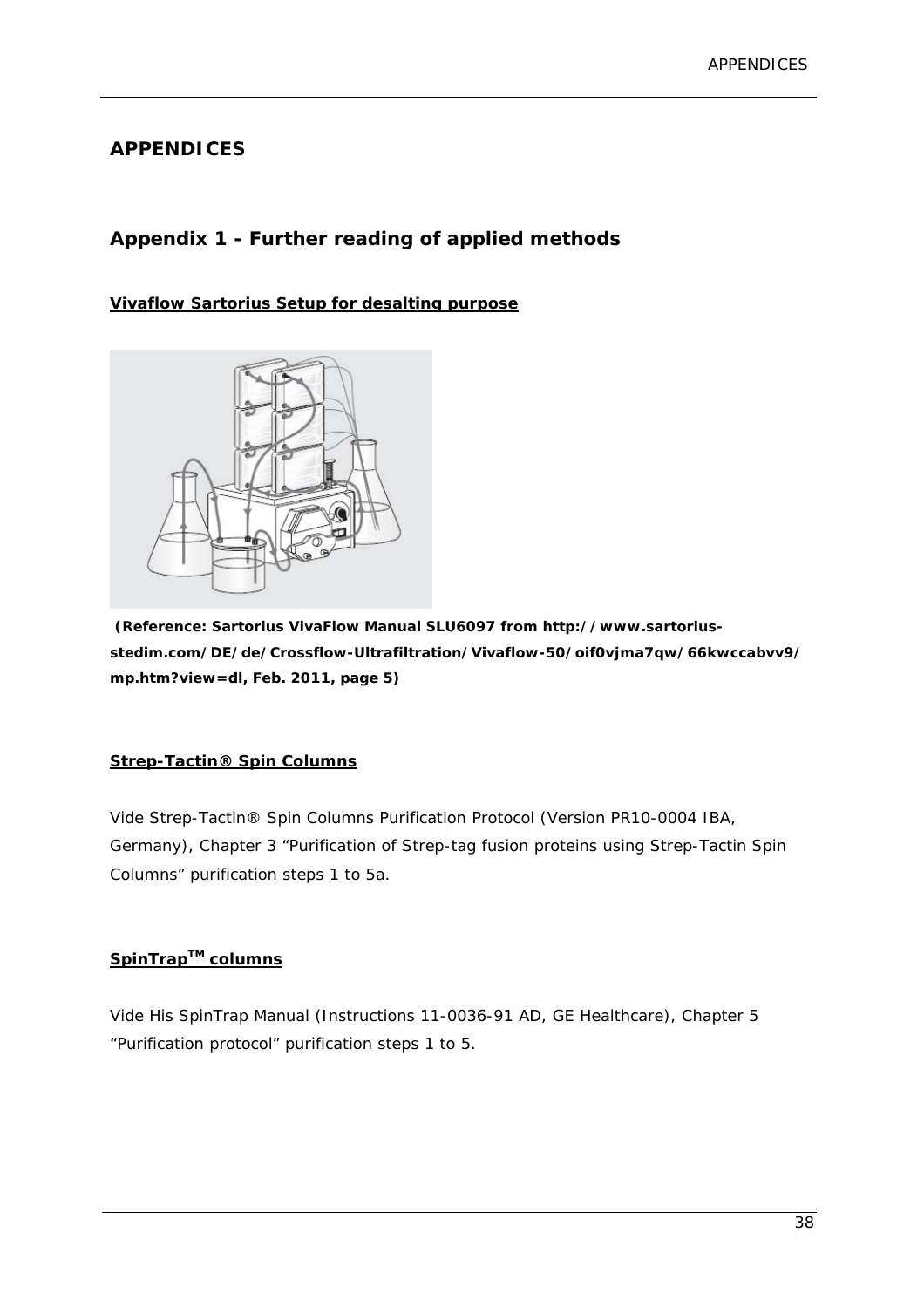### **Bradford Protein Assay (Bradford, 1976 & Wright** *et al.***, 1996)**

Bradford micro assay is carried out in 96-well microtiter plates. First, standard solutions with bovine serum albumin with protein concentrations ranging from 10 to 400  $\mu$ g mL<sup>-1</sup>, are prepared using  $H<sub>2</sub>O$  purified as diluent.

After putting 200 µL diluted Bio-Rad Bradford-Reagent concentrate  $(1+4$  with H<sub>2</sub>O purified) into a microtiter-well, 10 µL enzyme solution are added. The preparation was carefully mixed using a clean sampler tip and incubated at room temperature for exact 15 minutes. After incubation the absorption at 595 nm is measured.



**Fluorescence Spectroscopy of alkylated PET foils** 

Performed by Giuliano Freddi *et al.*:

PET foils of 50 x 10 mm size were alkylated in 20 mL of N,N-dimethylformamide (DMF) containing 0.05 mol  $L^{-1}$  2-(bromomethyl)naphthalene and 0.02 mol  $L^{-1}$ potassium fluoride. Samples were incubated for 3 h at room temperature on a rotary shaker at 100 rpm. After incubation the PET foils were washed with DMF in order to remove unreacted reagents and then rinsed with distilled water. Samples were dried at room temperature and the fluorescence emission was measured using a multiplate reader (Varioskan, Thermo) with excitation and emission wavelengths of 350 and 440 nm, respectively.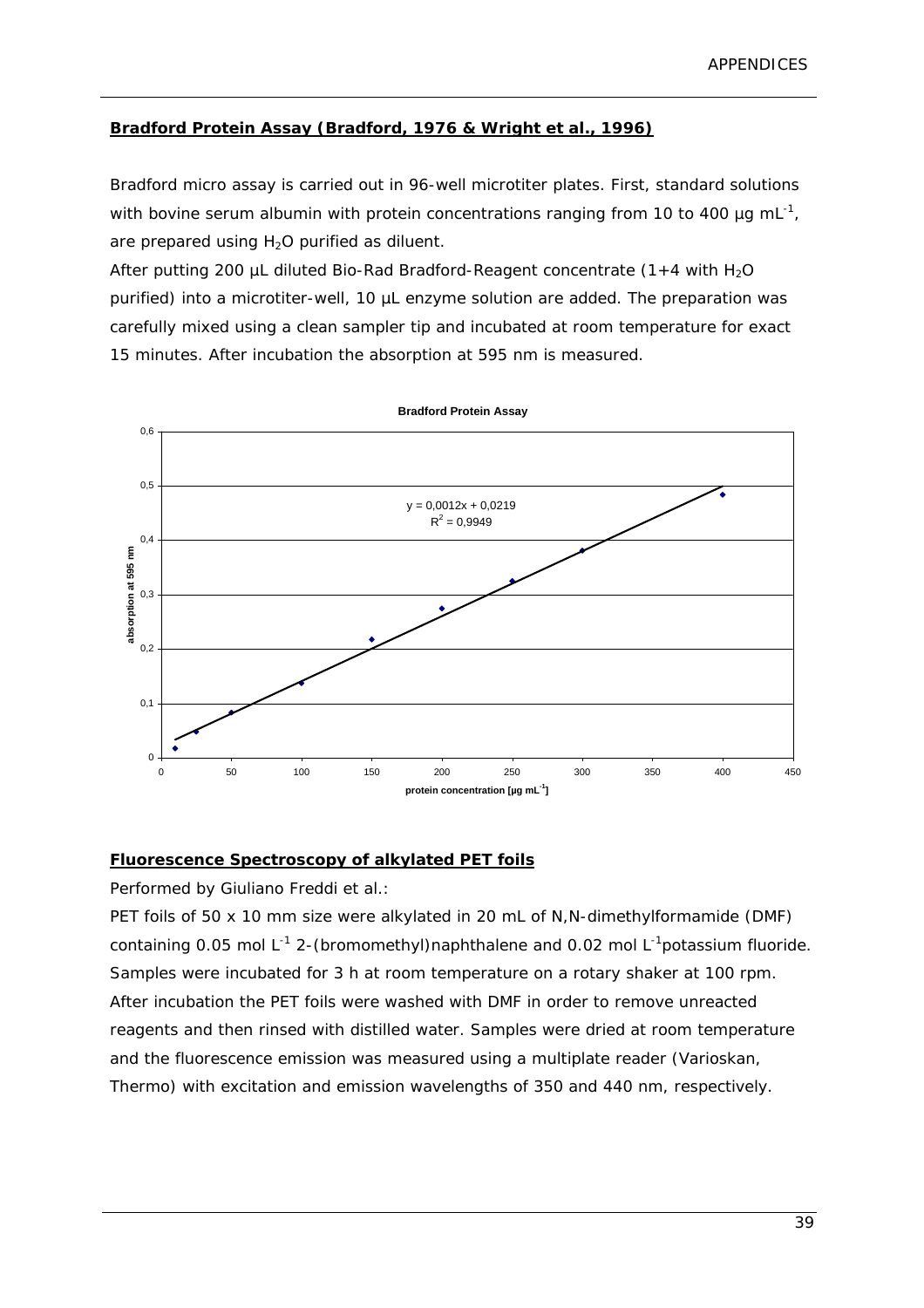### **Appendix 2 - Chemicals**

Acetonitrile HPLC grade, VWR Ampicillin, Sigma BIO-RAD SDS-PAGE Molecular Weight Standards, Broad Range Catalog Number 161-0317 Bis(2-hydroxyethyl) terephthalate, Sigma Bovine serum albumin, Neuber Bradford reagent, Bio-Rad Concentrate Dimethyl sulfoxide, Merck extra pure Di-Potassium hydrogen phosphate, Roth Ethanol abs. Gum Arabic, Sigma Hydrochloric acid conc., Roth iso-Propanol, Sigma Isopropyl β-D-1-thiogalactopyranoside, Sigma ≥99% Kanamycin, Sigma Methanol abs., Roth *p*-Nitrophenyl-Acetate, Acros Organics 97% *p*-Nitrophenyl-Butyrate, Sigma ≥ 98.0% *p*-Nitrophenyl-Palmitate, Sigma ≥ 98.0% Potassium dihydrogen phosphate, Roth Sodium carbonate anhydrous, Roth Sodium taurocholate hydrate, Acros Organics 98% Sulphuric acid conc., HPLC grade Tris (tris(hydroxymethyl)aminomethane) Triton X-100, Roth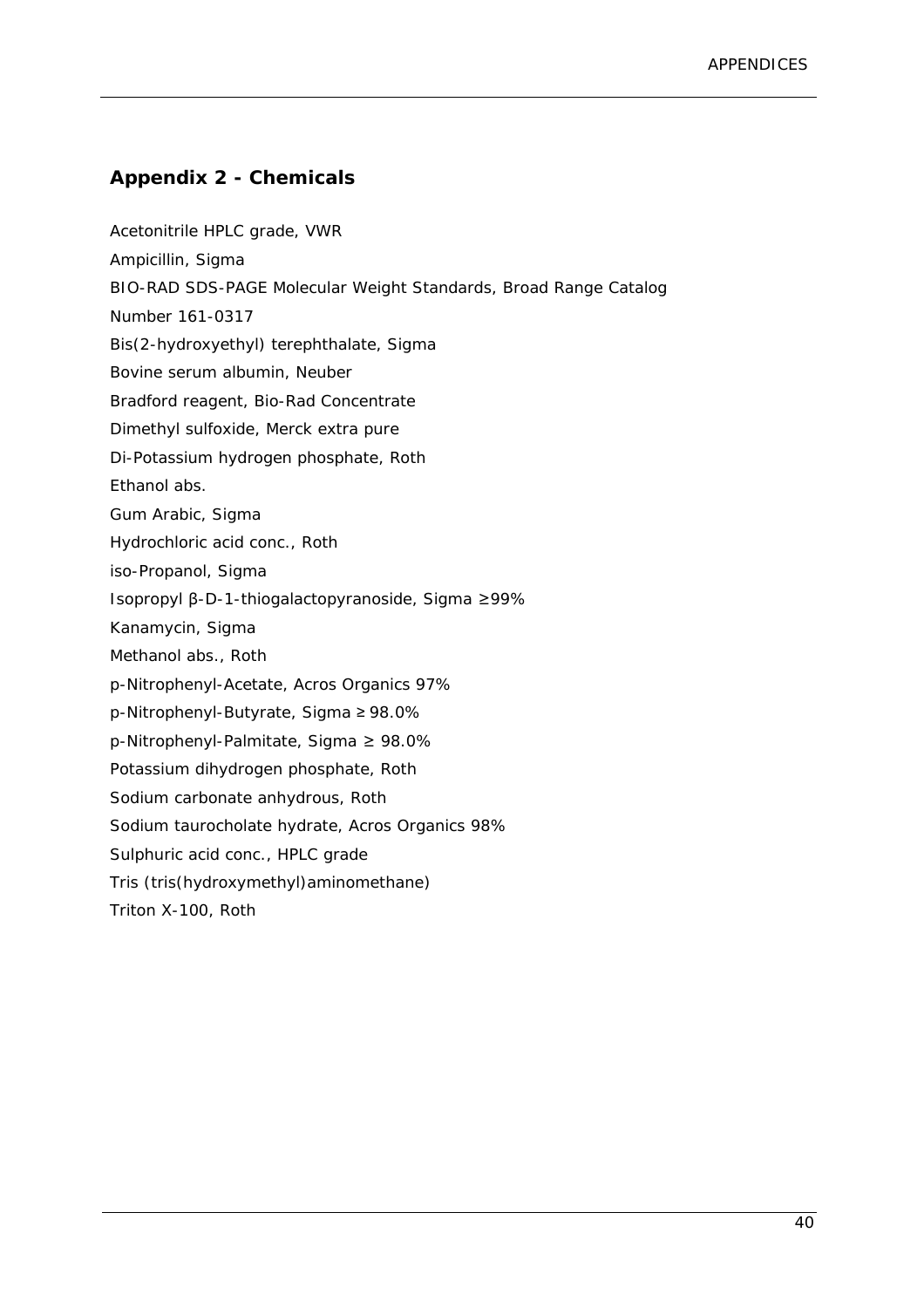

### **Appendix 3 - Results Hydrolysis of 3PET**

**Figure 0-1 Comparison of release amounts of biodegradative products after hydrolysis of 3PET with** *Thermobifida sp.* **enzymes 43793\_1 (blue), 43370\_2 (black), 43342\_1 (green) and 43185\_1 (pink). Degradation products are ◊ - MHET, □ – TA, \* - BA, ∆ – HEB.**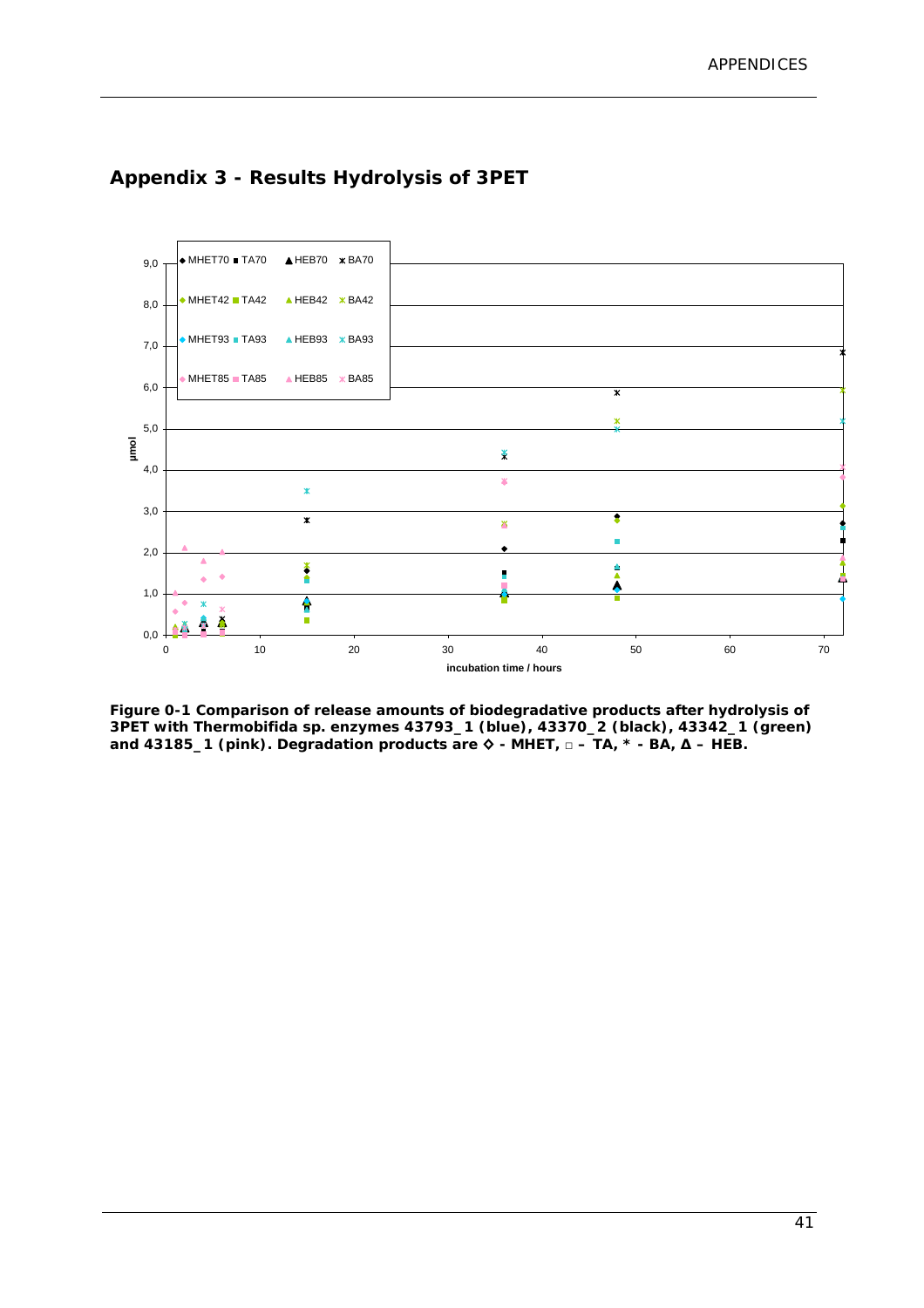

**Figure 0-2 Comparison of release amounts of biodegradative products after hydrolysis of 3PET with cutinase\_H. insolens. Degradation products are ◊ - MHET, □ – TA, \* - BA, ∆ – HEB,** -- **- BHET.**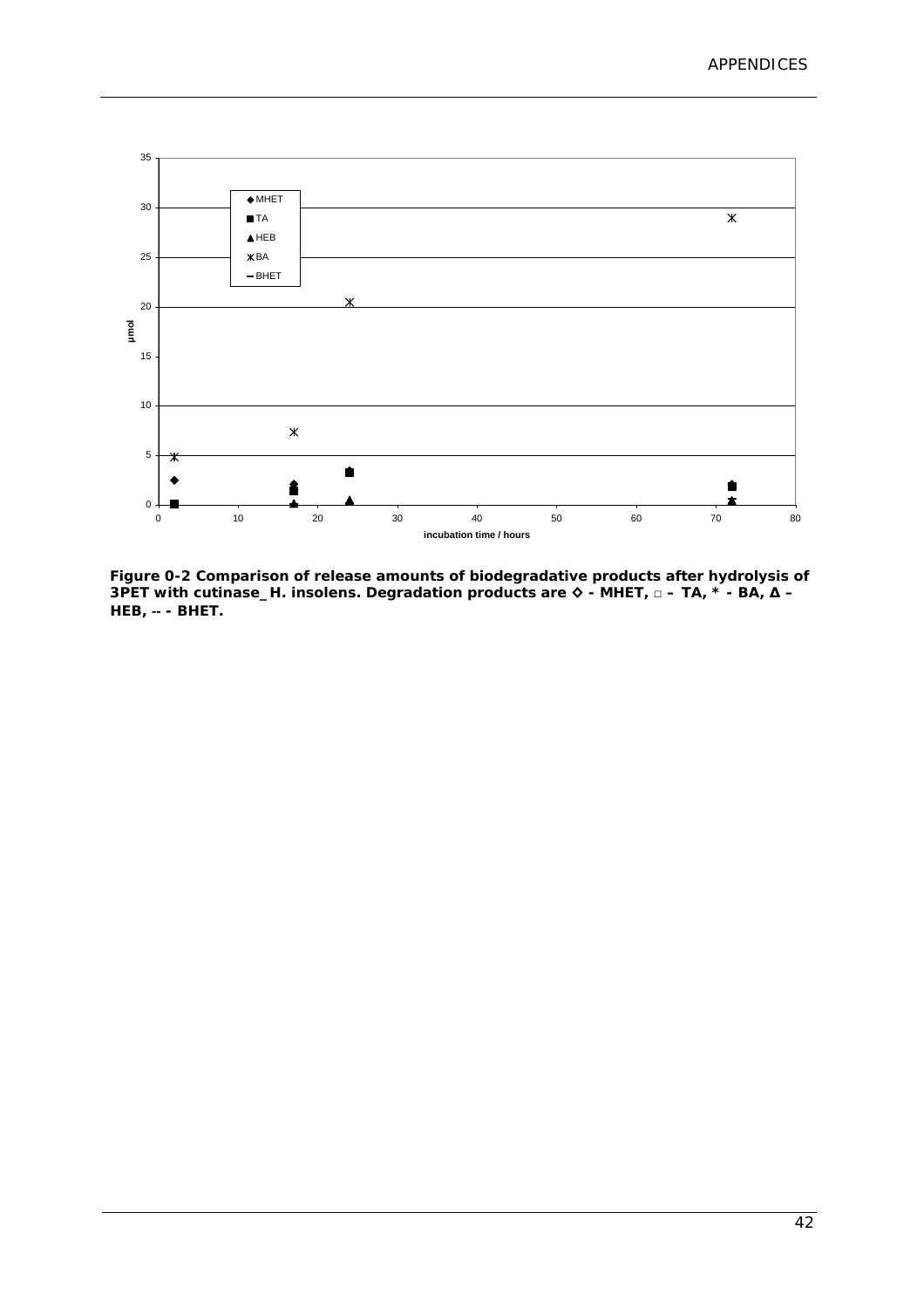# **Appendix 4 - Calibrations of HPLC analytes**



**TA Calibration at 241 nm**

**BHET Calibration at 241 nm**

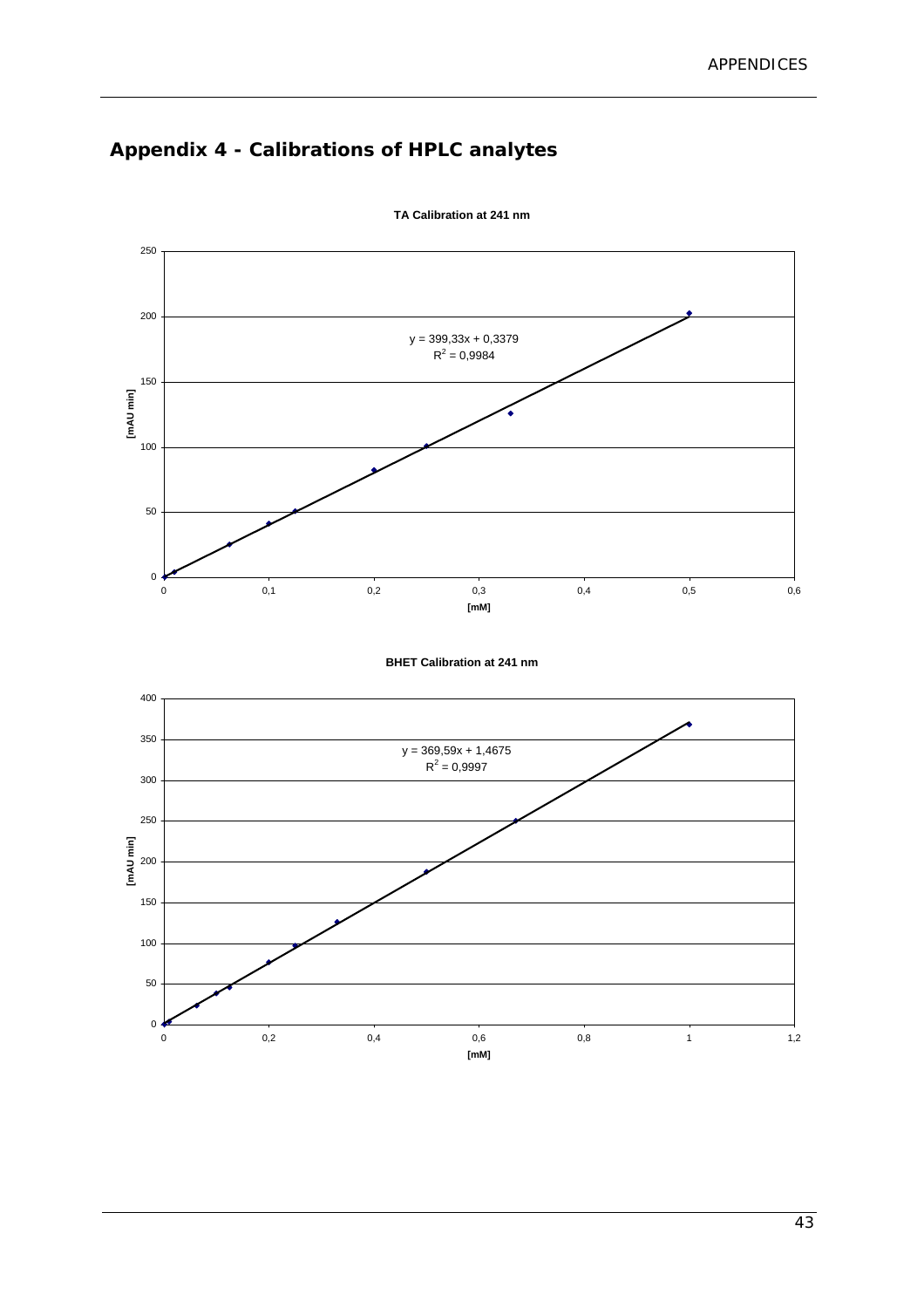**BA Calibration at 228 nm**

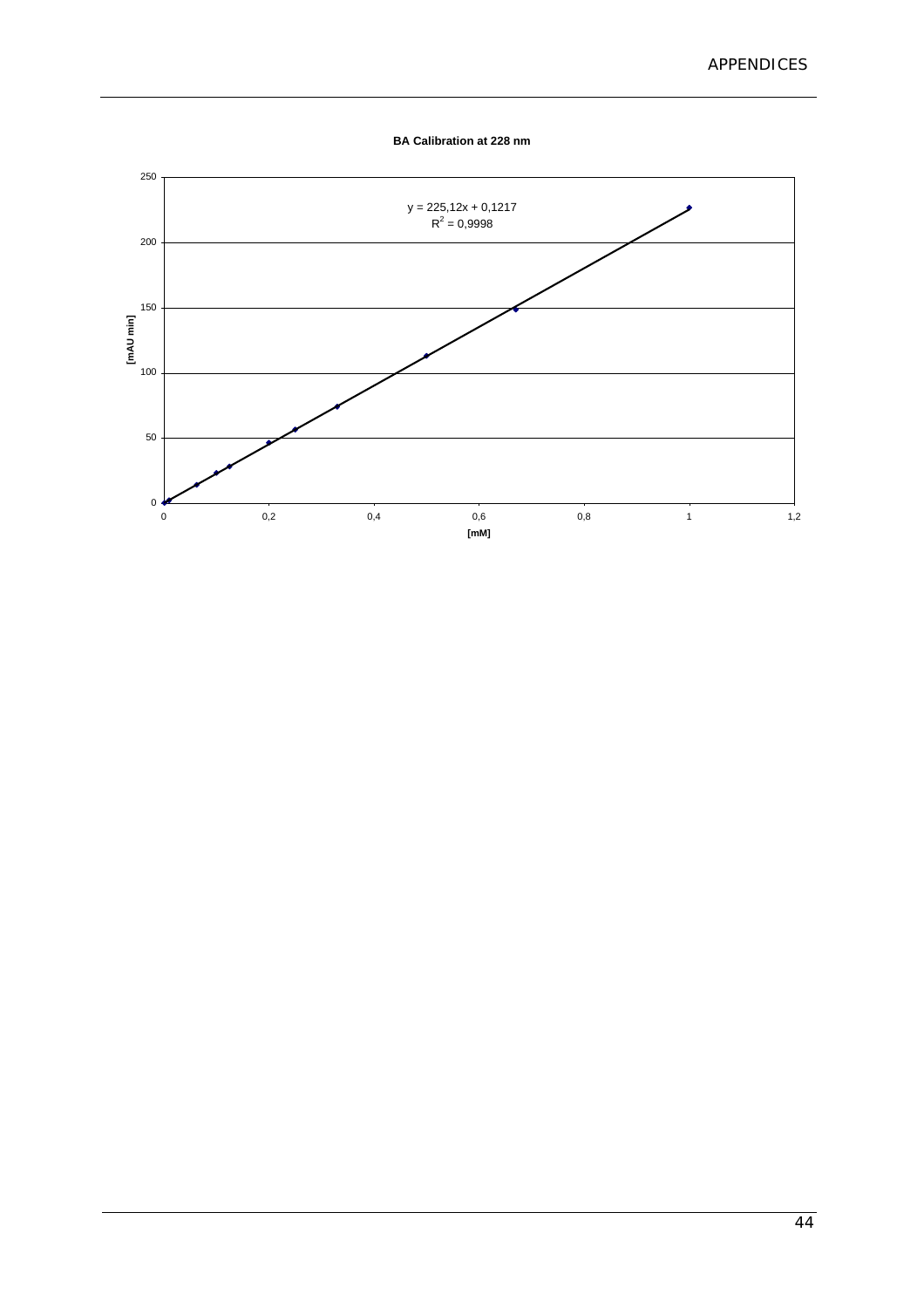#### **REFERENCES**

Müller, R.J., Kleeberg, I., and Deckwer, W.D. (2001) Biodegradation of polyesters containing aromatic constituents*. J. Biotechnol.* 86, 87-95.

Müller, R.J. (2006) Biological degradation of synthetic polyesters – Enzymes as potential catalysts for polyester recycling. *Proc. Biochem*. 41, 2124-2128.

Müller, R.J., Schrader, H., Profe, J., Dresler, K., Deckwer, W.D. (2005). Enzymatic degradation of poly(ethylene terephthalate): Rapid hydrolyse using a hydrolase from *T. fusca. Macromol. Rap. Comm*. 26, 1400-1405.

Vertommen, M.A.M.E., Nierstrasz, V.A., Veer, M.v.d., Warmoeskerken, M.M.C.G. (2005). Enzymatic surface modification of poly(ethylene terephthalate). *J. Biotechnol.* 120, 376- 386.

Gouda, M.K., Kleeberg, I., Van den Heuvel, J., Müller, R.J., Deckwer, W.D. (2002). Production of a Polyester Degrading Extracellular Hydrolase from *Thermomonospora fusca. Biotechnol. Progr.* 18, 927-934.

Kleeberg, I., Welzel, K., Van den Heuvel, J., Müller, R.J., Deckwer, W.D. (2005). Characterization of a New Extracellular Hydrolase from Thermobifida fusca Degrading Aliphatic-Aromatic Copolyesters. *Biomacromolecul.* 6, 262-270.

Eberl, A., Heumann, S., Kotek, R., Kaufmann, F., Mitsche, S., Cavaco-Paulo, A., Gübitz, G.M. (2008). Enzymatic hydrolysis of PTT polymers and oligomers. J*ournal of Biotechnology* 135(1), 45-51.

Gübitz, G.M., Cavaco-Paulo, A. (2008). Enzymes go big: surface hydrolysis and functionalisation of synthetic polymers. *Trends Biotechnol.* 26, 32-38.

Eberl, A., Heumann, S., Brückner, T., Araujo, R., Cavaca-Paulo, A., Kaufmann, F., Kroutil, W., Gübitz G.M. (2009). Enzymatic surface hydrolysis of poly(ethylene terephthalate) and bis(benzoyloxyethyl) terephthalate by lipase and cutinase in the presence of surface active molecules. *J. Biotechnol*., 143, 207-212

Heumann, S., Eberl, A., Pobeheim, H., Liebminger, S., Fischer-Colbrie, G., Almansa, E., Cavacao-Paulo, A., Gübitz, G.M. (2006). New model substrates for enzyme hydrolysing polyethyleneterephthalate and polyamide fibres*. J. Biochem. Biophys. Meth*. 69, 89-99.